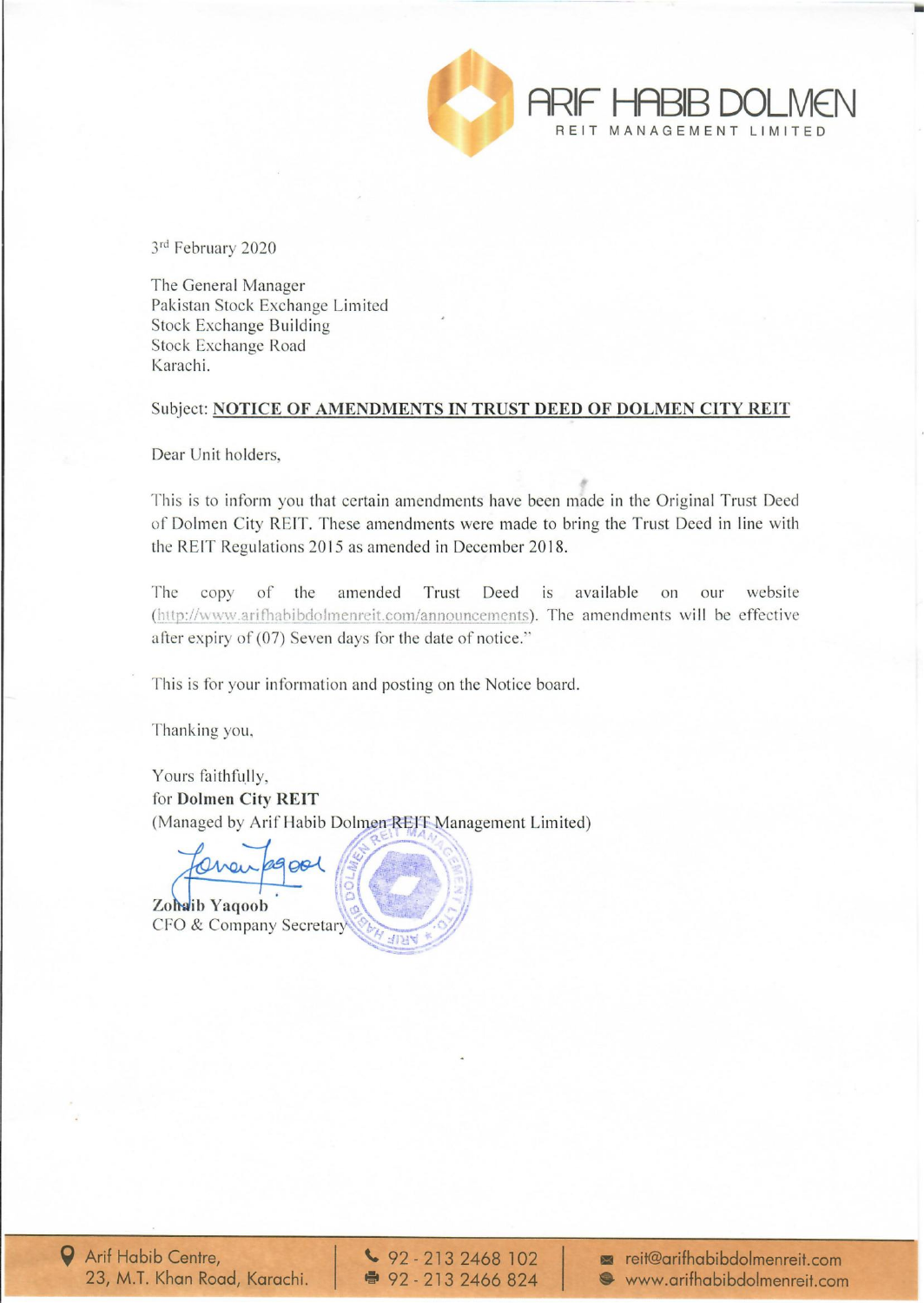

**Securities and Exchange Commission of Pakistan Specialized Companies Division Policy, Regulation and Development Department** 

No. SCD/NBFC/DCR/75/2016 - 4Q

January 23, 2020

The Chief Executive, Arif Habib Dolmen REIT Management Limited, Arif Habib Centre, 23, M.T. Khan Road, Karachi.

#### **SUBJECT:** FIRST SUPPLEMENT TO THE RESTATED TRUST DEED OF DOLMEN **CITY REIT**

Dear Sir.

This is with reference to letter dated November 25, 2019 and subsequent correspondences seeking approval for the draft restated Trust Deed of Dolmen City REIT from the Securities and Exchange Commission of Pakistan (SECP) in terms of the Real Estate Investment Trust Regulations, 2015 (the 'REIT Regulations, 2015').

In this connection, I am directed to inform you that the SECP in exercise of its powers under Regulation 3C of the REIT Regulations, 2015 has accorded its consent to the amendments made in the Trust Deed of Dolmen City REIT. However, Arif Habib Dolmen REIT Management Limited is advised to give at least 7 days prior notice to the unit holders of Dolmen City REIT regarding the changes made to the Trust Deed.

Regard **Omar Yahva** 

**Additional Joint Director** 

 $Cc$ :

Mr. Atiqur Rehman, Central Depository Company of Pakistan Limited, CDC House, 99-B, Block 'B', S.M.C.H.S, Main Shahra-e- Faisal. Karachi

> NIC Building, Jinnah Avenue, Blue Area, Islamabad. PABX: 9207091-4 Ext. 326 - Fax. No. 9100473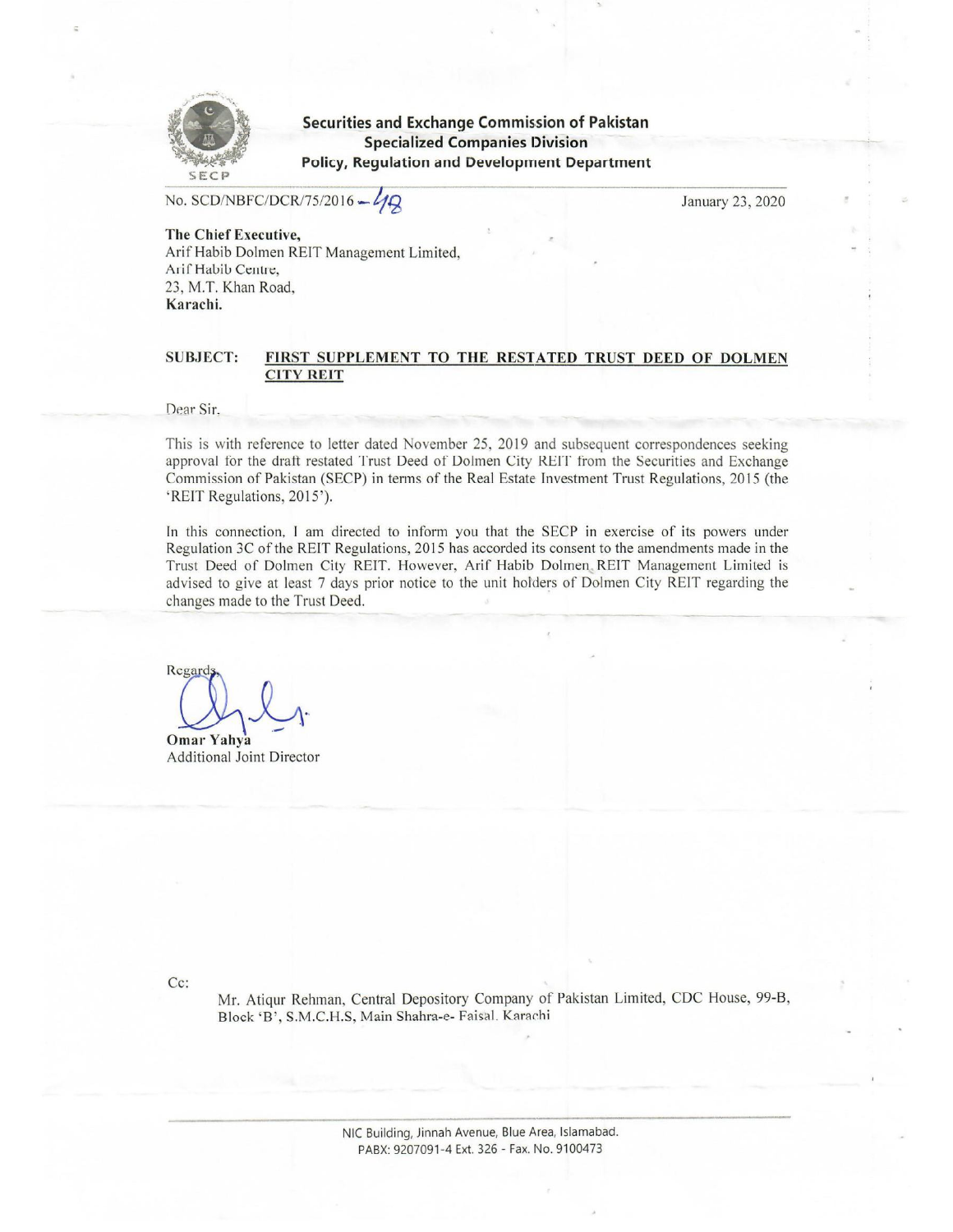# **FIRST SUPPLEMENT TO THE RESTATED TRUST DEED OF DOLMEN CITY REIT**

Between

**Arif Habib Dolmen REIT Management Limited**

and

 **Central Depository Company of Pakistan Limited (CDC)**

**Dated: 14th October 2019**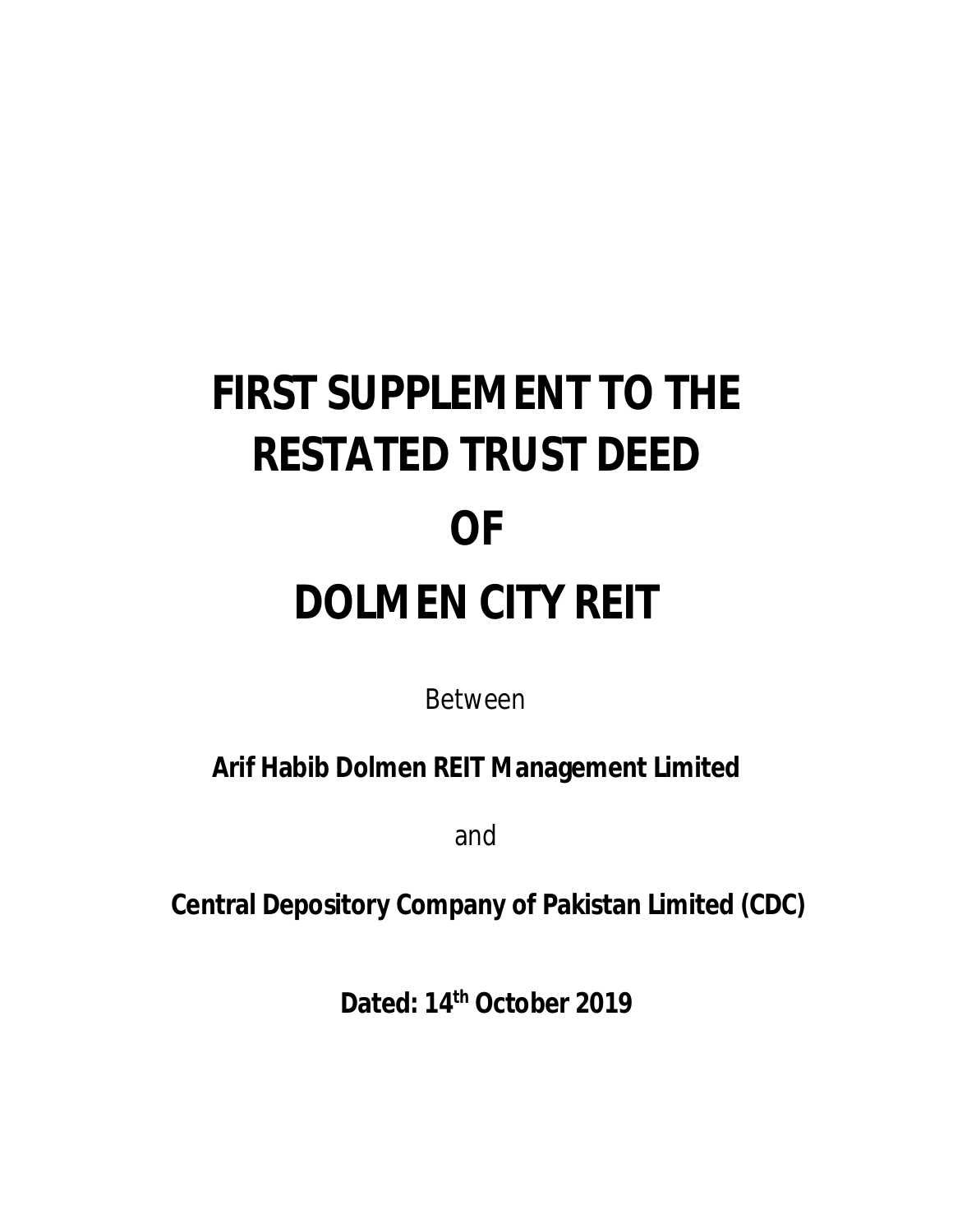# Contents

| 1.              |                                                                                   |  |
|-----------------|-----------------------------------------------------------------------------------|--|
| 2.              |                                                                                   |  |
| 3.              |                                                                                   |  |
| 4.              |                                                                                   |  |
| 4A              |                                                                                   |  |
| 5.              |                                                                                   |  |
| 6.              |                                                                                   |  |
| 7.              |                                                                                   |  |
| 8.              |                                                                                   |  |
| 9.              |                                                                                   |  |
| 10.             |                                                                                   |  |
| 11 <sub>1</sub> |                                                                                   |  |
| 12.             |                                                                                   |  |
| 13.             |                                                                                   |  |
| 14.             |                                                                                   |  |
| 15.             |                                                                                   |  |
| 16.             |                                                                                   |  |
| 17.             |                                                                                   |  |
| 18.             |                                                                                   |  |
| 19.             |                                                                                   |  |
| 20.             |                                                                                   |  |
| 21.             |                                                                                   |  |
| 22.             |                                                                                   |  |
| 23.             |                                                                                   |  |
| 24.             |                                                                                   |  |
| 25.             | <b>CANCELLATION OF REGISTRATION OF REIT SCHEME AND EFFECT OF CANCELLATION  48</b> |  |
| 26.             |                                                                                   |  |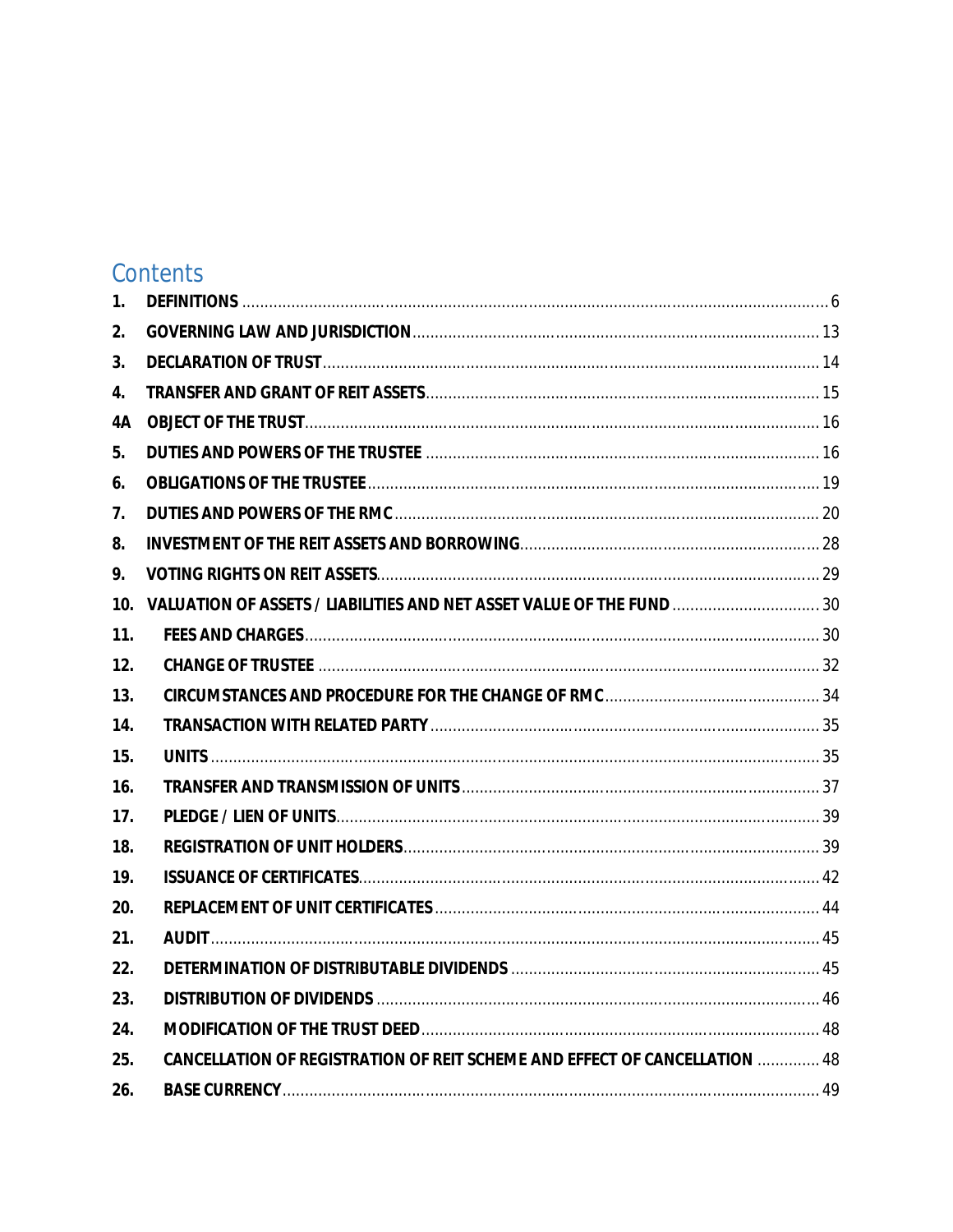| 27. PROCEDURE FOR REVOCATION / CANCELLATION OF REIT SCHEME AND DISTRIBUTION OF |  |
|--------------------------------------------------------------------------------|--|
|                                                                                |  |
|                                                                                |  |
|                                                                                |  |
|                                                                                |  |
|                                                                                |  |
|                                                                                |  |
|                                                                                |  |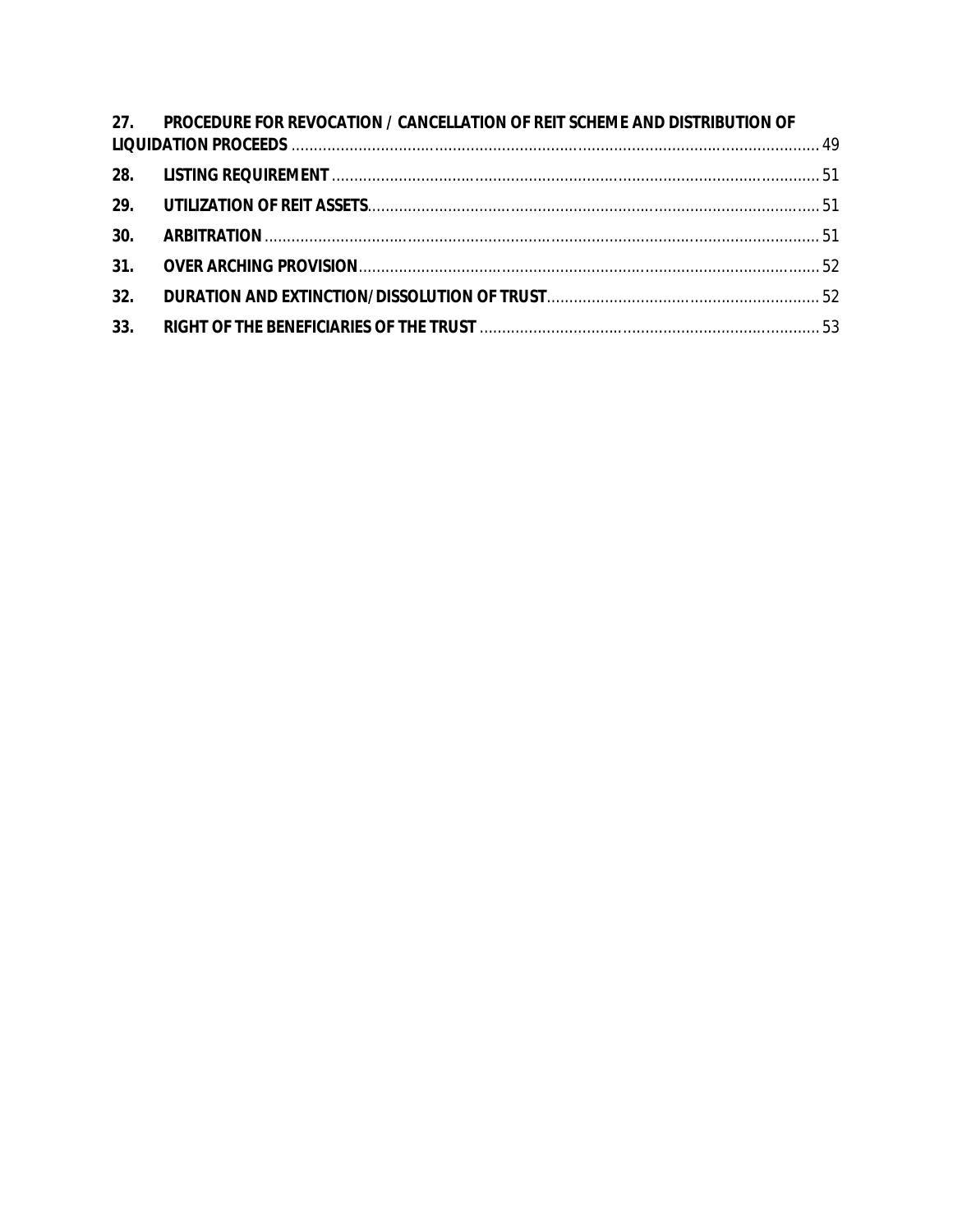#### **Amended & Restated Trust Deed**

THIS AMENDED AND RESTATED TRUST DEED is made and entered into at Karachi, on this \_ day of \_\_\_ by and between:

#### **By and Between**

**1. ARIF HABIB DOLMEN REIT MANAGEMENT LIMITED**, an unlisted public company incorporated under the erstwhile Companies Ordinance, 1984 (now Companies Act, 2017) having its registered office at Arif Habib Centre, 23 M. T. Khan Road, Karachi, (hereinafter referred to as the "**RMC**", which expression shall, where the context so permits, include its successors in interest and permitted assigns) of the **One Part**;

#### **And**

**2. Central Depository Company of Pakistan Limited**, an unlisted public limited company incorporated in Pakistan under the erstwhile Companies Ordinance, 1984 (now Companies Act, 2017), having its registered office at CDC House, 99-B, Block "B", S.M.C.H.S, Main Shahra-e-Faisal, Karachi (hereinafter referred to as the "**Trustee**", which expression where the context so permits, include its successors in interest and permitted assigns) of the **Other Part**.

#### **WHEREAS:**

A. The RMC is licensed by the Securities and Exchange Commission of Pakistan ("**SECP**") to act as a REIT Management Company under Non-Banking Finance Companies (Establishment and Regulation) Rules, 2003 to launch the REIT Scheme (defined below) and carry out REIT Management Services in terms of the Real Estate Investment Trust Regulations 2008 ("**2008 Regulations**") vide License No. NBFC/REITs/01/2009, dated September 03, 2009;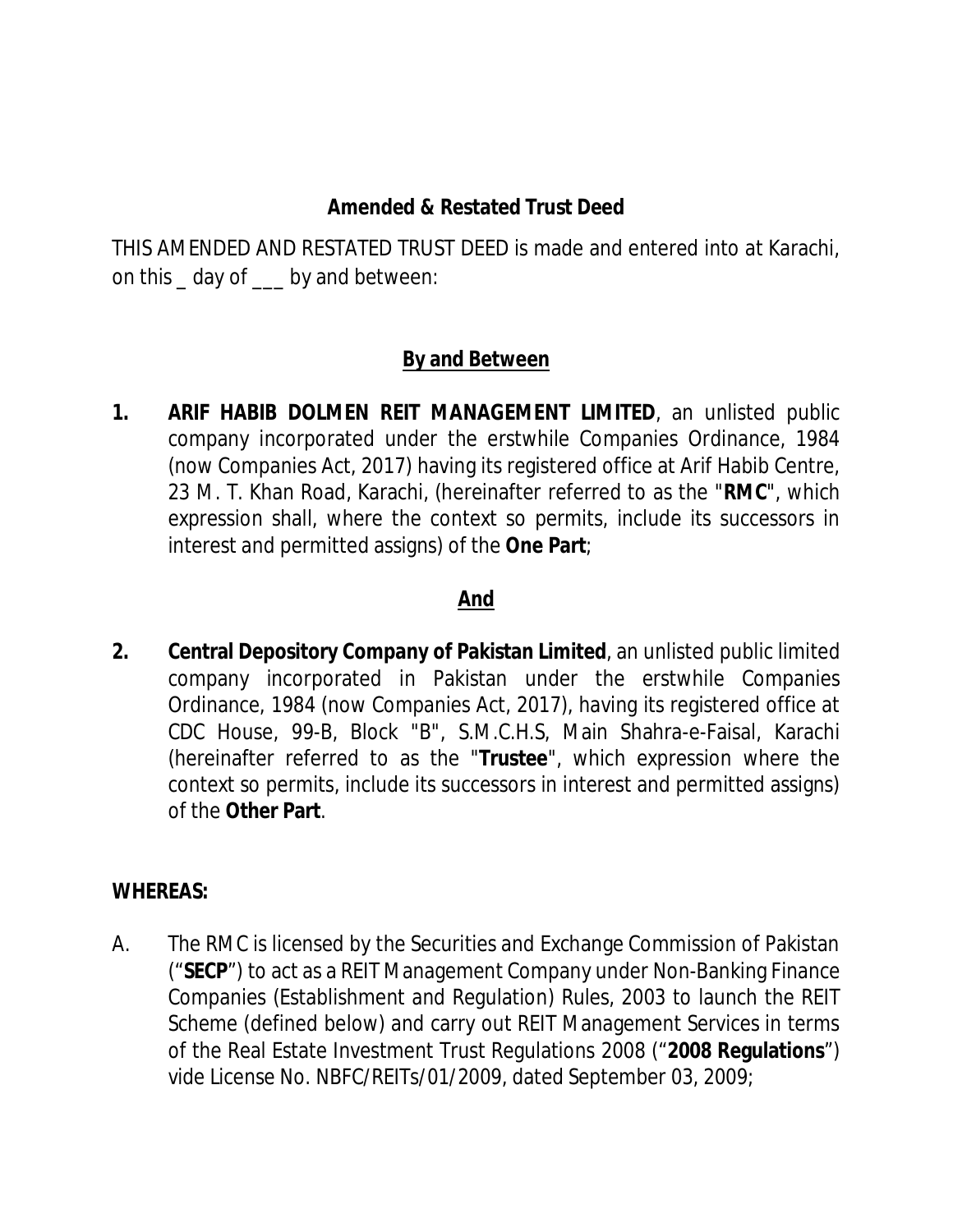- B. The RMC has been authorized by the SECP vide its letter No. SCD/PRDD/AHRML/DCPL/2013/591, dated January 01, 2014 appended hereto as **Annexure A** to constitute the Trust under the name and title of **Dolmen City REIT,** as a Rental REIT Scheme (hereinafter referred to as the "**Closed-end Trust**", "**Closed-end Scheme**", "**Trust**", "**Scheme**" or "**REIT Scheme**") and to register this Deed, pending authorization for the establishment and operation of the REIT Scheme in accordance with the provisions of the Regulations and this Deed;
- C. The RMC has nominated and appointed the Trustee as the trustee of the REIT Scheme and the Trustee has accepted such appointment upon the terms and conditions here in contained;
- D. The SECP has approved the appointment of the Trustee vide Letter No. SCD/PRDD/AHRML/DCPL/2013/591 dated January 01, 2014, appended hereto as **Annexure A;**
- E. The RMC and the Trustee have agreed to amend the Deed to bring it in line with the Real Estate Investment Trust Regulations, 2018, as authorized under clause 24 of the Deed. The SECP vide its letter No. \_\_\_\_\_\_\_\_ dated \_\_\_\_\_\_\_, appended hereto as "Annexure A" has approved the amendments to the Deed.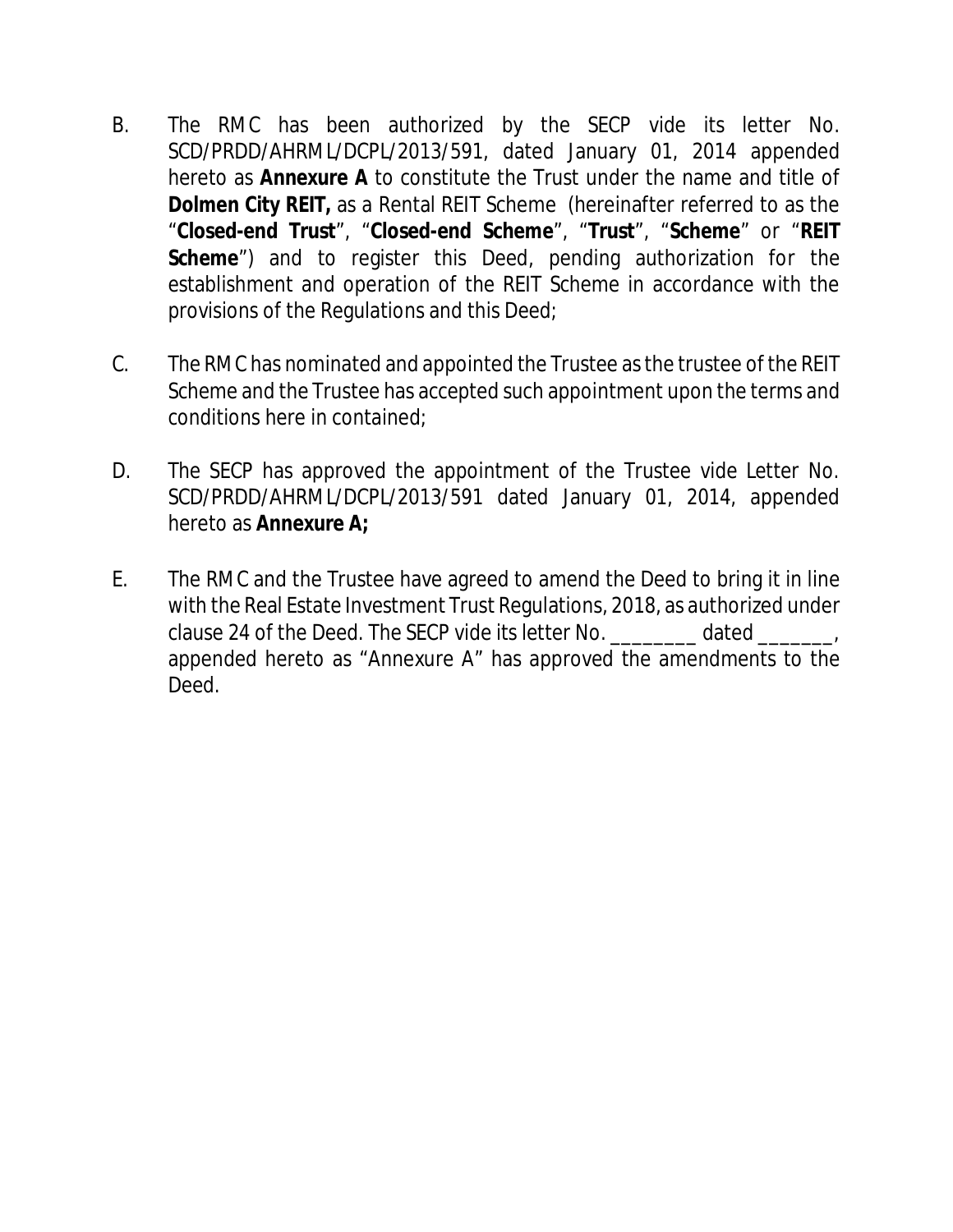# **1. DEFINITIONS**

Unless the context requires otherwise the following words or expressions shall have the following meaning respectively assigned to them viz.:-

- 1.1."**Accounting Date**" means in case of the final Accounting Period, the date on which the money required for final distribution is transferred to the Distribution Account, and in any other case the 30th day of June in each year, provided, that the RMC may, with the written consent of the Trustee and the approval of the SECP, change such date to any other date.
- 1.2."**Accounting Period**" means a period ending on, and including, an Accounting Date and commencing, in case of the first Accounting Period, on the date on which the REIT Assets are first transferred to the Trustee and, in any other case, from the end of the preceding Accounting Period.
- 1.3."**Auditors**" mean the auditor of the Trust appointed by the RMC in accordance with the REIT Regulations.
- 1.4."**Authorized Investment**" means investment in Real Estate approved by the Commission and other REIT Assets as specified by the Commission under the REIT Regulations.
- 1.5."**Bank**" means institution(s) providing banking services under the Banking Companies Ordinance, 1962, or any other regulation in force for the time being in Pakistan, or if operating outside Pakistan, under the banking laws of the jurisdiction of its operation outside Pakistan.
- 1.6."**Bank Accounts**" means bank accounts maintained with a Bank, the beneficial ownership of which vests in the Unit Holders of the REIT Scheme.
- 1.7.**"Borrowing"** means the funds received from Shariah Compliant Financial Institutions for the REIT Scheme with an obligation to pay back the same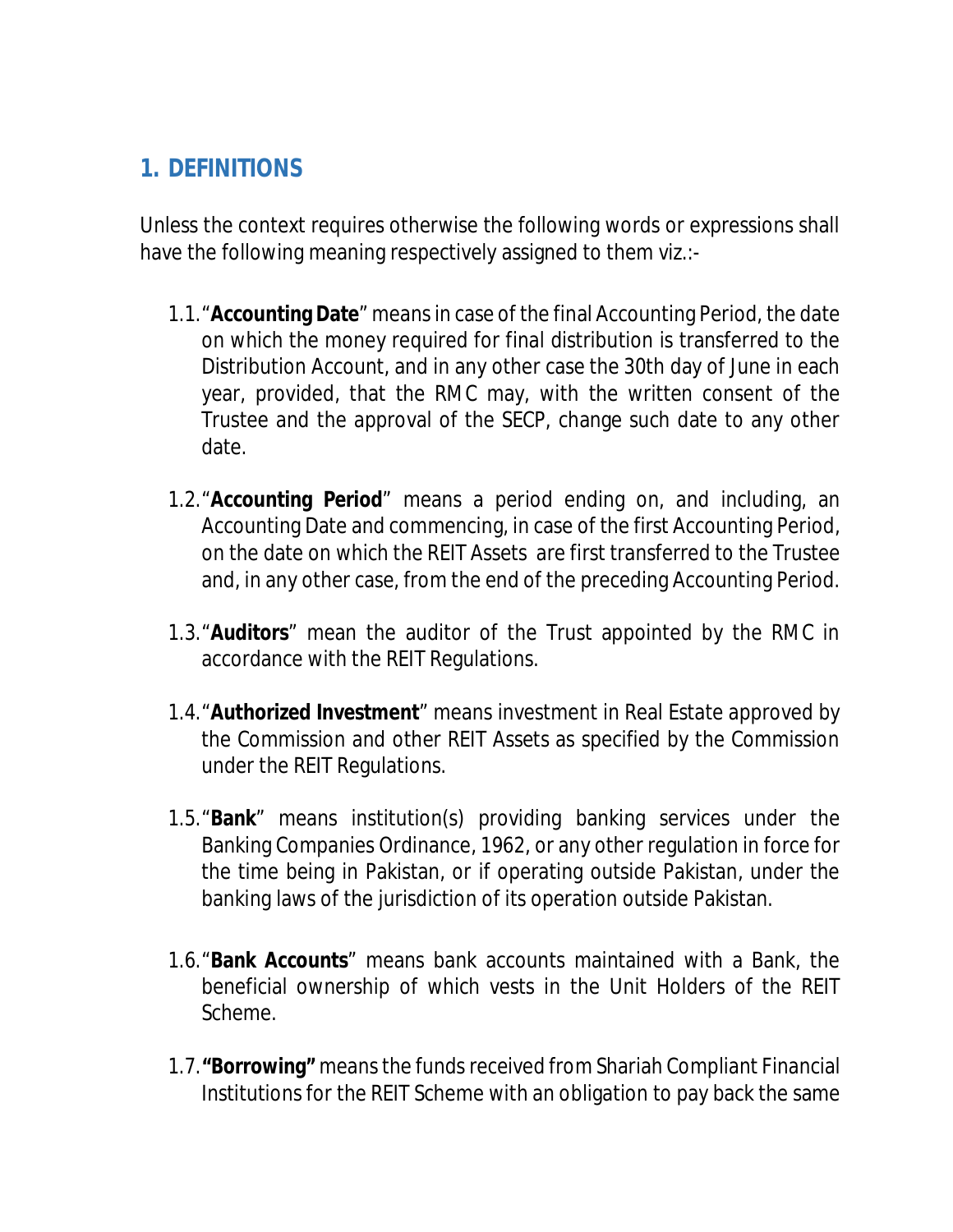with profit or other agreed consideration, as may be approved by the Shariah Advisor.

- 1.8."**Business Day**" means a day on which Banks are open for business in Pakistan.
- 1.9."**Business Plan**" means the business plan approved by the SECP vide its Letter No. SCD/PRDD/AHDRML/Dolmen Reit/58 dated January 13, 2015, as amended by the RMC from time to time subject to the requirements of the REIT Regulations.
- 1.10. "**Bonus Units**" means the Units issued on distribution of the distributable income, in the form of stock dividend.
- 1.11. "**CDC Act**" means the Central Depositories Act, 1997 as amended or replaced from time to time.
- 1.12. "**CDC Regulations**" means the Central Depository Company of Pakistan Limited Regulations.
- 1.13. "**CDS Eligible Security**" means Securities defined as Eligible Securities as mentioned in CDC Act and Regulations.
- 1.14. "**Companies Act**" or "**Act**" means the Companies Act 2017 as amended or replaced from time to time.
- 1.15. "**Constitutive Documents**" mean this Deed, the Offering Document, and other material agreements governing the formation, management or operation of the Trust.
- 1.16. "**Deed**" or "**Trust Deed**" means this trust deed and includes any supplemental deed executed between the RMC and the Trustee, with the approval of SECP, describing any amendments made to the Deed.
- 1.17. "**Distribution Account**" means the Bank Account, which may be current, saving or deposit account, maintained by the Trustee with a Bank, approved by the RMC, in which the amount required for the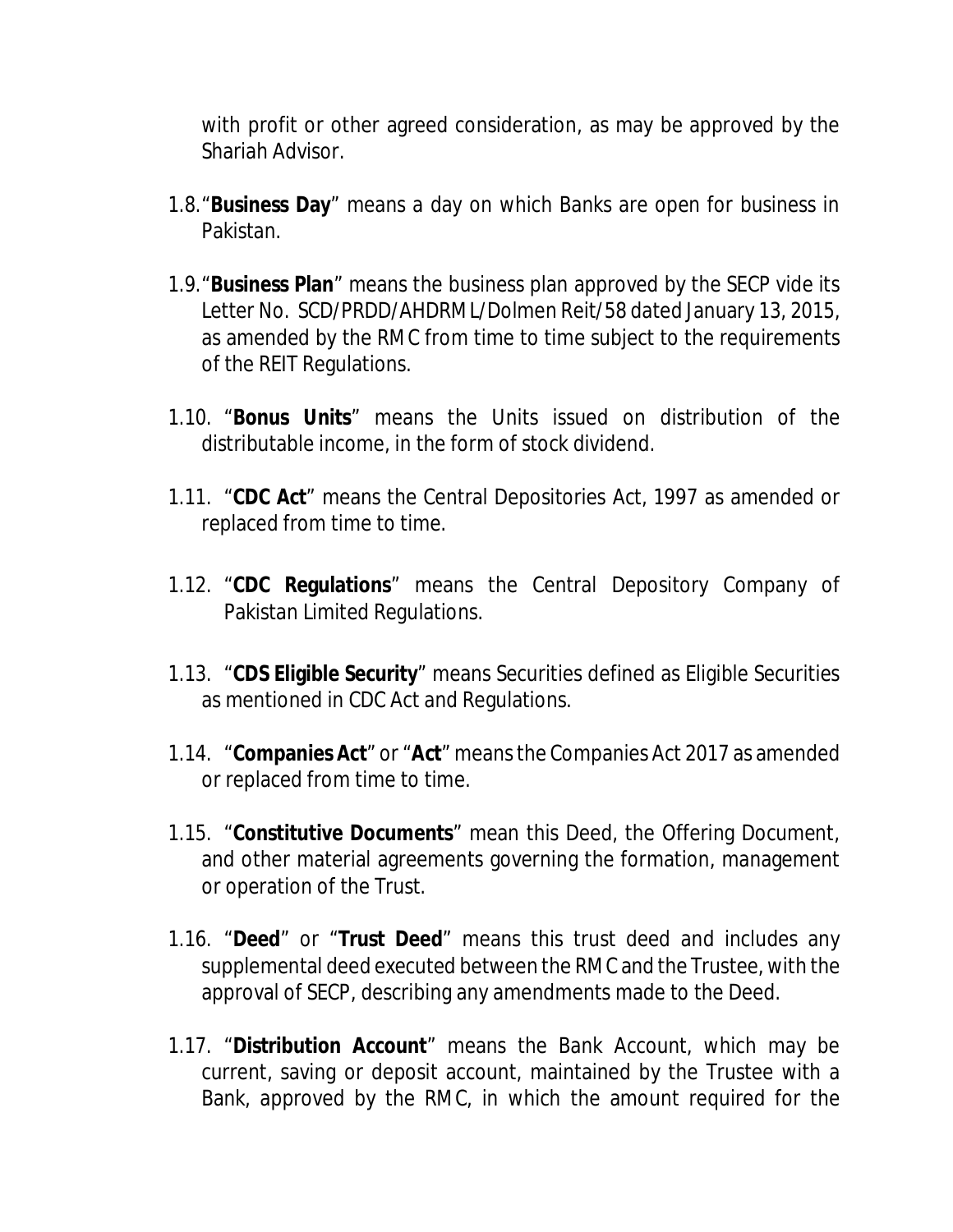distribution of dividends to the Unit Holders shall be transferred.

- 1.18. **"Force Majeure"** means any occurrence or circumstance or element which delays or prevents performance of any of the terms and conditions of this Deed or any obligations of the RMC or the Trustee and shall include but not be limited to any circumstance or element that cannot be reasonably controlled, predicted, avoided or overcome by any party hereto and which occurs after the execution of this Deed and makes the performance of the Deed in whole or in part impossible or impracticable or delays the performance, including but not limited to any situation where performance is impossible without unreasonable expenditure. Such circumstances include but are not limited to floods, fires, droughts, typhoons, earthquakes and other acts of God and other unavoidable or unpredictable elements beyond reasonable control, such as war (declared or undeclared), insurrection, civil war, acts of terrorism, accidents, strikes, riots, turmoil, civil commotion, any act or omission of a governmental authority, failure of communication system, hacking of computer system and transmissions by unscrupulous persons, closure of stock exchanges, banks or financial institutions, freezing of economic activities and other macro-economic factors, etc. or any other event beyond the control of the RMC or the Trustee which prevents or significantly hinders or prevents performance the operations of the RMC or Trustee.
- 1.19. "**Investment**" means any Authorized Investment forming part of the REIT Assets.
- 1.20. "**Net Assets**" means the difference between the value of assets and liabilities of the REIT Scheme as given in its balance sheet at any given date.
- 1.21. "**Net Asset Value**" or "**NAV**" means per Unit value of the Fund arrived by dividing the Net Assets by the number of outstanding Units**.**
- 1.22. "**Net Operating Income**" means the rental and ancillary income earned from the REIT Assets less the operating and administrative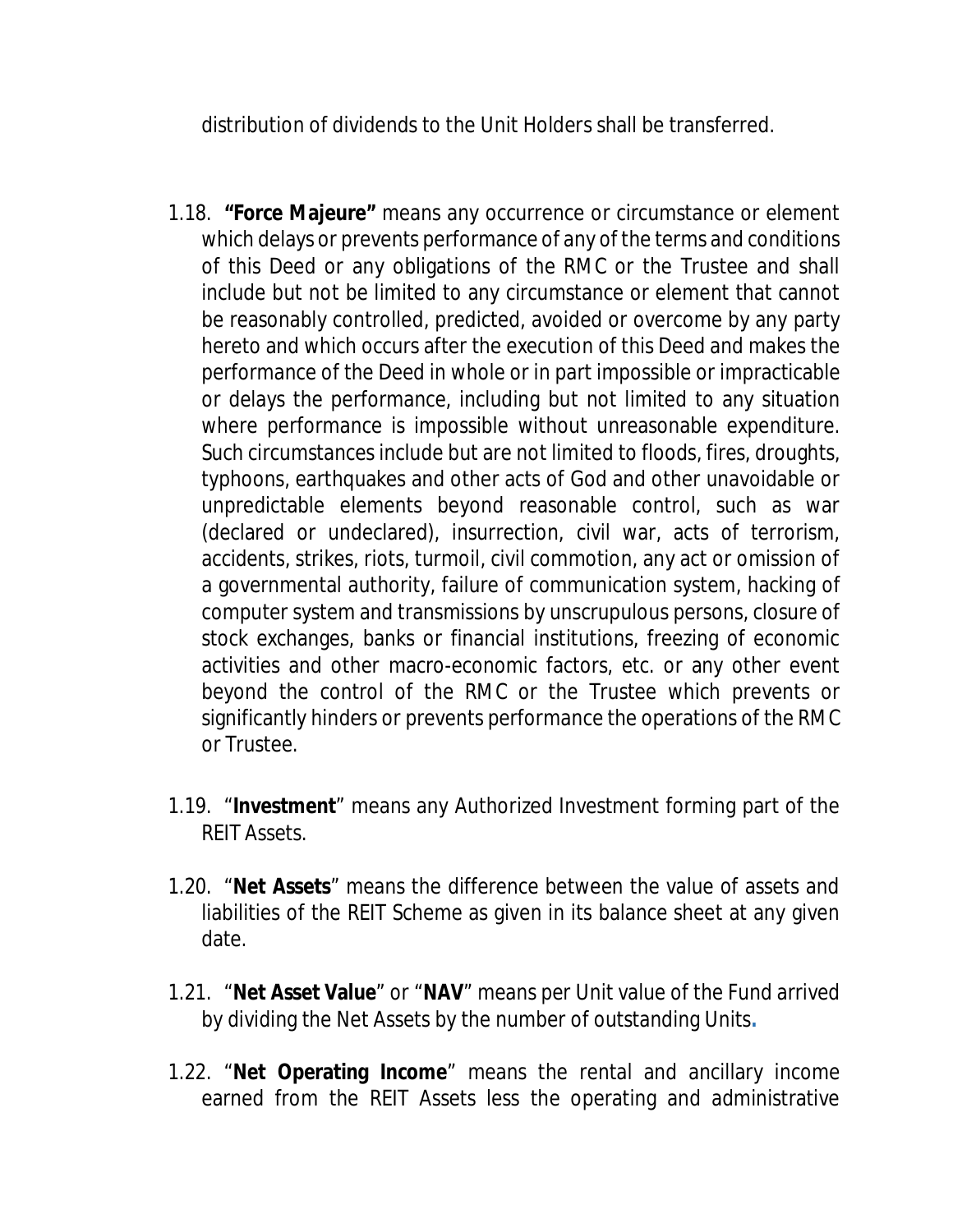expenses of the REIT Scheme.

- 1.23. "**Offering Document**" means a document containing information specified in Schedule IV of the REIT Regulations, in order to invite the public to buy Units and includes any document supplemental to the Offering Document, issued by the RMC with the approval of the SECP and the Trustee.
- 1.24. "**Par Value**" means the face value of a Unit that shall be PKR 10.
- 1.25. **"Project"** or **"Real Estate**" means the property located at commercial plot No. HC-3, Block 4, Scheme having portfolio No. 5, Marine Drive, Clifton, Karachi, comprising (i) The Harbour Front, a 19 storey Office Building with a built up area of approximately 270,271 square feet; and (ii) Dolmen City Mall, an international standard shopping mall with a built up area of approximately 1.29 million square feet, known as Dolmen Mall, and includes; anything fixed, immovable, or permanently attached to the aforesaid property, such as buildings, walls, fixtures improvements, roads, trees, shrubs, fences, sewers, structures, and utility systems, etc. and all rights and interests therein, whether the interests are freehold or leasehold, approved by the Commission under Rule 6 of the 2008 Regulations and being managed by the RMC as per the Business Plan.
- 1.26. "**Property Manager**" means a person appointed by the RMC to manage and maintain the Real Estate.
- 1.27. "**Proxy**" means written authority given by a Unit Holder to another Unit Holder to attend the meeting of the Unit Holders, called by the RMC or Unit Holders or Commission in accordance with the Regulations, pursuant to this Deed. Proxy shall be issued in the same manner and on the same terms as provided in the Companies Act.
- 1.28. "**Register**", means the Register of the Unit Holders kept pursuant to the Regulations.
- 1.29. "**Registrar**" means a Company that the RMC shall appoint for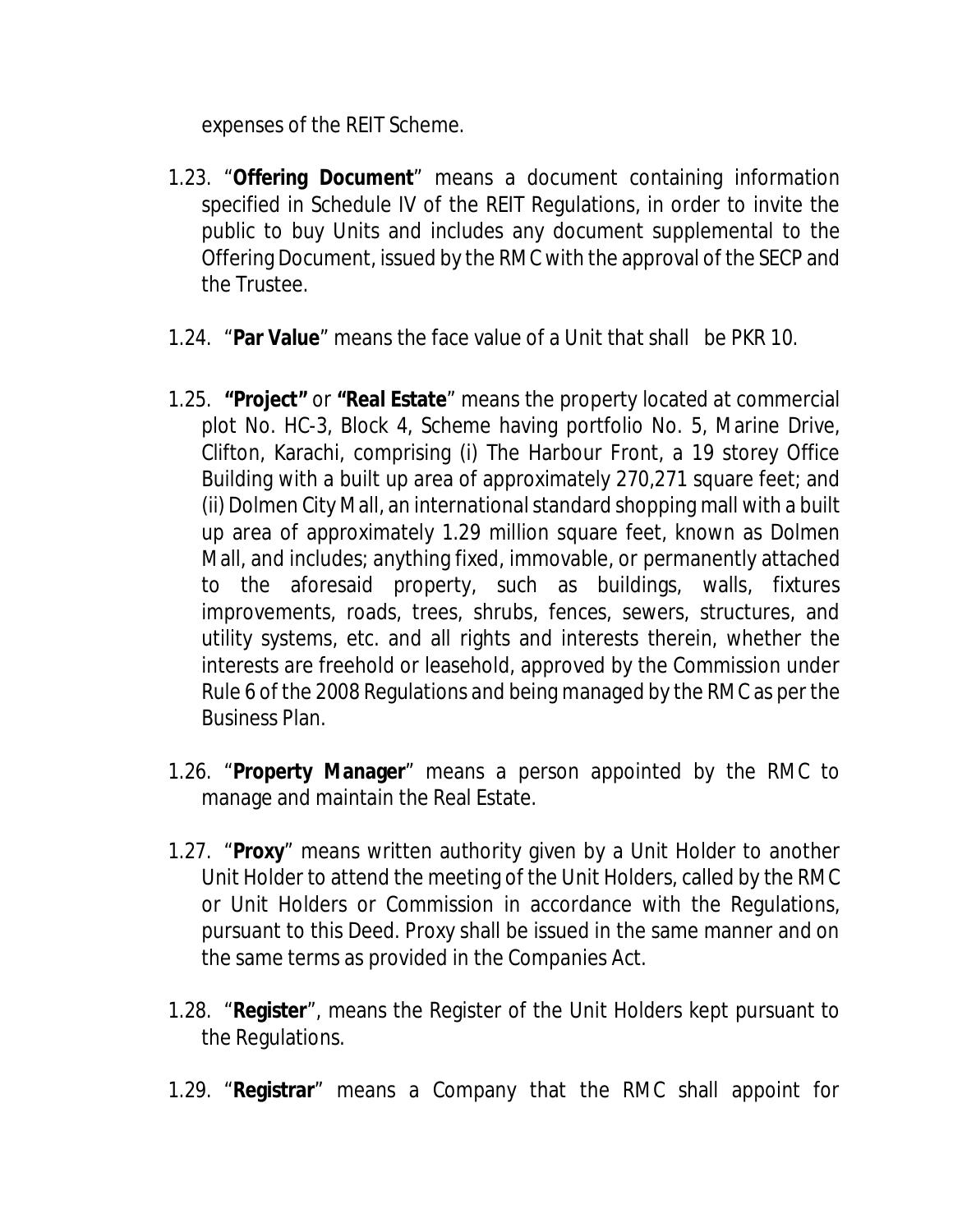performing the Registrar Functions, and may include the RMC.

- 1.30. "**Registrar Function**" means the functions with regard to:
	- (a) Maintaining the Register;
	- (b) Receiving application for transfer/transmission of Units directly from Unit Holders or their legal representatives;
	- (c) Processing requests for transfer and transmission of Units with regard to the Unit Holders, and effectuating such transfers in the Register;
	- (d) Issuing and dispatching of Unit Certificates;
	- (e) Dispatching of dividend warrants / bonus certificates;
	- (f) Cancelling old Unit Certificates on replacement;
	- (g) Keeping record of change of addresses/ other particulars of the Unit Holders;
	- (h) Central Depository System (CDS) related activities in connection with the REIT Scheme; and
	- (i) Any other related or incidental functions.
- 1.31. "**Regulations**" or "**REIT Regulations**" mean the Real Estate Investment Trust Regulations 2015, as amended or replaced from time to time.
- 1.32. **"REIT Assets**" means, monetary value of Real Estate as defined in clause 1.25 above together with all taxes and charges attached with the transfer of such Real Estate plus all preliminary expenses and other assets, including investments, receivables, bank balances, profits of the REIT Scheme acquired either in the name of Trustee or otherwise vested in the Trustee for the benefit of the Unit Holders.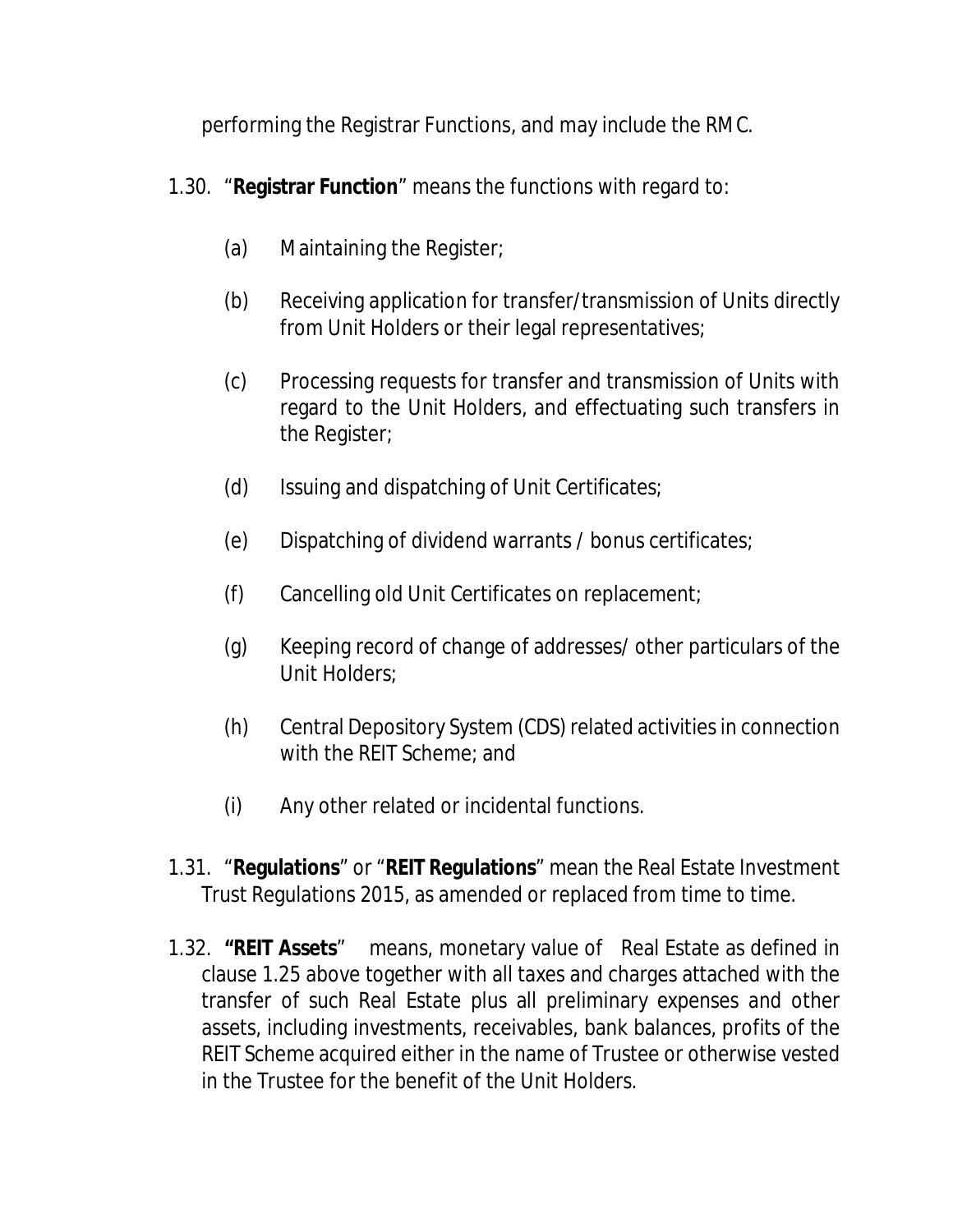- 1.33. "**REIT Fund**" or "**Fund**" means the REIT Assets as defined in 1.32 above as reduced by Liabilities including borrowing (if any) to arrive at the Net Assets Value but does not include any amount payable to the Unit Holders as distribution.
- 1.34. "**REIT Management Services**" means services provided by the RMC for the management of a REIT Scheme in accordance with the Regulations.
- 1.35. "**Related Party (ies)**"means the following person for the purpose of any transaction pertaining to the REIT Scheme:
	- (a) The RMC;
	- (b) The Trustee;
	- (c) The Valuer;
	- (d) A Promoter of RMC;
	- (e) A Connected Person, associated company or associated undertaking, director, key executive of any of the entities stated at (a) to (d) above, including their close relatives; and
	- (f) The Property Manager,

Provided that the services provided under the Regulations or this Deed or the Offering Document, by the RMC, Trustee, Valuer or Property Manager shall not be deemed Related Party Transactions.

- 1.36. "**Reporting Currency**" or "**Base Currency**" means the Pakistani Rupee in which financial reports are presented.
- 1.37. "**Rules**" mean the Non-Banking Finance Companies (Establishment and Regulation), Rules, 2003.
- 1.38. "**Special Resolution**" means a resolution which has been passed by a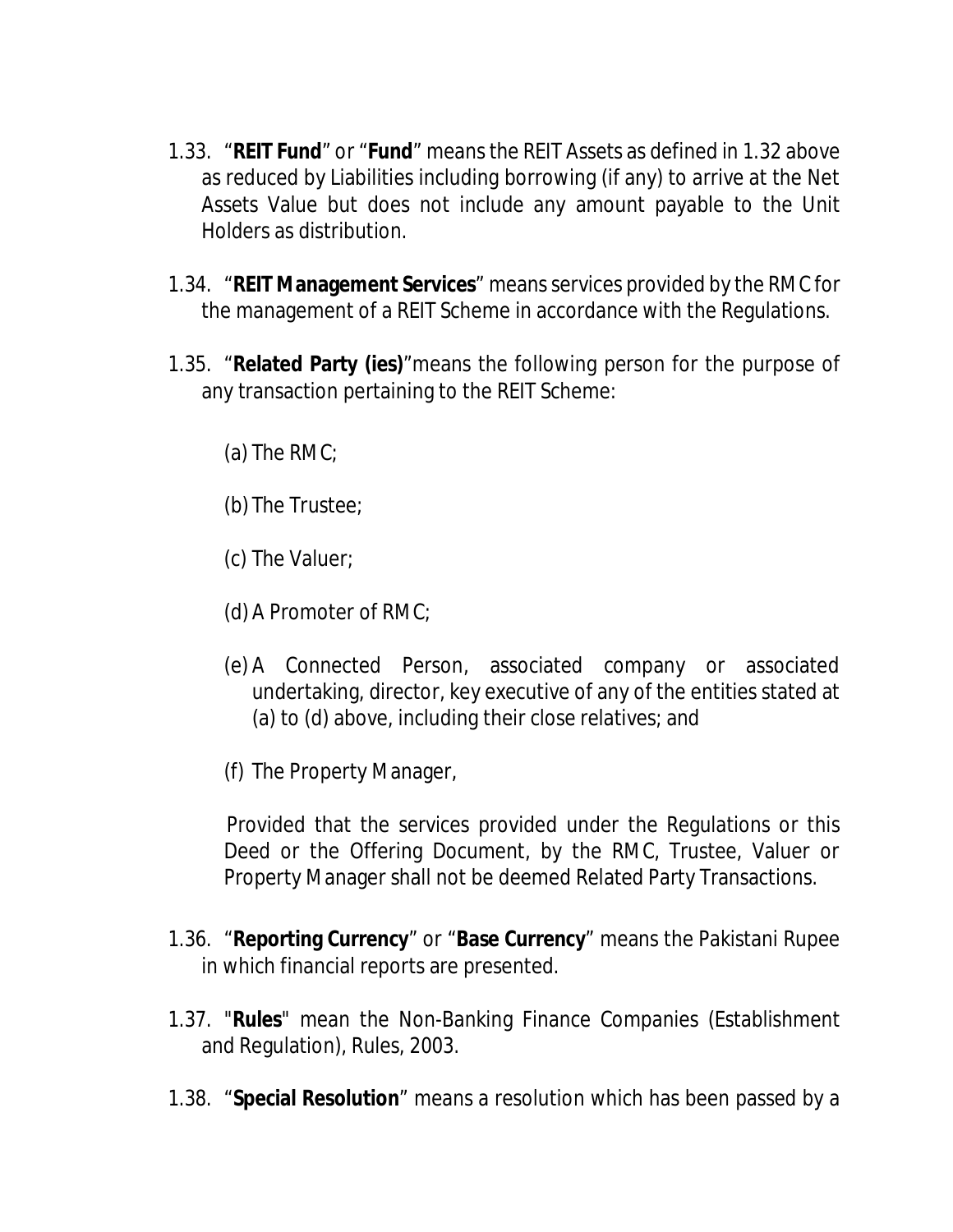majority of not less than three-fourth of such Unit Holders entitled to vote as are present in person or by proxy or by post at a general meeting of which not less than twenty-one days' notice specifying the intention to propose the resolution has been duly given, provided that if all the members entitled to attend and vote at any such meeting so agree, a resolution may be proposed and passed as a special resolution at a meeting of which less than twenty-one days' notice has been given.

- 1.39. "**SECP or Commission**" means the Securities and Exchange Commission of Pakistan, established under Section 3 of the Securities and Exchange Commission of Pakistan Act 1997 and its legal successor.
- 1.40. "**SECP Monitoring Fee**" means any fee payable to the SECP under the Regulations.
- 1.41. "**Strategic Investor**" includes a person or a group of persons who undertake(s) to hold investment free of encumbrances in the Scheme, as specified in the Regulations till its winding up or transfer of unit holding to any other strategic investor with prior approval of the Commission;
- 1.42. "**Stock Exchange** or **"PSX**" means the Pakistan Stock Exchange Limited or as such stock exchange may be renamed from time to time.
- 1.43. "**Transaction Day**" means every Business Day on which the Stock Exchange is open for business.
- 1.44. "**Unit Certificate"** or **"Certificate**" means the definitive certificate acknowledging the number of Units registered in the name of the Unit Holder, issued at the request of the Unit Holder, pursuant to the provisions of this Deed.
- 1.45. "**Units**" shall mean the units of the REIT Scheme.
- 1.46. "**Unit Holder(s)**" means person who is the legal owner of one or more Units and whose name appears in the Register.
- 1.47. "**Valuer**" means a person appointed to determine the value of the Real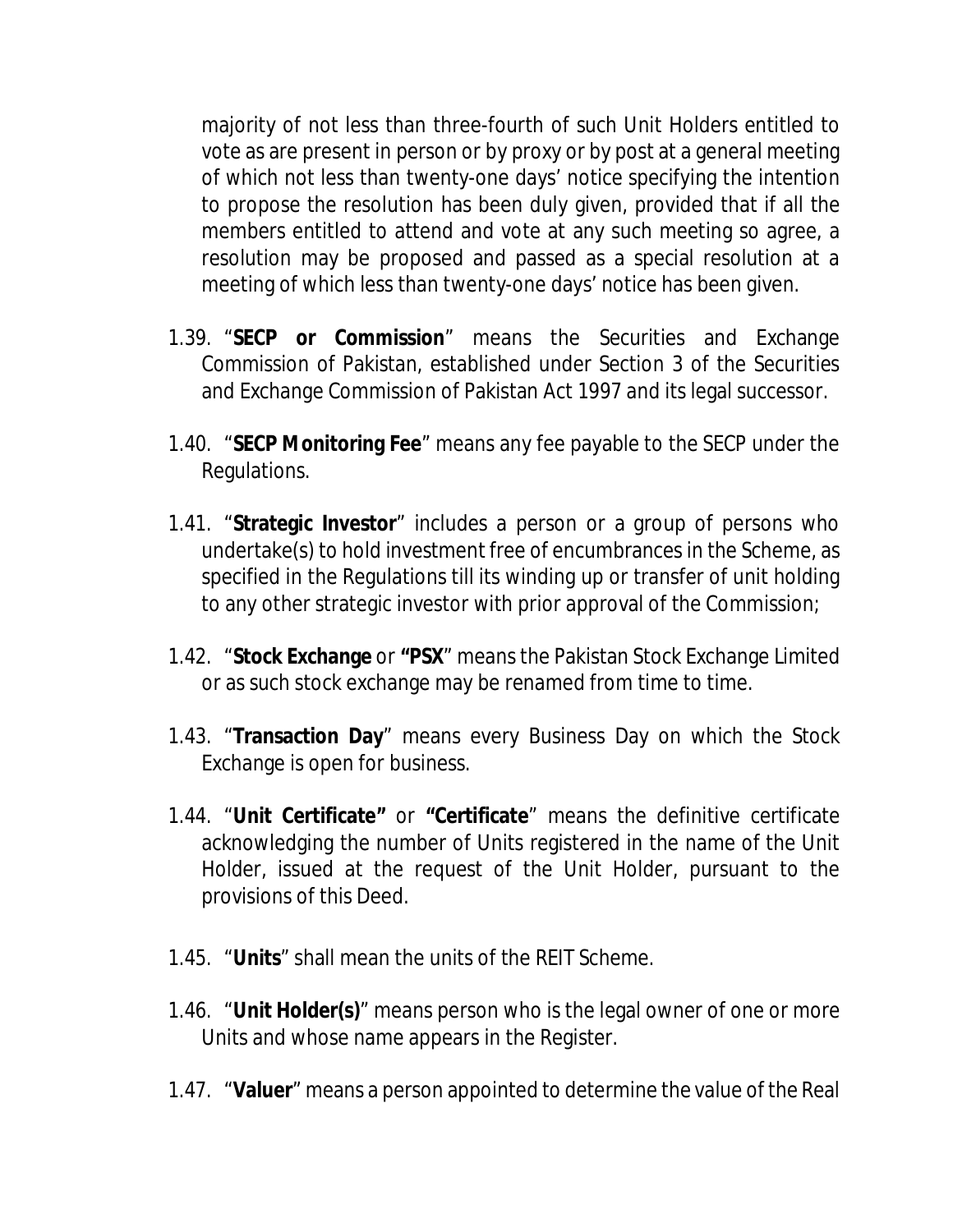Estate under the Regulations and also includes foreign valuer as approved by the Commission.

1.48. "**Zakat**" has the same meaning as in Zakat and Ushr Ordinance, 1980 (XVIII of 1980).

Words and expression used but not defined herein shall have the meanings assigned to them in the Regulations. Words importing persons include corporation, words importing the masculine gender include the feminine gender, word importing singular include plural words, "Written" or "in writing" include printing, engraving, lithography, or other means of visible reproduction. A Recital or Annexure forms part of this Trust Deed. A reference to any party to this Trust Deed or any other document or arrangement includes that party's executors, administrators, successors, permitted substitutes, permitted transferees and permitted assigns. Where an expression is defined, another grammatical form or variation of that expression has a corresponding meaning. A reference to any "Account" or "account" includes any renewal, redenomination, redesignation or sub-account thereof. A reference to any legislation or legislative provision includes any statutory modification or re-enactment of, or legislative provision substituted for, and any subordinate legislation under, that legislative provision.

#### **2. GOVERNING LAW AND JURISDICTION**

- 2.1.This Deed Shall be subject to and be governed by the Act, REIT Regulations, Securities Act 2015, PSX Regulations and all applicable laws and regulations and it shall be deemed for all purposes whatsoever that all the provisions required to be contained in a Deed by the Regulations are incorporated in this Deed as a part and parcel thereof and in the event of any conflict between this Deed and the provisions required to be contained in a trust deed by the Regulations, the latter shall supersede and prevail over the provisions contained in this Deed.
- 2.2.Subject to the Clause 30, each party, including the Unit Holder(s), irrevocably submit to the exclusive jurisdiction of the Courts at Karachi.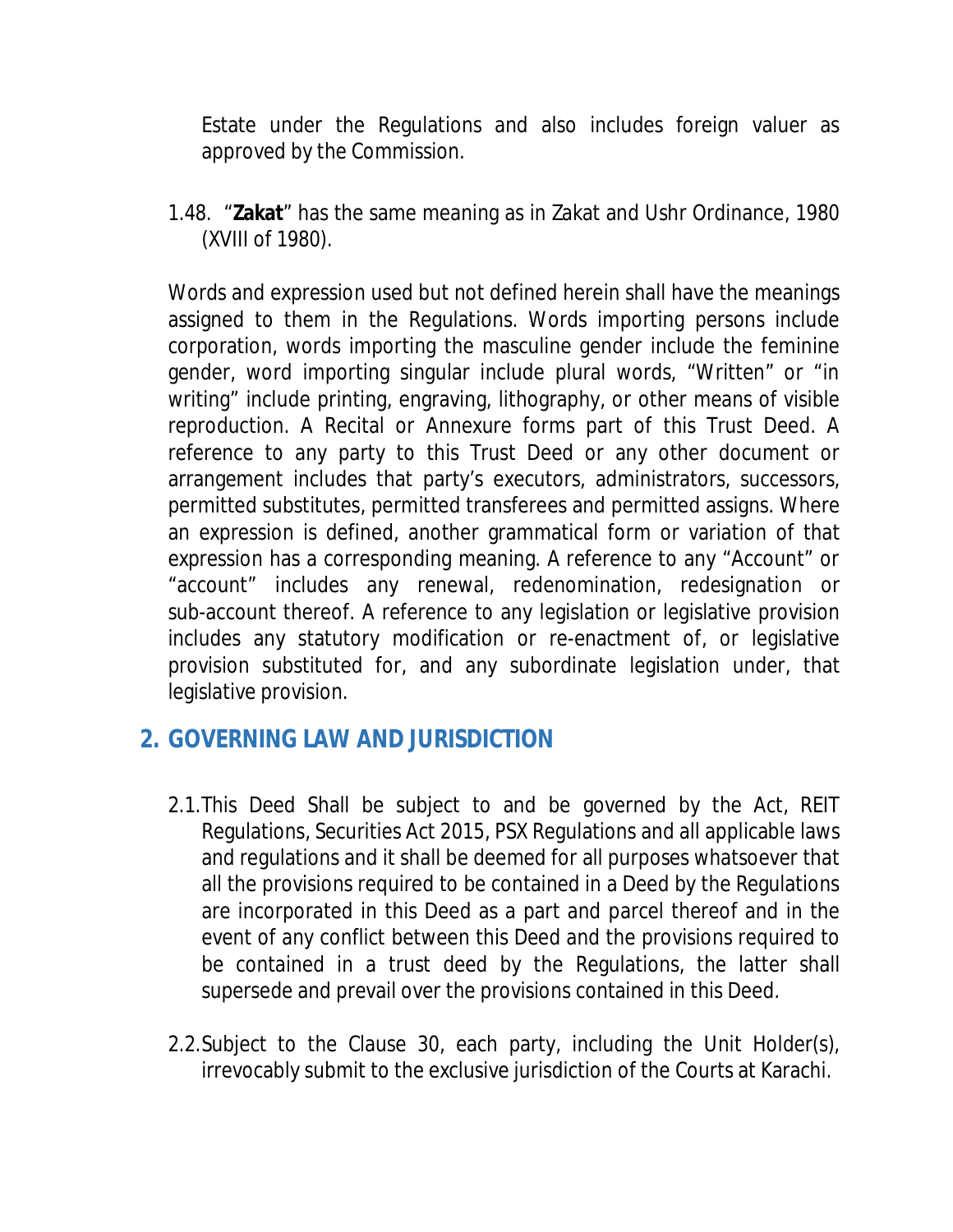# **3. DECLARATION OF TRUST**

- 3.1.It is hereby declared unequivocally that a close-ended trust in the name and title of the Dolmen City REIT is hereby created and the RMC shall manage, operate and administer the said Closed-end Trust and the Trustee is hereby nominated, constituted and appointed as the trustee of the Closed-end Trust. The RMC and the Trustee hereby agree to such appointment and further declare that:
	- (a) The terms and conditions of this Deed and any deed supplemental hereto shall be binding on each Unit Holder, as if he has been a party to it and so to be bound by its provisions and each Unit Holder authorizes and requires the Trustee and the RMC to do as required of them by the terms of this Deed. For the compliance of Shariah, the Offering Document shall state that each Unit Holder accepts the Trustee and RMC to do things required in the terms of this Deed.
	- (b) The Unit Holder will not be liable to make any payment after he has paid the purchase price of the Unit(s) and that no further liability can be imposed on him in respect of Unit(s), which he holds.
	- (c) The Trustee, on behalf of Unit Holders, shall hold and stand possessed of the REIT Assets that may from time to time hereafter be vested in the Trustee upon trust as a single common fund for the benefit of the Unit Holders ranking pari passu inter se according to the number of Unit(s) held by each Unit Holder. In this context, RMC has issued a cheque of Rupees One Hundred Thousand in favour of Trustee of the Dolmen City REIT as advance.
	- (d) The RMC shall establish, manage, operate and administer the Fund in accordance with the provisions contained in this Trust Deed, the Offering Document and the Regulations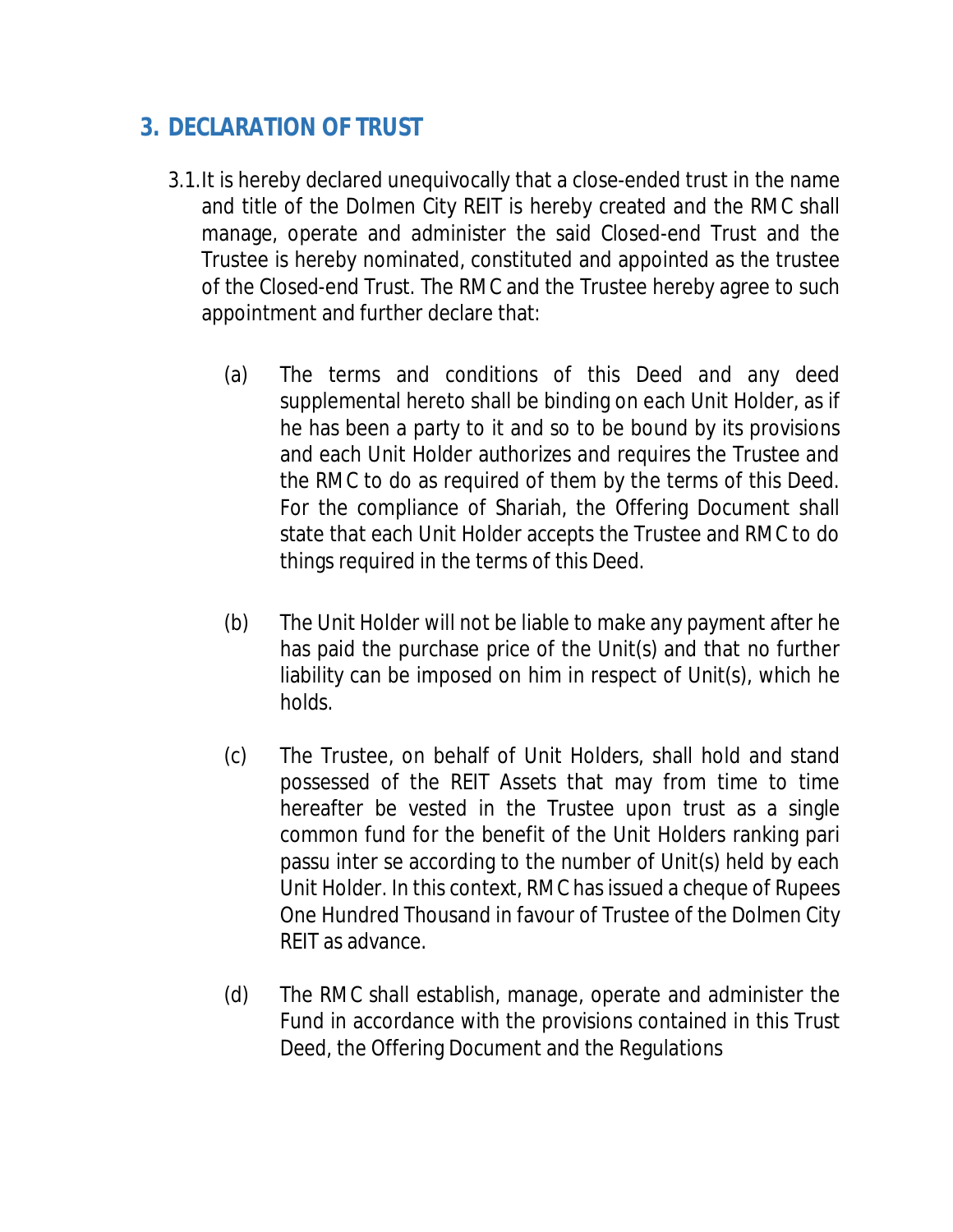# **4. TRANSFER AND GRANT OF REIT ASSETS**

- 4.1.The Real Estate shall be acquired by the Trust partially through the issuance of Units as consideration to the Unit Holders and partially from the proceeds of the Units in accordance with the Business Plan and the Offering Document.
- 4.2.The Investment and all income, profit and other benefits arising there from being held or deemed to be held upon trust by the Trustee shall constitute part of the REIT Assets.
- 4.3.The Trustee shall hold the REIT Assets in its name in trust for the benefit of the Unit Holders in accordance with the provisions of the Regulations and this Deed. The REIT Assets shall not be used for any other purpose by the Trustee or by the RMC, other than for the purposes of a REIT Scheme as specified in the approved Business Plan and the Regulations.
- 4.4.Save, as herein expressly provided and unless permitted otherwise under the Regulations, and except encumbrances resulting from Borrowing as mentioned in the Business Plan and Constitutive Documents, the REIT Assets shall always be kept as separate property free from any mortgages, charges, liens or any other encumbrances whatsoever and the Trustee shall not create any mortgages, charges, liens or any other circumstances whatsoever to secure any loan, guarantee, or any other obligation actual or contingent incurred, assumed or undertaken by the Trustee or any other person.
- 4.5.In the event of any loss arising as a result of any act and/or omission of the Trustee in violation of the terms of this Deed, the Trustee shall have an obligation to replace the lost Investment forthwith with similar investment of the same class and issue together with all rights and privileges pertaining thereto or compensate the Trust to the extent of such loss.
- 4.6.Transaction cost relating to the transfer of the Real Estate i.e. all duties and expenses (Stamp, Duty, Registration Fee, Capital Value Tax, Advance Tax, Mutation Fee) incurred by the Trust effecting the registration of all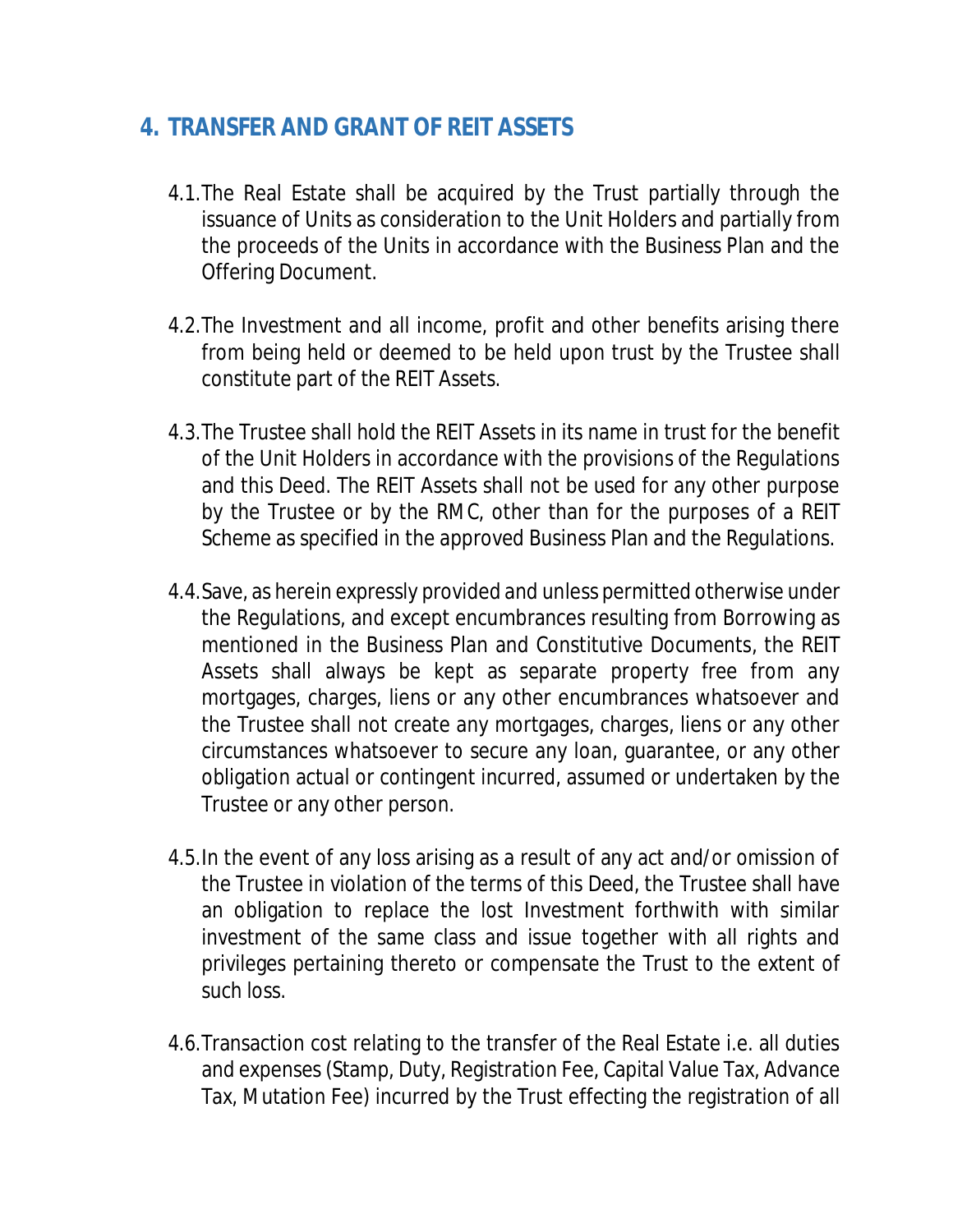register able property in the Trustee's name and other related costs shall constitute part of the Fund Size.

- 4.7.All cash forming part of the REIT Assets shall be deposited by the Trustee in a separate Shariah compliant account, in the name of the Trustee with a Bank, approved by the RMC having a minimum long term AA- rating, as per the criteria laid down by a credit rating agency approved by the SECP. The Bank shall be caused to allow profit thereon in accordance with the rules prescribed by the Bank for sharing of profits on deposits, as may be allowed.
- 4.8.The REIT Assets of the Closed-end Scheme are held by the Trustee on trust for the Unit Holders pari passu according to the number of physical Units as well as CDS based Unit Holders.
- 4.9.The REIT Scheme may issue right Units with the prior approval of the Unit Holders obtained by way of a special resolution subject to final approval by the Commission.

# **4A OBJECT OF THE TRUST**

4A.1 The Object of the Trust is to make investment in commercial Real Estate with the purpose of generating rental income from it for the benefit of Unit Holders.

# **5. DUTIES AND POWERS OF THE TRUSTEE**

5.1.The Trustee shall comply with the provisions of this Deed and the Regulations for any act or matter to be done by it in the performance of its duties and such acts or matters may also be performed on behalf of the Trustee by any officer or responsible official of the Trustee or by any nominee or agent appointed by the Trustee with the approval of the RMC: Provided that the Trustee shall be responsible for the acts and omissions of all persons to whom it may delegate any of its duties, as if these were its own acts and omissions and shall account to the Trust for any loss in value of the REIT Assets where such loss has been caused by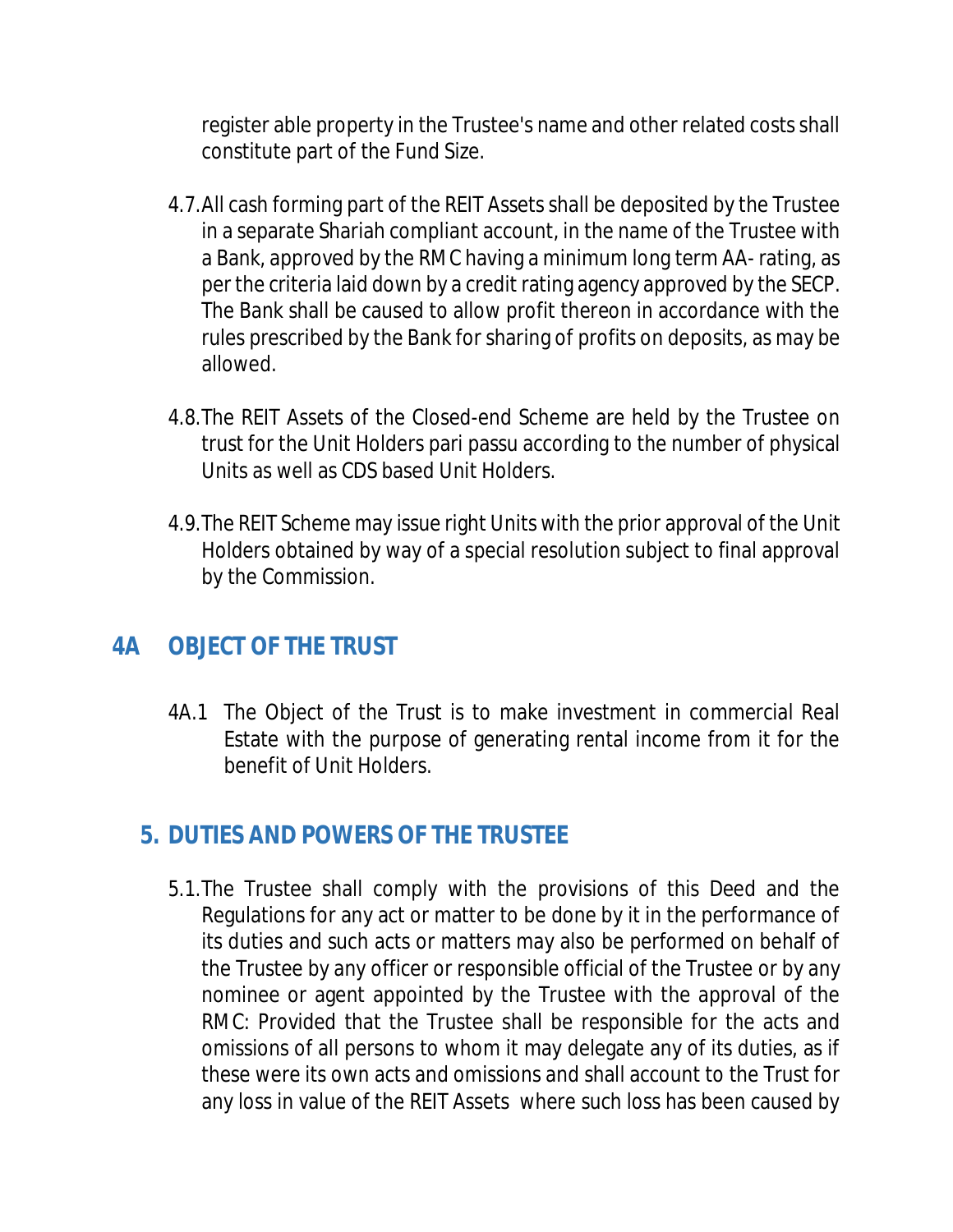negligence or any reckless act or wilful and/or omission of the Trustee or any of its directors, officers, nominees or agents.

- 5.2.The Trustee shall exercise all due diligence and vigilance in carrying out its duties and in protecting the interests of the Unit Holders. The Trustee shall not be under any liability on account of anything done or suffered by the Trustee in good faith in accordance with or in pursuance of any request of the RMC, provided they are not in conflict with the provisions of this Deed, the Offering Document, the Regulations, directions, guidelines, circulars or any other applicable laws. Whenever pursuant to any provision of this Deed any Unit, notice, direction, instruction or other communication is to be given by the RMC to the Trustee, the Trustee may accept as sufficient evidence thereof a document signed or purporting to be signed on behalf of the RMC by any person whose signature the Trustee is for the time being authorized in writing by the RMC to accept. The Trustee shall not be liable for any loss caused to the REIT Scheme or to the value of the REIT Assets due to any elements or circumstances of Force Majeure.
- 5.3.The Trustee shall make available or ensure that there is made available to the RMC such information as the RMC may reasonably require from time to time in respect of the REIT Assets and all other matters relating to the REIT Scheme.
- 5.4.The Trustee shall issue a report to the Unit Holders to be included in the quarterly and the annual accounts, indicating the level of compliance and the extent of violations, in comparison to Business Plan, and whether in its opinion, the RMC has in all material respect managed the REIT Scheme in accordance with the provisions of the Regulations and this Deed and if the RMC has not done so, the respect in which it has not done so and the steps the Trustee has taken in respect thereof.
- 5.5.The Trustee shall, if requested by the RMC or if it considers necessary for the protection of REIT Assets or safeguarding the interest of the Unit Holders, institute or defend suits and proceedings, including ejectment cases against defaulters of rent, applications for fixation of fair rent, arbitration or inquiry and appeals up to the court of highest competent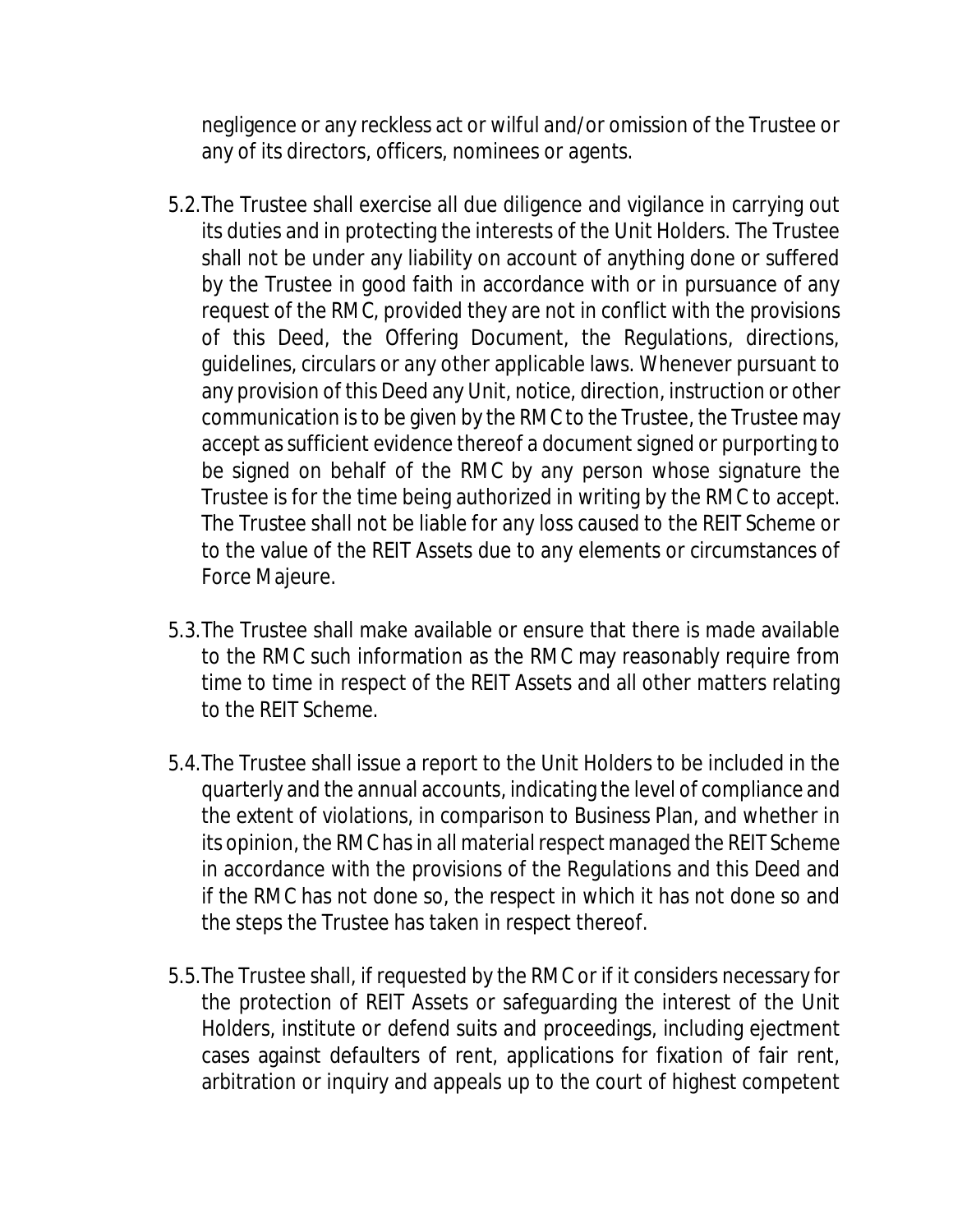jurisdiction in respect of the REIT Assets or any part thereof, with full powers to sign, swear, verify and submit pleadings and affidavits, to file documents; to give evidence, to appoint and remove counsel and to do all incidental acts, things and deeds through the Trustee's authorized officers. All costs, charges and expenses (including reasonable legal fees) incurred in instituting or defending any such actions shall be borne by the Trust and the Trustee shall be indemnified against all such costs, charges and expenses; provided that no such indemnity shall be available in respect of any action taken against the Trustee for negligence or breach of fiduciary duties in connection with the duties as the Trustee under this Deed or the Regulations. The Trustee and the RMC shall not be liable in respect of any losses, claims, damages or other liabilities whatsoever suffered or incurred by the Trust arising from or consequent to any such suits, legal proceedings, arbitrations or inquiries or otherwise howsoever and (save as herein otherwise provided) all such losses, claims, damages and other liabilities shall be borne by the Trust.

- 5.6.The Trustee shall not be under any liability except such liability as may be expressly assumed by it under the Regulations and this Deed nor shall the Trustee (save as herein otherwise provided) be liable neither for any act or omission of the RMC or for anything except its own negligence or wilful breach of duty hereunder. If for any reason it becomes impossible or impracticable to carry out the provisions of this Deed the Trustee shall not be under any liability therefor or thereby and it shall not incur any liability by reason of any error of law or any matter or things done or suffered or omitted to be done in good faith hereunder.
- 5.7.Any transaction between the Closed-end Scheme and the RMC or any of their Connected Persons as principal may only be made with the prior written consent of the Trustee.
- 5.8.The Trustee shall nominate one or more of its officers to act as authorized persons for performing the Trustee's functions and for interacting with the RMC. Any change in such authorized persons shall be promptly notified to the RMC.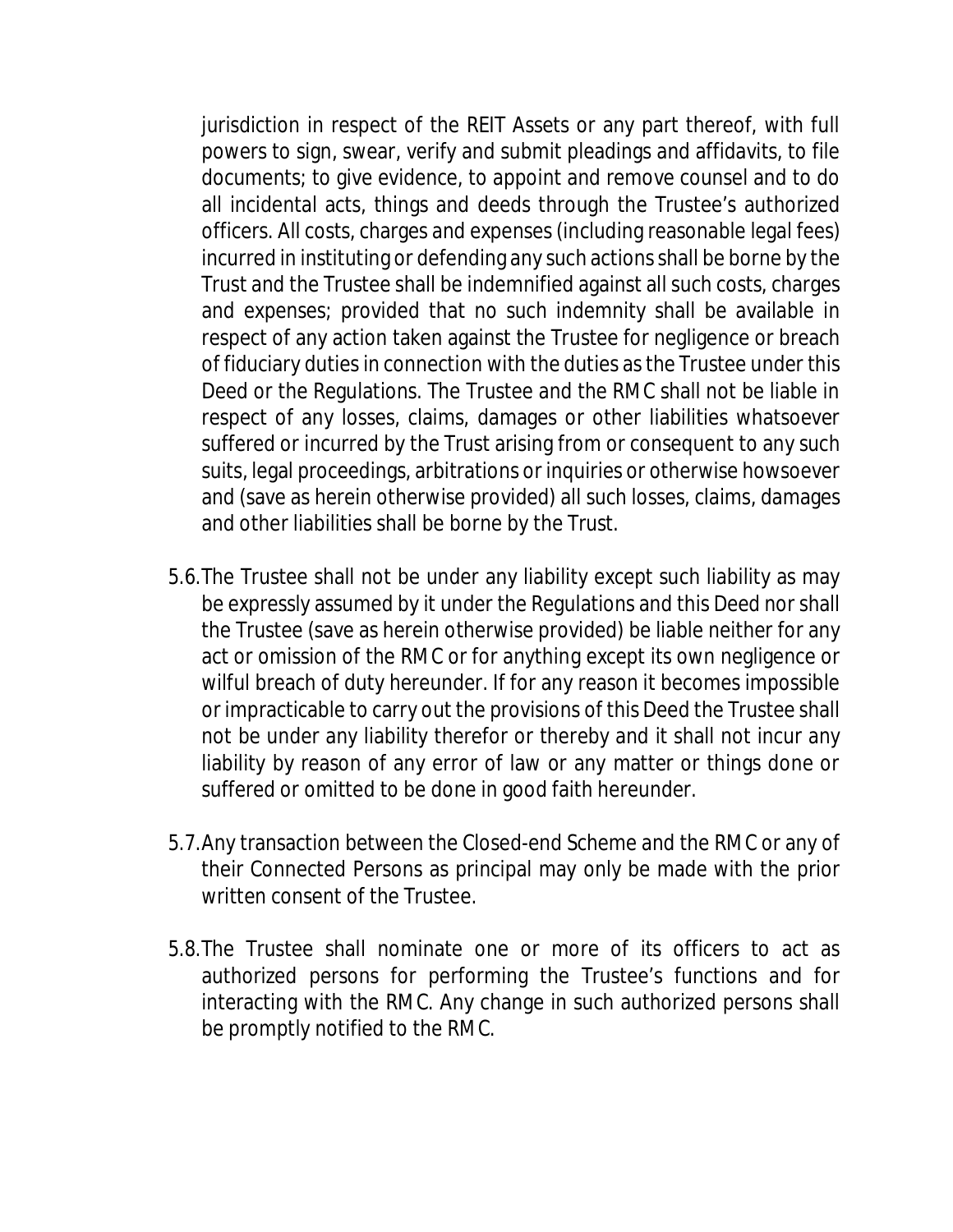# **6. OBLIGATIONS OF THE TRUSTEE**

The Trustee shall:

- 6.1.Exercise due diligence and vigilance in carrying out its functions and duties under the Deed, the Rules, Regulations and all other applicable laws;
- 6.2.Ensure that the REIT Assets are held by it on behalf of the Unit Holders;
- 6.3.Ensure that the title to all REIT Assets is lawfully vested in it;
- 6.4.Deposit the money received by it in a scheduled bank which has a minimum long term "AA-" rating;
- 6.5.Confirm to the SECP that the RMC has appointed a Property Manager;
- 6.6.Confirm to the Commission that all insurance premiums/Takaful Contributions have been paid by the RMC and the insurance/Takaful policies are up to date;
- 6.7.Other than as specifically provided in this Deed, not delegate any of its duties;
- 6.8.Make payments to the delegatee from its own account, if it has delegated any of its functions;
- 6.9.Be liable for any negligent act or omission, on its part or on the part of any of its delegates. Provided that the Trustee shall not be liable for any loss caused to the Fund or to the value of the REIT Assets due to any elements or circumstances beyond its reasonable control;
- 6.10. Carry out the instructions of the RMC, unless such instructions are in conflict with the Constitutive Documents, the Regulations, SECP's directions, guidelines and circulars or any other applicable laws;
- 6.11. Carry out instructions of the RMC with respect to the running bills of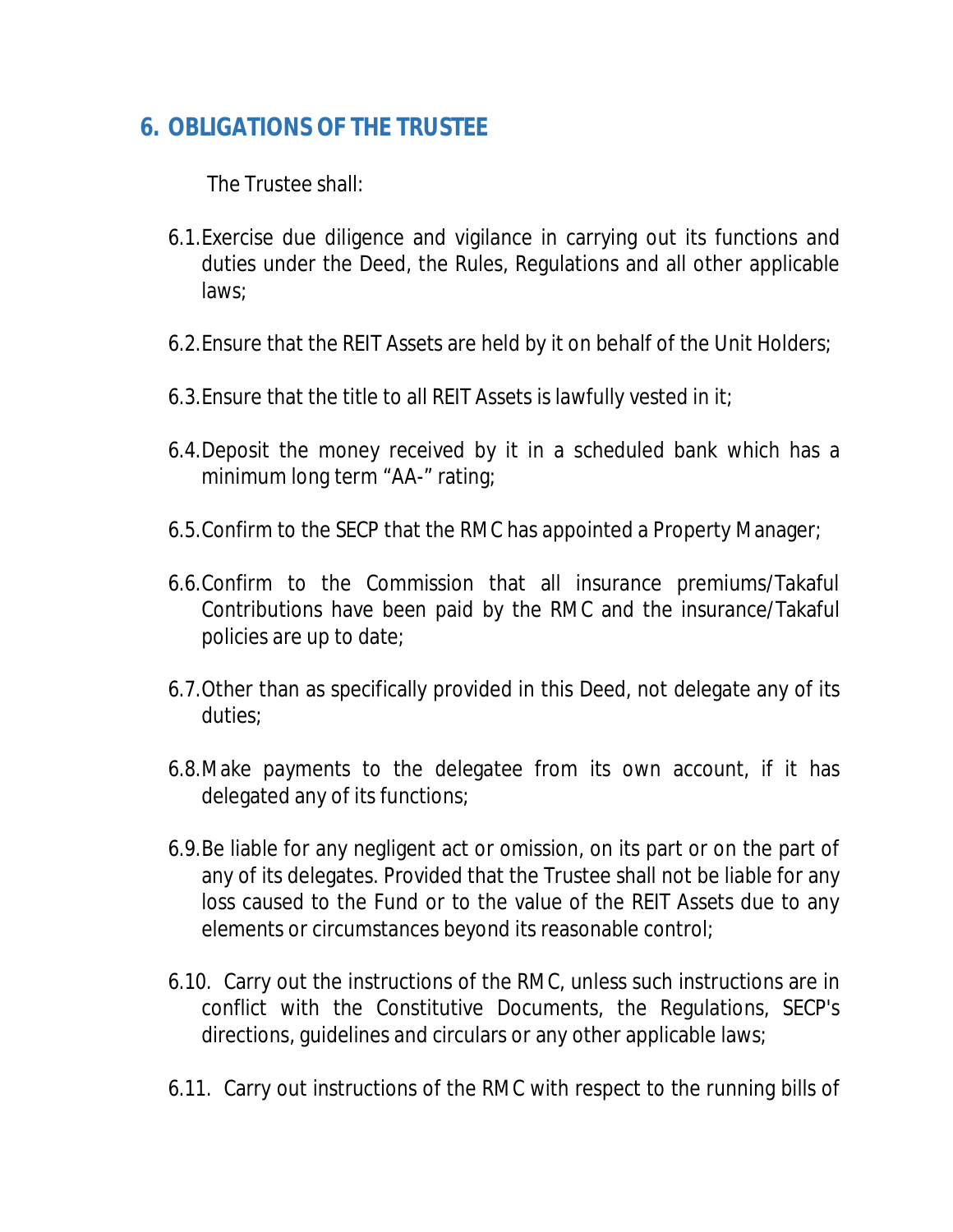the **REIT Scheme** payments after the bills are counter-signed by the Property Manager;

- 6.12. Ensure that the constitutive documents and the conditions of registration of the REIT Scheme are complied with;
- 6.13. Issue a report indicating the level of compliance and the extent of violations, in comparison to Business Plan. The report shall be included in the quarterly and the annual accounts of the REIT Scheme;
- 6.14. Immediately inform the Commission of any action of the RMC that contravenes the Act, the Rules, the Regulations, guidelines, code, circulars, directives or any other applicable laws, including the Trust Act, 1882;
- 6.15. Carry out its functions in terms of the provisions contained and stipulated in this Deed, the Offering Document, the Regulations and the conditions (if any), which may be imposed by the SECP from time to time on the Trustee;
- 6.16. Not legally or beneficially own, either directly or indirectly, any Units;
- 6.17. Verify the Offering Document for correctness and authenticity with regard to acquisition of the REIT Assets and agreements;
- 6.18. Ensure that the Valuer performs its obligations, prepares and submits valuation reports as per the Regulations; and
- 6.19. Attend every meeting of Unit Holders and ensure that all the requirements as specified by the Regulations for convening the meeting of Unit Holders are complied with.

#### **7. DUTIES AND POWERS OF THE RMC**

7.1 The RMC shall comply with the provisions of the Regulations, PSX Regulations and this Deed for any act or manner to be done by it in the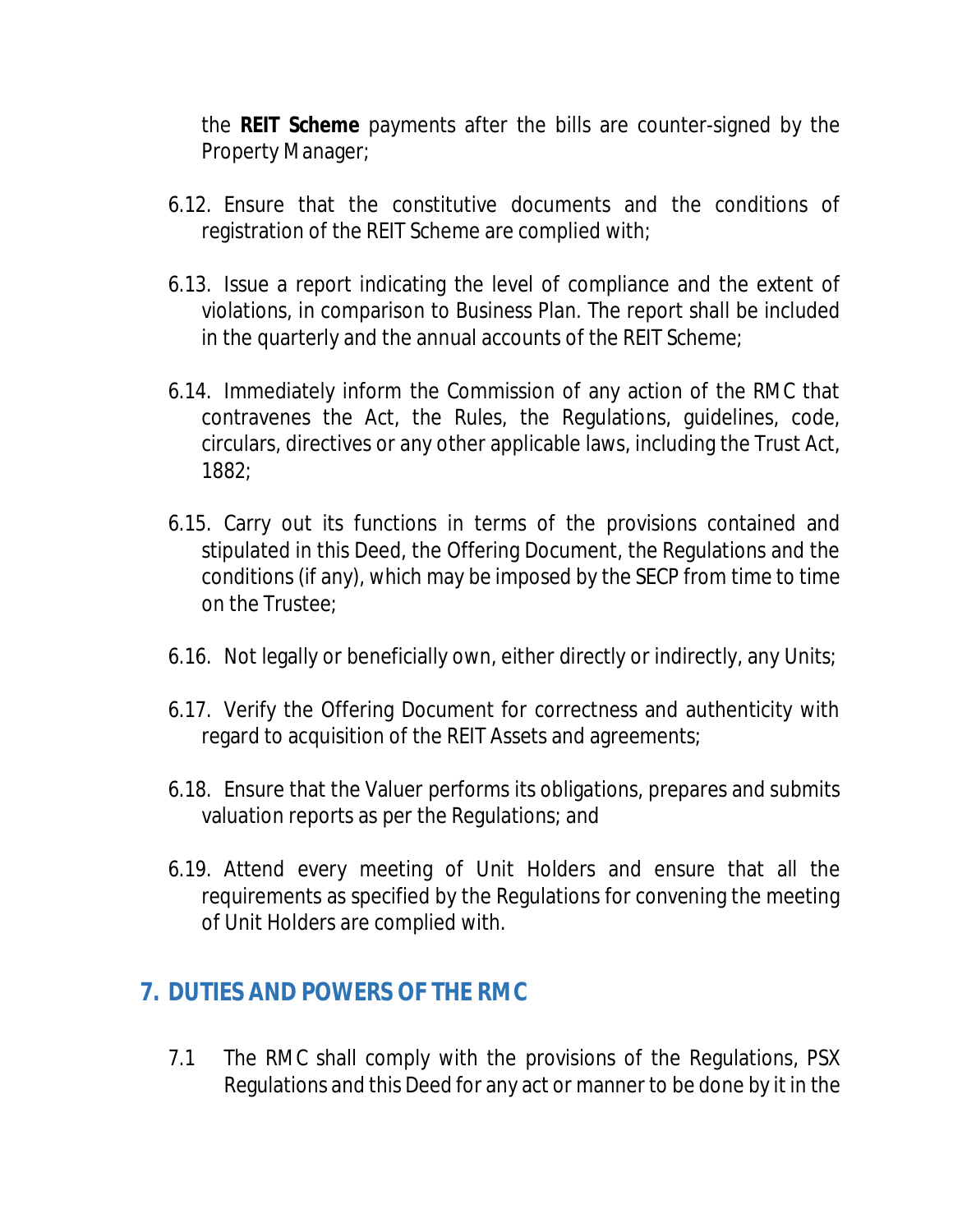performance of its duties and such acts or matters may also be performed on behalf of the RMC by any officer or responsible official of the RMC or by any nominee or agent appointed by the RMC and any act or matter so performed shall be deemed for all the purposes of this Deed to be the act of the RMC. The RMC shall be responsible for the acts and omissions of all persons to whom it may delegate any of its functions as manager as if these were its own acts and omissions and shall account to the Trustee for any loss in value of the REIT Assets where such loss has been caused by its negligence reckless or wilful act and/or omission or by its officers, officials or agents. The RMC shall not be liable for any loss caused to the REIT Scheme or to the value of the REIT Assets due to any elements or circumstances of Force Majeure.

- 7.2 The RMC shall manage the REIT Scheme in the interest of the Units Holders in good faith and to the best of its ability and without gaining any undue advantage for itself or any of its Connected Persons, and subject to the restrictions and limitations as provided in this Deed and the Regulations, all applicable laws, rules, regulations, including notifications, circulars, guidelines and directives issued thereunder. The RMC shall not be liable for any loss caused to the Fund or to the value of the REIT Assets due to any elements or circumstances beyond its reasonable control.
- 7.3 The RMC may from time to time appoint, remove or replace the Registrar and notify such change to the Trustee and the Unit Holders through publication in newspapers.
- 7.4 The RMC shall make available or ensure that there is made available to the Trustee such information as the Trustee may reasonably require in respect of any matter relating to the Trust.
- 7.5 The RMC shall not be under liability except such liability as may be expressly assumed by it under the Regulations and this Deed nor shall the RMC (save as herein otherwise provided) be liable either for any act or omission of the Trustee nor for anything except its own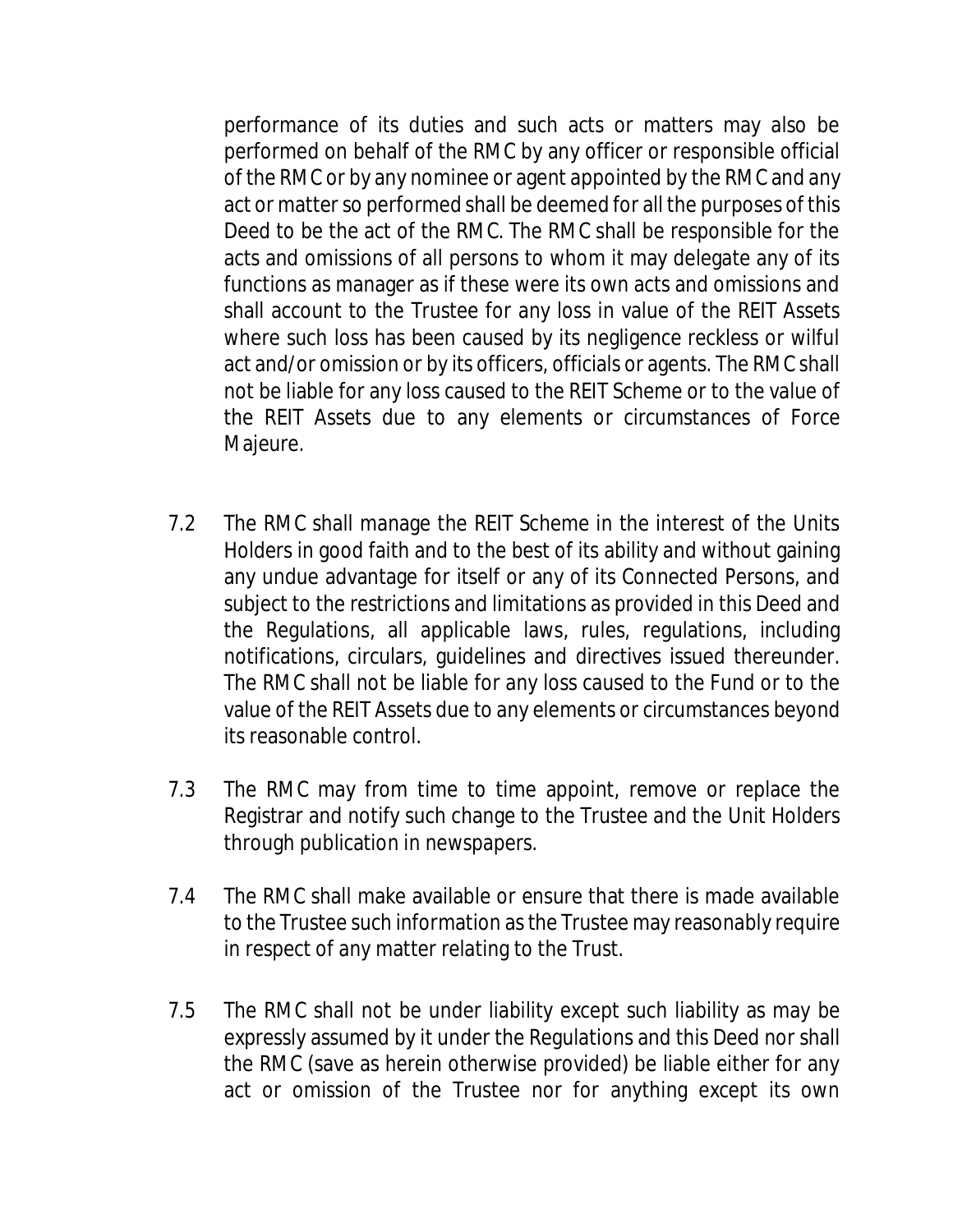negligence or wilful breach of duty hereunder. If for any reason it becomes impossible or impracticable to carry out the provisions of this Deed the RMC shall not be under any liability therefore or thereby and it shall not incur any liability by reason of any error of law or any matter or thing done or suffered or omitted to be done in good faith hereunder

- 7.6 The RMC shall if it considers necessary, request the Trustee, for the protection of the REIT Assets or for safeguarding the interest of the Unit Holders, to institute or defend any suit, proceeding, arbitration or inquiry or any corporate or shareholders' action in respect of the REIT Assets or any part thereof.
- 7.7 The RMC has the primary responsibility for all record keeping and for producing financial reports from time to time as provided in the Regulations and this Deed.
- 7.8 The RMC shall appoint a Shariah Advisor who shall be responsible to oversee the structure and documentation of the REIT in respect of Shariah. Further, the Shariah Advisor will also be responsible to check the Shariah compliance of the said REIT on an ongoing basis and issue the Shariah Compliance report biannually. The fee of Shariah Advisor will paid out by REIT Assets.
- 7.9 The RMC shall:
	- (a) ensure that the REIT Assets are vested in the name of the Trustee, for the benefit of the Unit Holders;
	- (b) with the consent of the Trustee, appoint a Property Manager;
	- (c) appoint a Valuer in consultation with the Trustee and inform the Commission within two (2) working days of such appointment;
	- (d) ensure that the Valuer prepares a Valuation Report as and when required under the Regulations;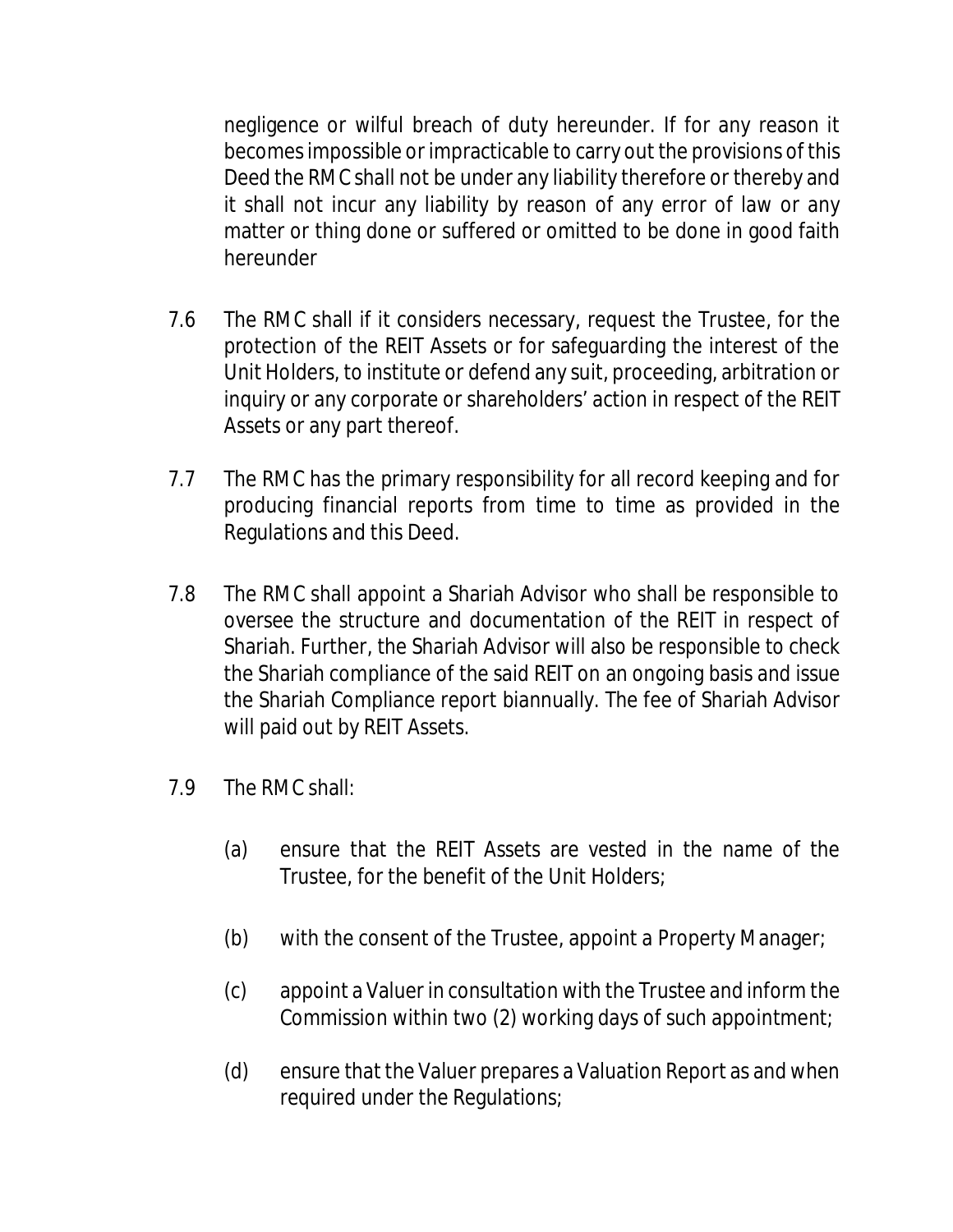- (e) ensure that profits arising out of the REIT Scheme are distributed to the Unit Holders as dividends;
- (f) ensure that the REIT Scheme is dissolved only after the disposal of the Real Estate;
- (g) ensure that the Trust Deed is in accordance with Schedule I of the Regulations and provides for the time and modality of the extinguishment of the REIT Scheme and the manner in which the proportionate shares of the sale proceeds shall be transferred to the Unit Holders;
- (h) ensure that not less than ninety (90) percent of the profits arising out of the REIT Scheme are distributed to the Unit Holders as dividends and that the constitutive documents of the Scheme provide for the same;
- (i) ensure that the REIT Fund has a minimum fund size as per the REIT Regulations;
- (j) ensure that the Units are listed at PSX in accordance with the PSX Regulations;
- (k) ensure that the running bills in respect of payments made on account of the REIT Scheme are countersigned by the Property Manager.
- (l) manage the REIT Scheme in the best interests of the Unit Holders, in accordance with the Constitutive Documents, and all applicable laws, rules and regulations, including notifications, circulars, guidelines and directives issued thereunder;
- (m) carry out all transactions involving the REIT Scheme managed by it on an arm's length basis;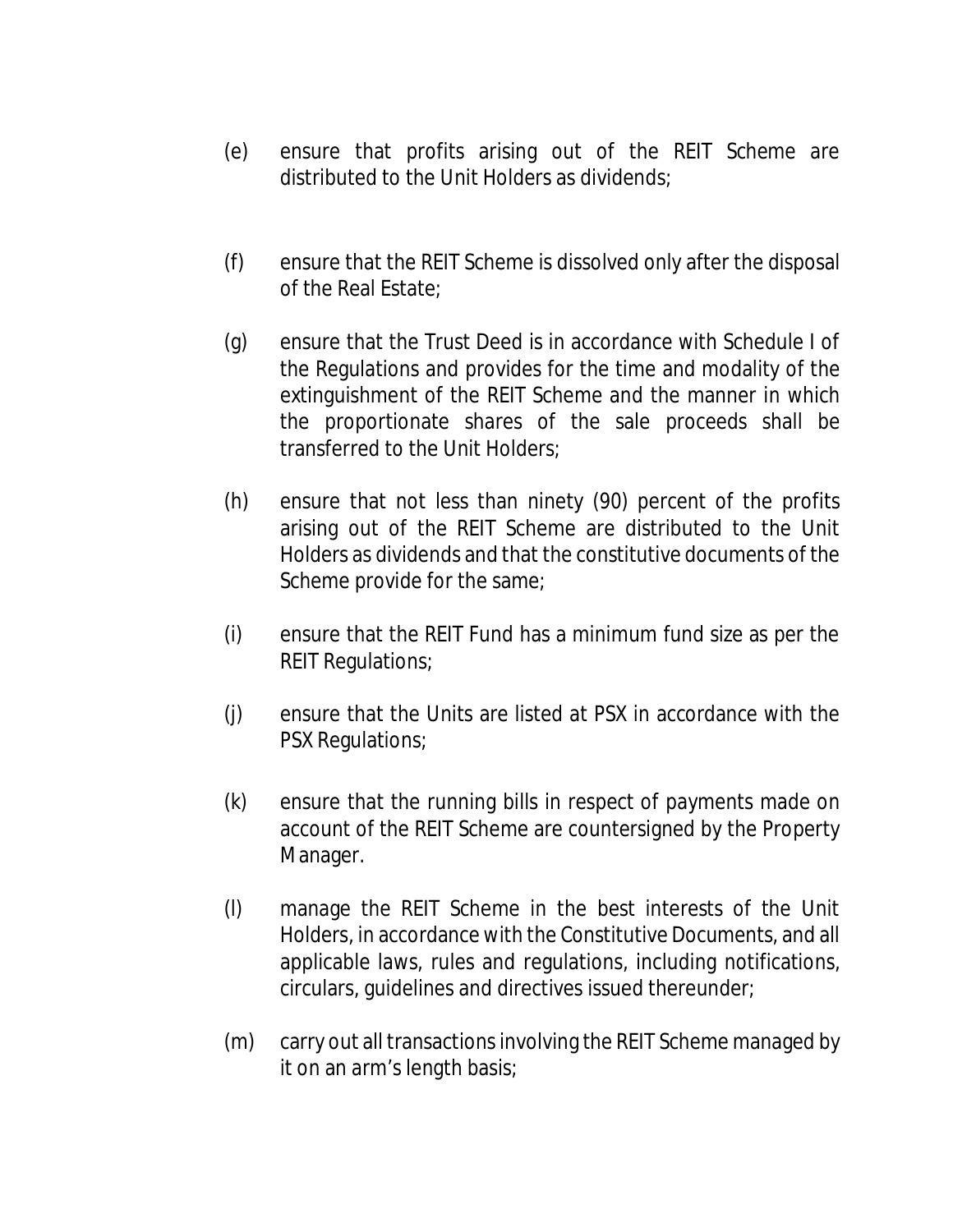- (n) ensure that the title to the Real Estate to be acquired for the purposes of the REIT Scheme is free from all defects, encroachments and encumbrances etc. except to the extent specified in the Regulations and except encumbrances resulting from Borrowing as mentioned in the Business Plan and Constitutive Documents conduct due diligence to certify the same;
- (o) acquire the Real Estate approved under the Regulations or a replacement thereof in the name of the Trustee;
- (p) ensure that all material contracts, including agreements for purchase of Real Estate, rental agreements, service providers' agreements entered into for furtherance of the objects of the REIT Scheme are legitimate, valid, binding and enforceable by or on behalf of the Trustee in accordance with the stipulated terms of such contracts and agreements, and wherever relevant, are backed by performance bonds and bank guarantees and contingency plans;
- (q) arrange insurance/Takaful coverage in relation to the Real Estate and comply with all requirements of the Commission in this behalf;
- (r) be responsible for the development, refurbishment, sale and renting of the Real Estate according to the Business Plan;
- (s) obtain the written approval of the Commission before issuing Units and making a public offer of the Units;
- (t) issue Units of the REIT Fund under the Regulations;
- (u) ensure that the issue and transfer of the Units are carried out, after the registration of the REIT Scheme, in accordance with provisions of the constitutive documents of the Scheme and as per any directions, guidelines and circulars issued by the Commission;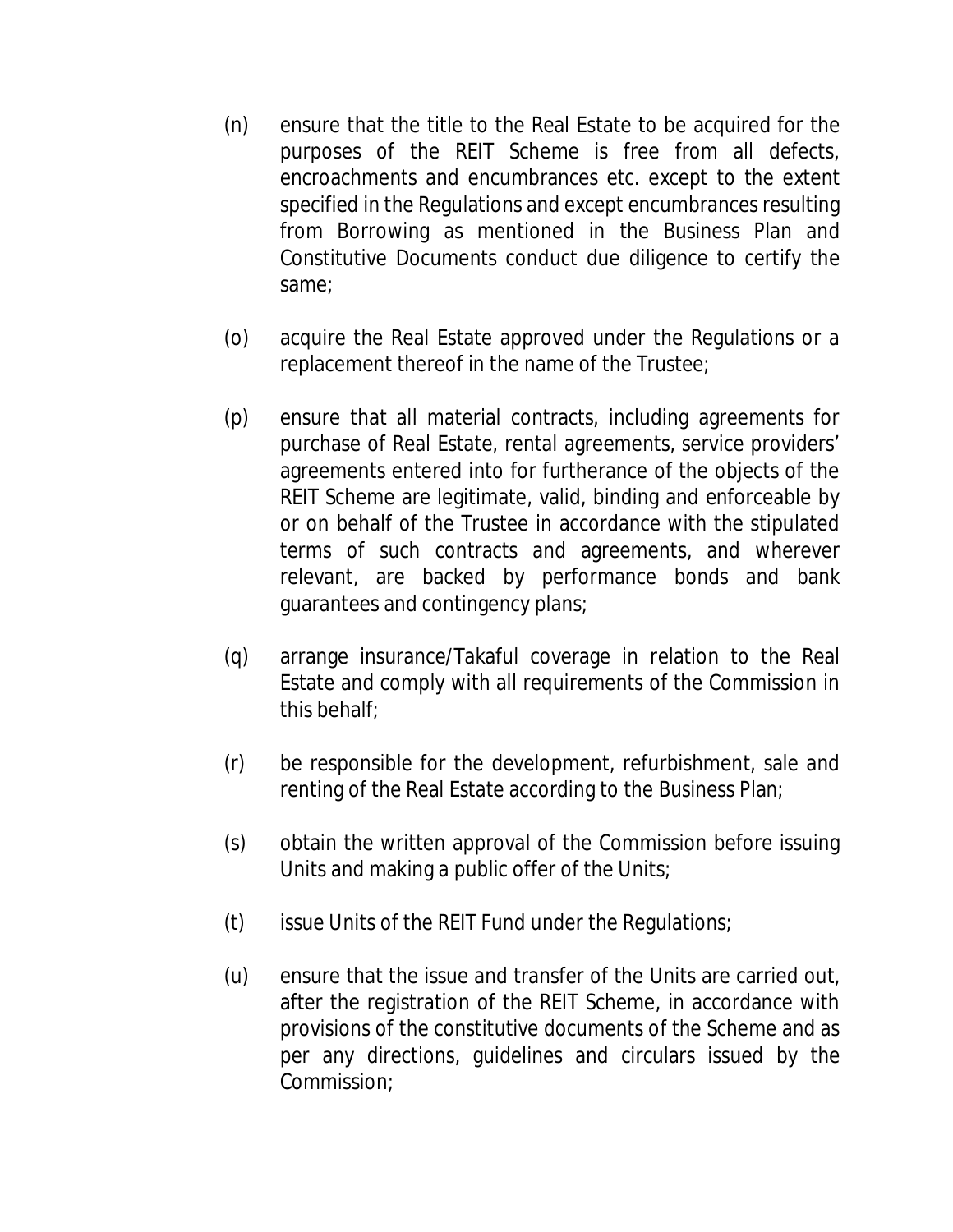- (v) ensure that the Offering Document contains summary information of the Valuation Report, where applicable and the Business Plan of the REIT Scheme;
- (w) appoint the Registrar for performing the Registrar Functions
- (x) obtain the written approval of the Commission before delegating one or more of its functions in relation to the REIT Scheme and ensure compliance with Schedule V of the Regulations; ensure that in cases where the RMC delegates any of its functions, the delegated person has sufficient experience and financial resources to carry out the delegated function and ensure compliance with Schedule V; and be responsible for the remuneration, acts, omissions, defaults and negligence of all persons, along with resultant losses, to whom it delegates any of its functions;
- (y) maintain at its registered office proper books of account and record of the activities undertaken in connection with the REIT Scheme in order to enable a true and fair view to be formed of the (i) REIT Assets and liabilities; (ii) profit and loss accruing on account of the operation of the REIT Scheme; (iii) transactions undertaken with respect to the REIT Scheme; (iv) amounts received in respect of issue of Units; and (v) pay-outs, if any, by way of distributions to the Unit Holders;
- (z) within one hundred and twenty days of close of the financial year prepare and transmit or make available on its website to the Unit Holders, the Trustee, the Commission and the securities exchange(s) on which the Units are listed, the balance sheet, profit and loss statement, cash flow statement and statement of the movement in NAV along with the report of the Trustee, the report of the Auditor, report of Shariah Adviser (wherever relevant), the Valuation Report of the Real Estate and any other document as specified by the Commission; and the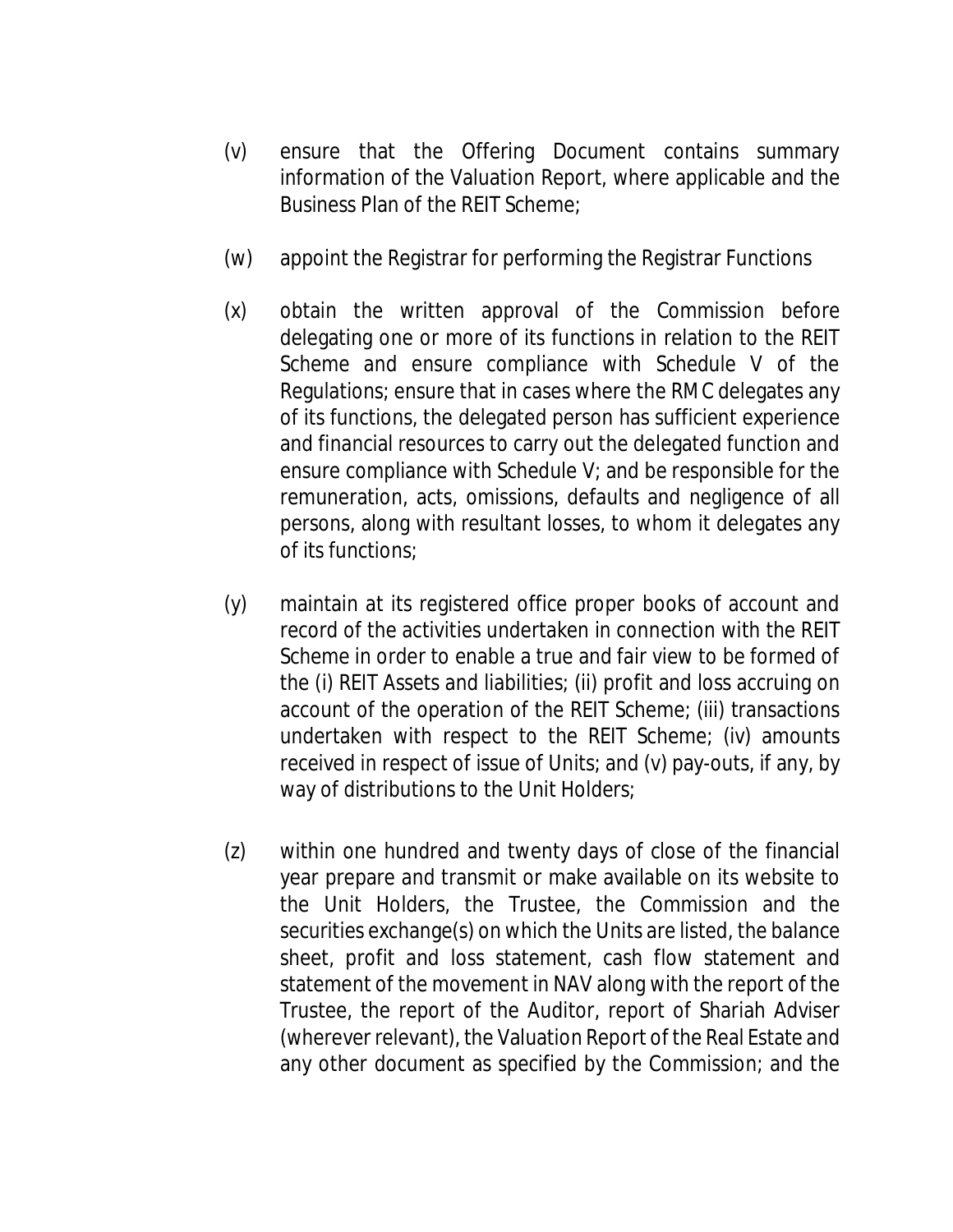RMC shall make the printed copy of the said accounts available to any unit holder, free of cost, as and when requested.

- (aa) prepare and transmit to the Unit Holders, the Trustee, the Commission and the stock exchange(s) on which the Units are listed, within **30 days** of the close of the first and third quarter and two (2) months of the close of second quarter of the financial year of the REIT Scheme, a balance sheet of the REIT Scheme as at the end of that quarter along with profit and loss statement, a cash flow statement and a statement of changes in NAV: Provided that the RMC **may transmit or make available** the said quarterly accounts to the Unit Holders by placing them on its website **and the RMC shall make the printed copy of the said accounts available to any unit holder, free of cost, as and when requested;**
- (bb) preserve the books of account of the REIT Scheme for at least **10** years after the extinguishment or revocation of the REIT Scheme;
- (cc) with the consent of the Trustee, appoint an auditor for the REIT Scheme;
- (dd) obtain rating for itself and for the REIT Scheme as per the rating criteria of a rating company and such rating shall be updated annually, or at such other time as may be specified by the Commission;
- (ee) publish the rating of the RMC and REIT Scheme in the annual and quarterly accounts and all advertising and marketing materials of the REIT Scheme;
- (ff) furnish in respect of the RMC and REIT Scheme, to the Commission and the stock exchange(s) on which the Units are listed, such information within such time as the Commission may specify;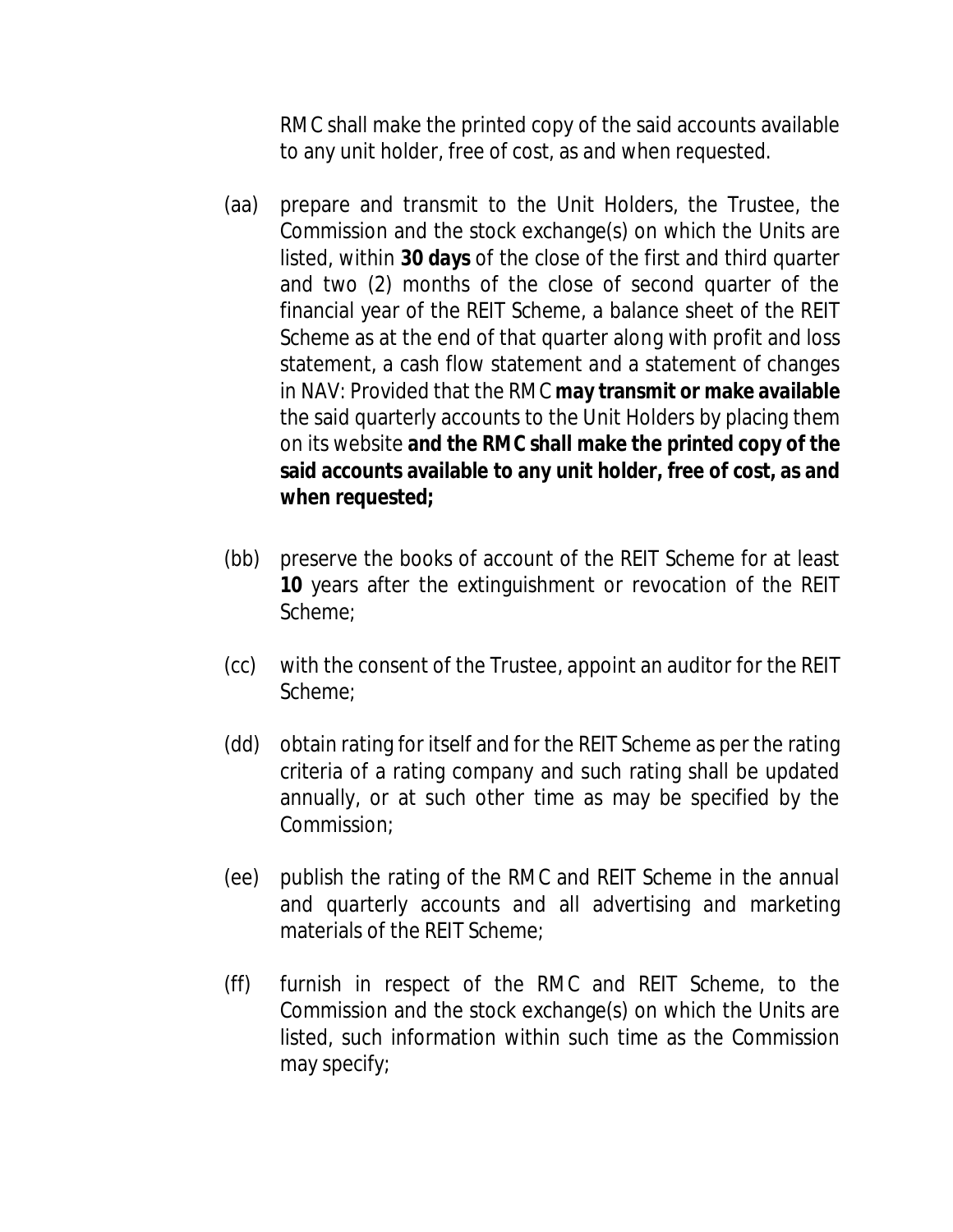- (gg) ensure that a director of the RMC immediately vacates his position if he becomes disqualified as per the Fit and Proper Criteria and inform the Commission of such compliance;
- (hh) before making any major change in the Business Plan of the REIT Scheme ensure that it has: (i) informed the Commission in writing and (ii) obtained approval of the Unit Holders through a Special Resolution, if directed by the Commission;
- (ii) cause to happen a determination of the NAV of the REIT Assets on a **six monthly** basis;
- (jj) ensure that it conforms to the provisions of **Listed Companies (Code of Corporate Governance) Regulations, 2019;**
- (kk) maintain adequate financial, technical, organizational and human resources, and employ appropriate systems, procedures, processes and personnel to provide REIT Management Services in a proper and efficient manner on an ongoing basis;
- (ll) maintain satisfactory controls and written compliance procedures which address all applicable regulatory requirements;
- (mm) pay or arrange to pay such non-refundable application fees as specified in Schedule III of the Regulations;
- (nn) hold Units acquired as strategic investment collectively and individually with the Strategic Investor, as specified in the Regulations or such higher percentage of units of the Scheme, as the Commission may specify, and such Units shall be held with the Central Depository Company of Pakistan Limited in an account marked as blocked and shall not be sold, transferred or encumbered throughout the life of the REIT Scheme without prior written approval of the Commission and subject to the provisions of the Regulations. The RMC may transfer its holding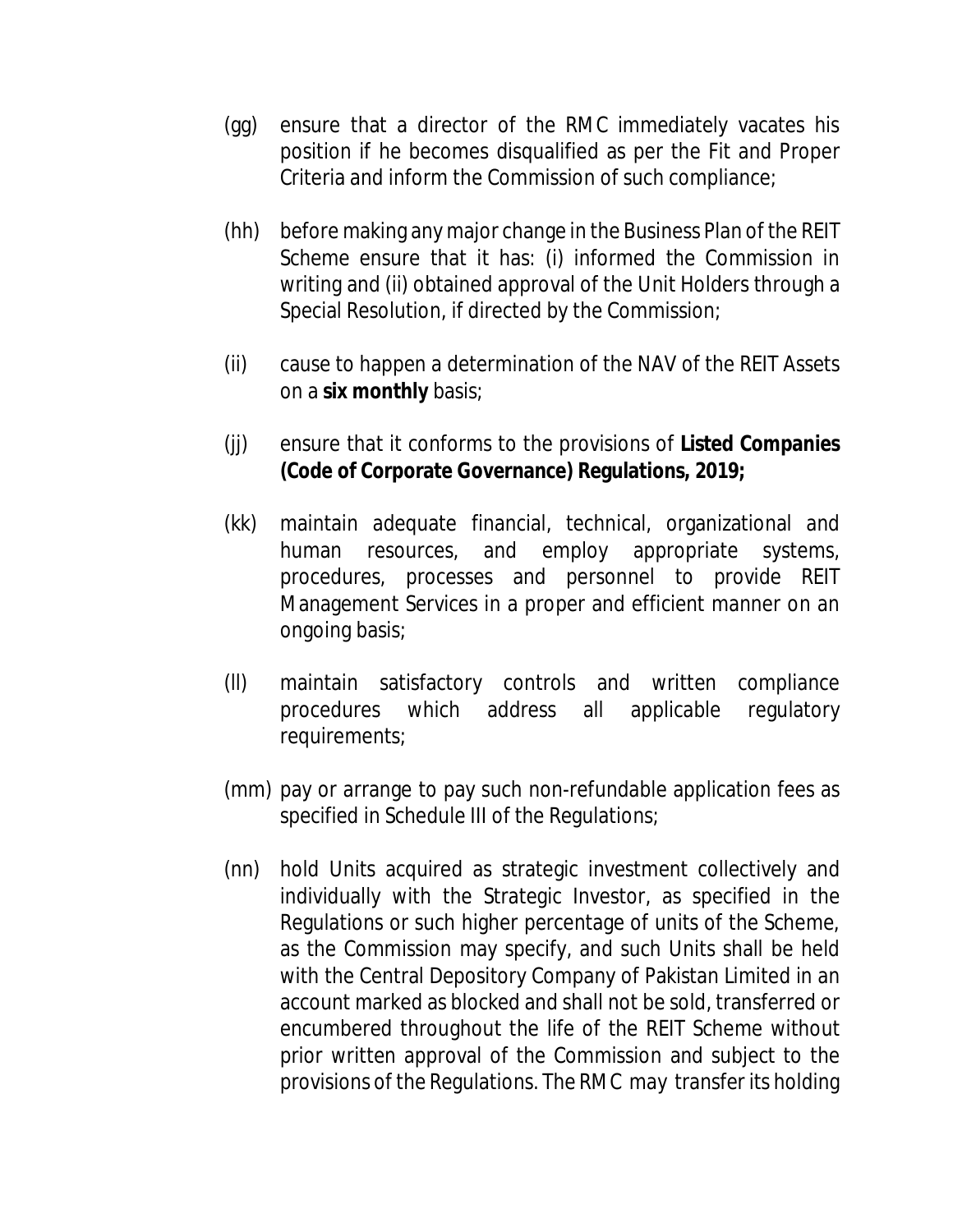of the REIT Scheme to another Strategic Investor with the approval of the Commission;

- (oo) arrange transfer of Real Estate approved by the Commission in the name of Trustee and as per binding purchase agreement;
- (pp) obtain clearance from the Shariah Advisor in respect of all documents, investments, borrowing, trust deed, sub-lease deed, binding purchase agreement, tenancy agreements, etc.;
- (qq) solicit all monies only in the name of the Trustee;
- (rr) obtain prior written approval of the Commission for the sale of the Real Estate or any part thereof, if required to be sold in future for the benefits of the Unit Holders; and
- (ss) issue units for cash consideration only except for the Units issued in lieu of the Real Estate.
- 7.10 In order to ensure smooth flow of operations, the RMC shall nominate and notify to the Trustee one or more of its officer(s) to act as authorized persons for interacting with and giving instructions to the Trustee. Any instruction or notice given by such authorized persons shall be deemed to be the instruction or notice given by the RMC. Any change in such authorized persons shall promptly be notified to the Trustee.

#### **8. INVESTMENT OF THE REIT ASSETS AND BORROWING**

8.1.The Trust shall only make investments in accordance with the Regulations. All cash, except in so far as such cash may in the opinion of the RMC be required for transfer to the Distribution Account, shall be invested by the Trustee from time to time in such Authorized Investments as may (subject always to the provisions of this Deed and Offering Document) be directed by the RMC.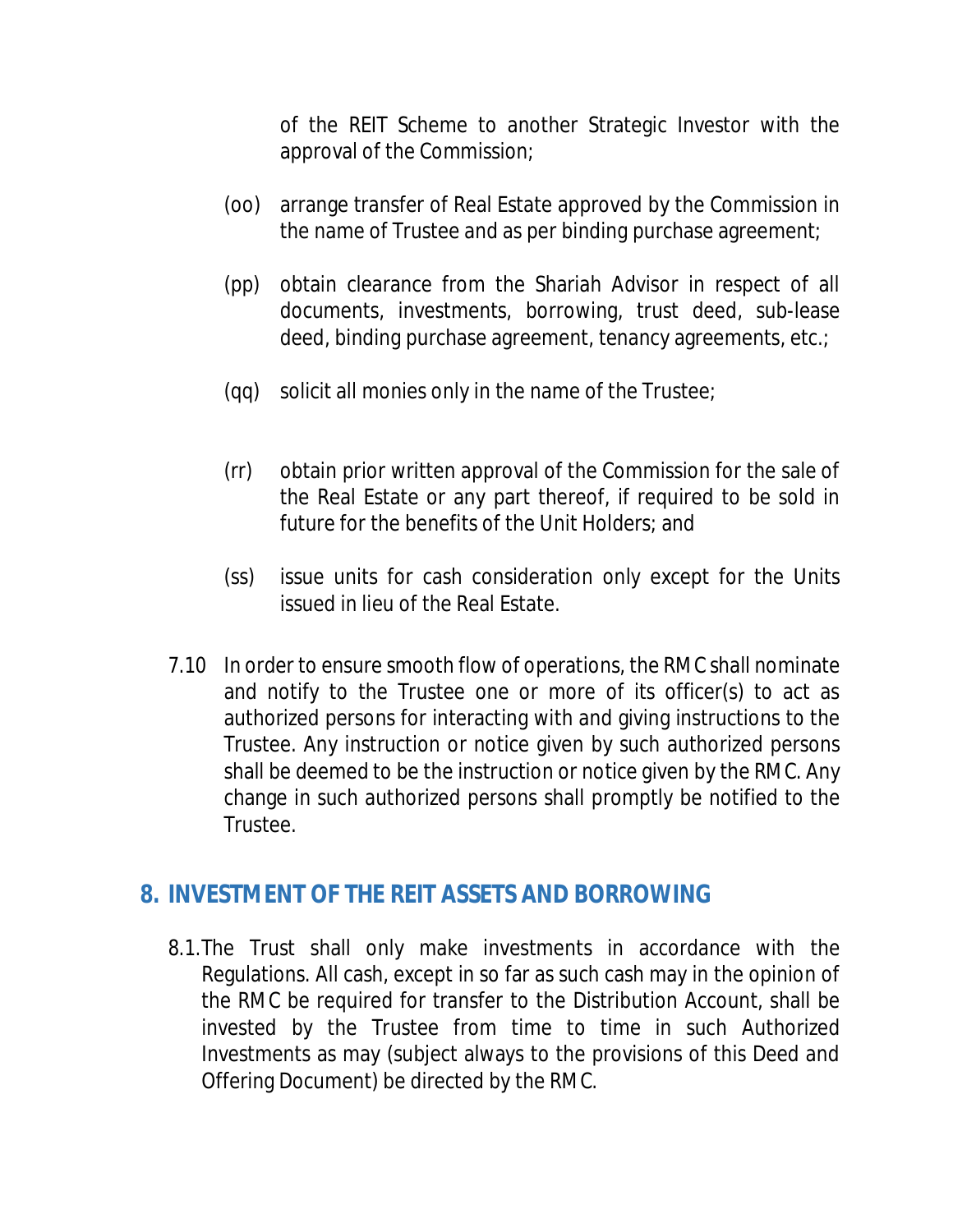- 8.2.Any Investment may at any time be realized at the discretion of the RMC either in order to invest the proceeds of sale in other Authorized Investments or to provide cash required for the purpose of any provision of this Deed or to undertake capital expenditures to maintain and furbish facility Assets such as HVAC equipment's, plants, chillers etc. or in order to retain the proceeds of sale in cash or on deposit as aforesaid or partly one and partly another. Any Investment, which ceases to be an Authorized Investment, shall be realized and the net proceeds of realization shall be applied in accordance with this clause; provided that the Trust may postpone the realization of such Investment for such period as the RMC may determine to be in the interest of the Unit Holders.
- 8.3.With the prior approval of the SECP and the Unit Holders through a Resolution, the RMC and the Trustee can change the Authorized Investment, by a deed supplemental to this Deed.
- 8.4.The RMC may arrange Borrowing with the approval of its board of directors and consent of the Trustee. The RMC shall utilize the Borrowing for the purpose of capital expenditure on construction, development, renovation and refurbishment to increase earning capacity of the REIT Scheme **and for acquisition of the Real Estate for rental purposes subject to the fulfilment of the requirements of the Regulations.** At the time of obtaining Borrowing, RMC shall ensure that the amount of Borrowing shall not exceed 50% of the reported total assets of the REIT Scheme: Provided that the RMC shall obtain prior approval of the Unit Holders by way of a special resolution for Borrowing exceeding 25% of the reported total assets of the REIT Scheme.

#### **9. VOTING RIGHTS ON REIT ASSETS**

9.1.All rights of voting attached to any REIT Assets shall be exercisable by the RMC on behalf of the Trustee and the RMC shall be entitled to exercise the said rights in what it may consider to be the best interests of the Units Holders, and may refrain at its own discretion from the exercise of any voting rights and the Trustee or the Units Holders shall not have any right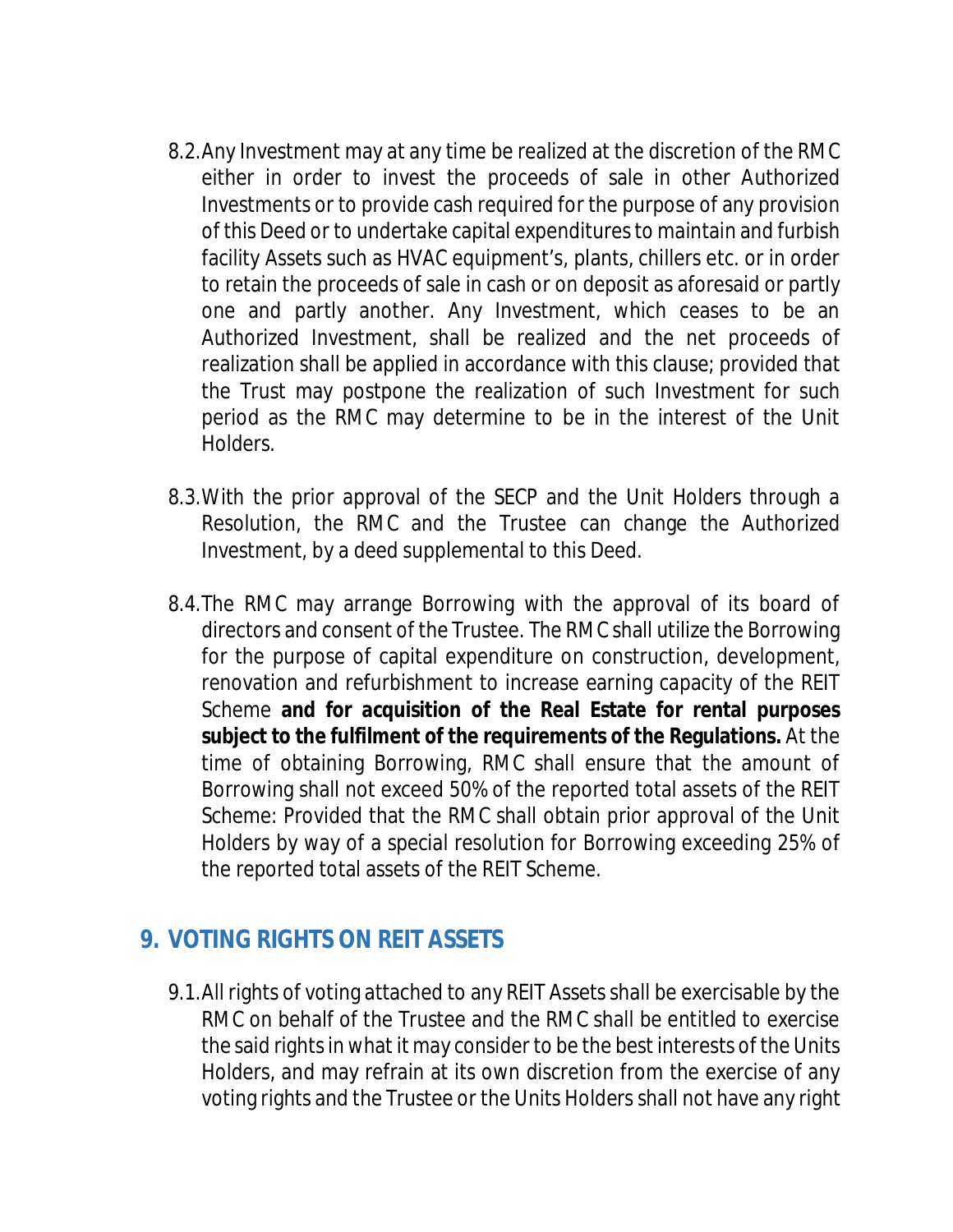to interfere or complain.

- 9.2.The Trustee shall upon written request by the RMC and at their expense, from time to time execute and deliver or cause to be executed or delivered to the RMC or their nominees powers of attorneys or proxies authorizing such attorneys and proxies to vote consent or otherwise act in respect of any Investment in such form and in favour of such persons as the RMC may require in writing. The phrase "rights of voting" or the word "vote" used in this sub-clause shall be deemed to include not only a vote at a meeting but the right to elect or appoint directors, any consent to or approval of any arrangement scheme or resolution or any alteration in or abandonment of any rights attaching to any Investment and the right to requisition or join in a requisition to convene any meeting or to give notice of any resolution or to circulate any statement.
- 9.3.Where the representatives or the nominees of the RMC, in whose favour the Trustee has executed the power of attorney or proxy, have attended the meeting, the RMC shall keep a record of such attendance, stating the manner in which the vote was cast and record the justifications.
- 9.4.The Trustee shall forward to the RMC in a timely manner all notices of meetings and all reports and circulars received by the Trustee as the registered holder of any Investment.

# **10. VALUATION OF ASSETS / LIABILITIES AND NET ASSET VALUE OF THE FUND**

- 10.1. The method of valuation of the property for determining the value of the assets and liabilities and the Net Asset Value would be as mentioned in the Regulations.
- 10.2. The RMC shall disclose all values determined by the Valuer in the Business Plan and Offering Document.

# **11. FEES AND CHARGES**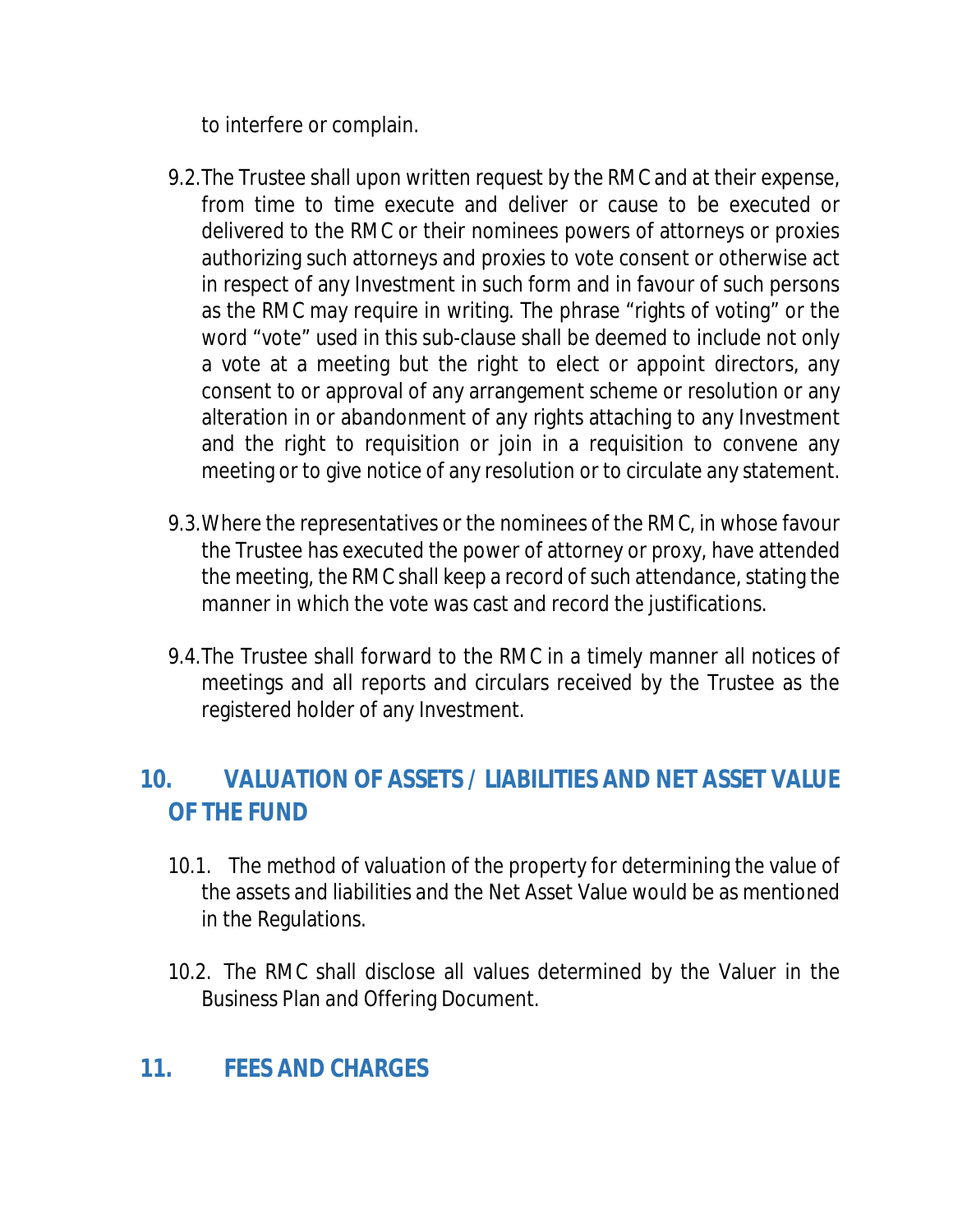#### 11.1 REMUNERATION OF RMC AND ITS AGENTS

- (a) The RMC shall be entitled to receive an annual remuneration as stated in the Offering Document. If any change is proposed in the annual remuneration, approval of the Unit Holders will be obtained.
- (b) In respect of any period other than a full calendar year such remuneration shall be prorated on the basis of the actual number of days for which such remuneration has accrued for the total number of days accrued in the calendar year concerned.
- (c) The management fee due to the RMC shall be payable quarterly in arrears and shall be chargeable as an expense to the REIT Scheme.
- (d) In consideration of the foregoing and save as aforesaid, the RMC shall be responsible for the payment of all expenses incurred by the RMC from time to time in connection with its responsibilities as RMC of the Trust, including remuneration and expenses of the Registrar. The RMC shall not make any charge against the REIT Assets or against the Distribution Account for its services or for its expenses, except as are expressly authorized under the provisions of the Regulations and this Deed to be payable out of REIT Assets.
- (e) The RMC shall bear all expenditures in respect of its secretarial and office space and professional management, including all accounting and administrative services provided in accordance with the provision of this Deed.

#### 11.2 REMUNERATION OF TRUSTEE AND ITS AGENTS

(a) The Trustee shall be entitled to an annual remuneration not exceeding 0.6% of the Net Operating Income which shall be paid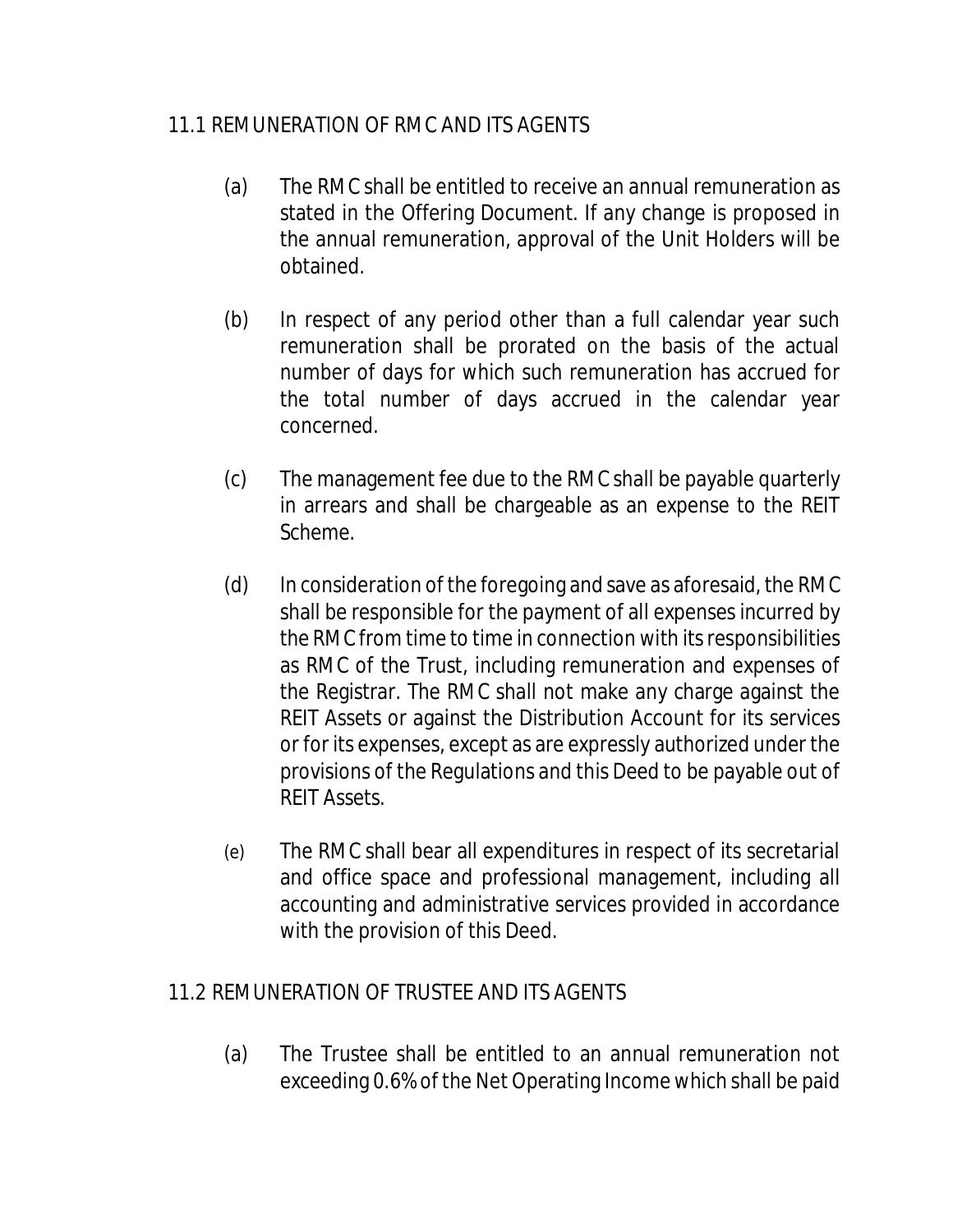quarterly in arrears and shall be chargeable as an expense to the REIT Scheme.

- (b) In consideration of the foregoing and save as aforesaid, the Trustee shall be responsible for the payment of all expenses incurred by the Trustee from time to time in connection with its duties as Trustee of the Trust. The Trustee shall not make any charge against the REIT Assets or against the Distribution Account for its services or for its expenses, except as are expressly authorized under the provisions of the Regulations and this Deed to be payable out of REIT Assets.
- (c) The Trustee shall bear all expenditures in respect of its secretarial and office space and professional management, including all accounting and administrative services provided in accordance with the provisions of this Deed.

#### 11.3 FORMATION COST

All preliminary and floatation expenses of the Trust, including expenses incurred in connection with the establishment and registration of the REIT Scheme, as well as the offer for sale, allotment and issuance of Units, including commission payable to the underwriter (if any), listing fee, underwriting commission and take-up commission; commission to the banker(s) to the issue; shall be borne by the RMC and shall be reimbursed to the RMC out of the REIT Assets after annual audit of the REIT Scheme in equal instalments paid annually over a period of 5 (five) years or life of the REIT Scheme, whichever is shorter and the same shall be clearly stated in the Offering Document.

#### **12. CHANGE OF TRUSTEE**

12.1 The Trustee may subject to the prior approval of the Commission, retire from its office on the appointment of a new trustee and the retirement shall take effect at the same time as the new trustee is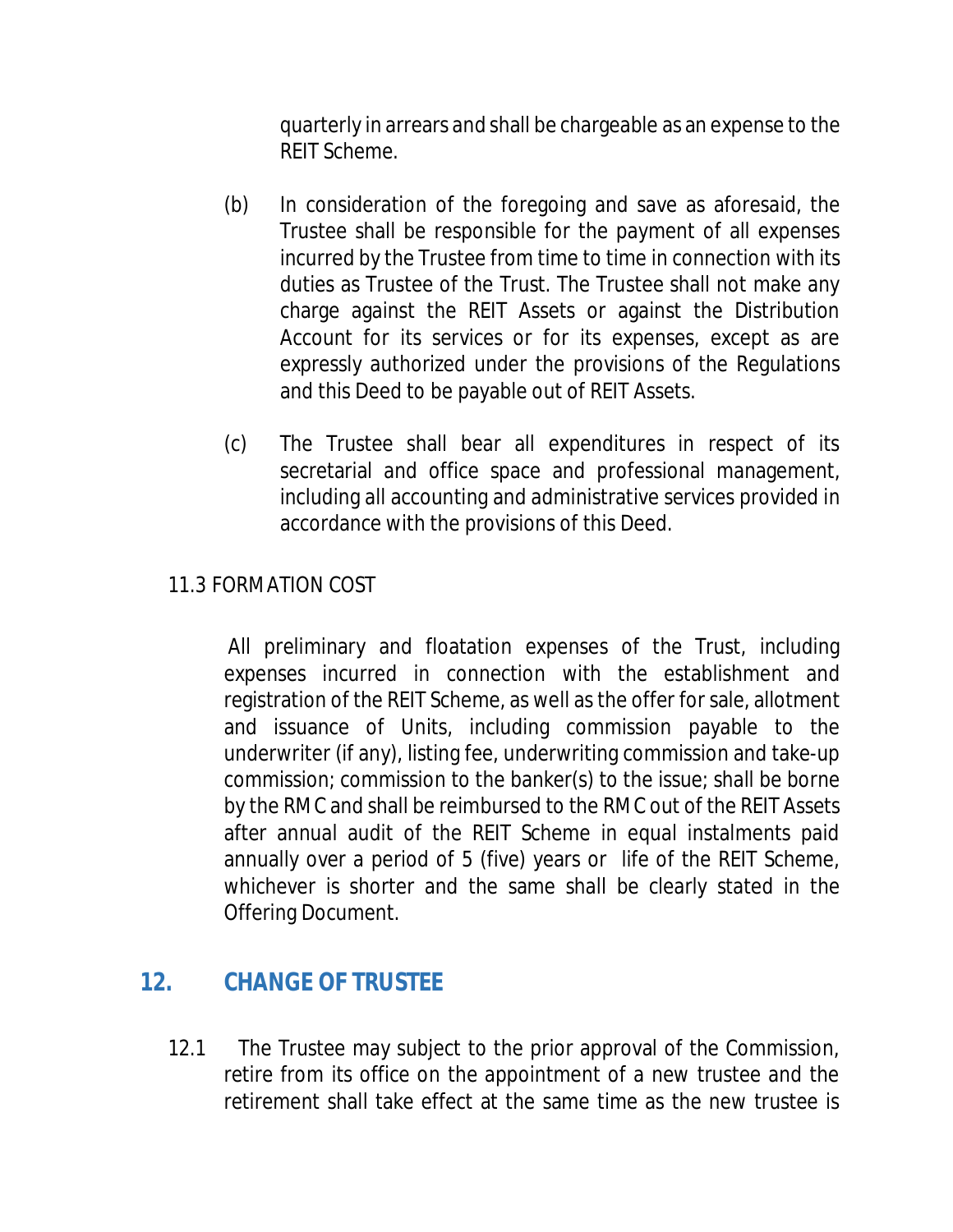appointed with the approval of the Commission or from the date of assumption of assets of the Scheme by the newly appointed trustee, whichever is later.

- 12.2 The Commission shall remove the Trustee if the Trustee goes into liquidation, becomes bankrupt or if a receiver, liquidator or administrator is appointed over its assets, and shall appoint a new trustee.
- 12.3 The Commission, after providing a reasonable opportunity of representation to the Trustee, may remove the Trustee, if in the opinion of the Commission:
	- (i) the Trustee has been in violation of the Regulations or the Deed or any directives, code or guidelines issued by the Commission or is found guilty of misconduct or failed to discharge its obligation under the Regulations or the Deed; or
	- (ii) The Trustee is guilty of insider trading or fraud or a criminal offence.
- 12.4. The RMC may by giving reasons in writing apply to the Commission for change of the Trustee and propose a new trustee. The Commission, if satisfied by the reasons given by the RMC and after providing an opportunity of hearing to the trustee, approve the removal of the existing and the appointment of a new trustee.
- 12.5. Upon the appointment of a new trustee, the Trustee shall immediately deliver and hand over all the documents and records to the new trustee and shall transfer all the REIT Assets and any amount deposited in any Distribution Account to the new trustee and make payments to the new trustee of all sums due from the Trustee, along with all the accounts, documents and records of the Trust under intimation to the RMC.
- 12.6. The new trustee shall exercise all the powers and enjoy all rights and shall be subject to all duties and obligations of the Trustee hereunder as fully as though such new trustee had originally been a party hereto.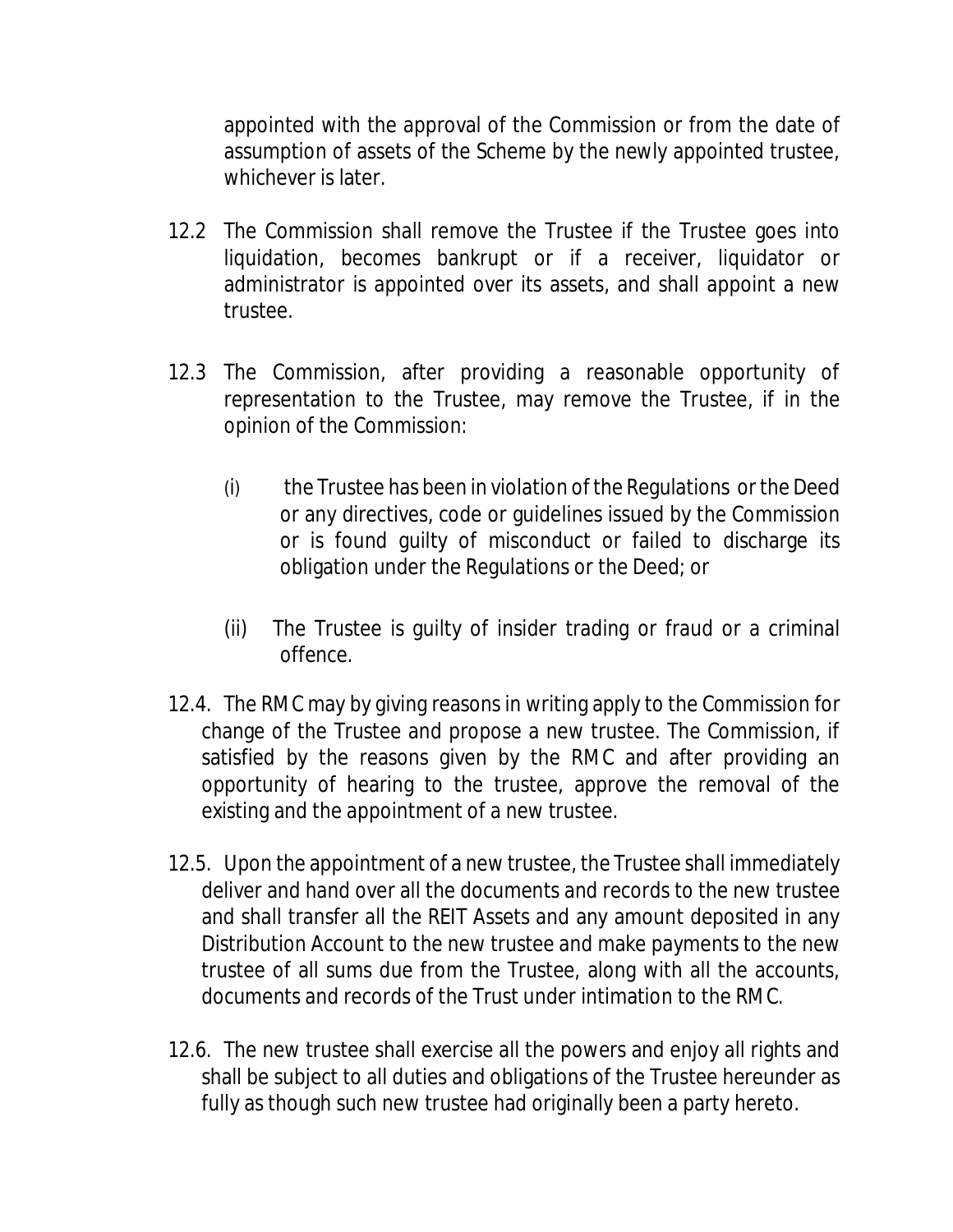# **13. CIRCUMSTANCES AND PROCEDURE FOR THE CHANGE OF RMC**

- **13.1** The management rights of the REIT Scheme may be transferred to another RMC upon the occurrence of any of the following events:
	- (a) the RMC goes into liquidation, becomes bankrupt or has a liquidator appointed over its assets, or its license has been cancelled or it does not hold a valid license; or
	- (b) where the Unit Holders pass a Special Resolution and fulfil the conditions specified therein to pass such a resolution: provided that the RMC shall not vote at such meetings and their presence shall not be counted towards requisite voting for Special Resolution; or
	- (c) if in the opinion of the Commission, further management of the Scheme by the RMC is detrimental to the interest of the Unit Holders or for any other reason to be recorded in writing: provided that the RMC shall be given opportunity of hearing before any such action is taken against it. However, the Commission shall not be restricted from taking any interim measures in the interest of Unit Holders.
- **13.2** For the purpose of transfer of management right, the new RMC shall execute a supplemental trust deed subject to the approval of the Commission.
- **13.3** Upon a new management company being appointed the RMC will take immediate steps to deliver all the documents and records pertaining to the Trust to the new management company and shall pay all sums due to the Trustee.
- **13.4** Upon its appointment the new management company shall exercise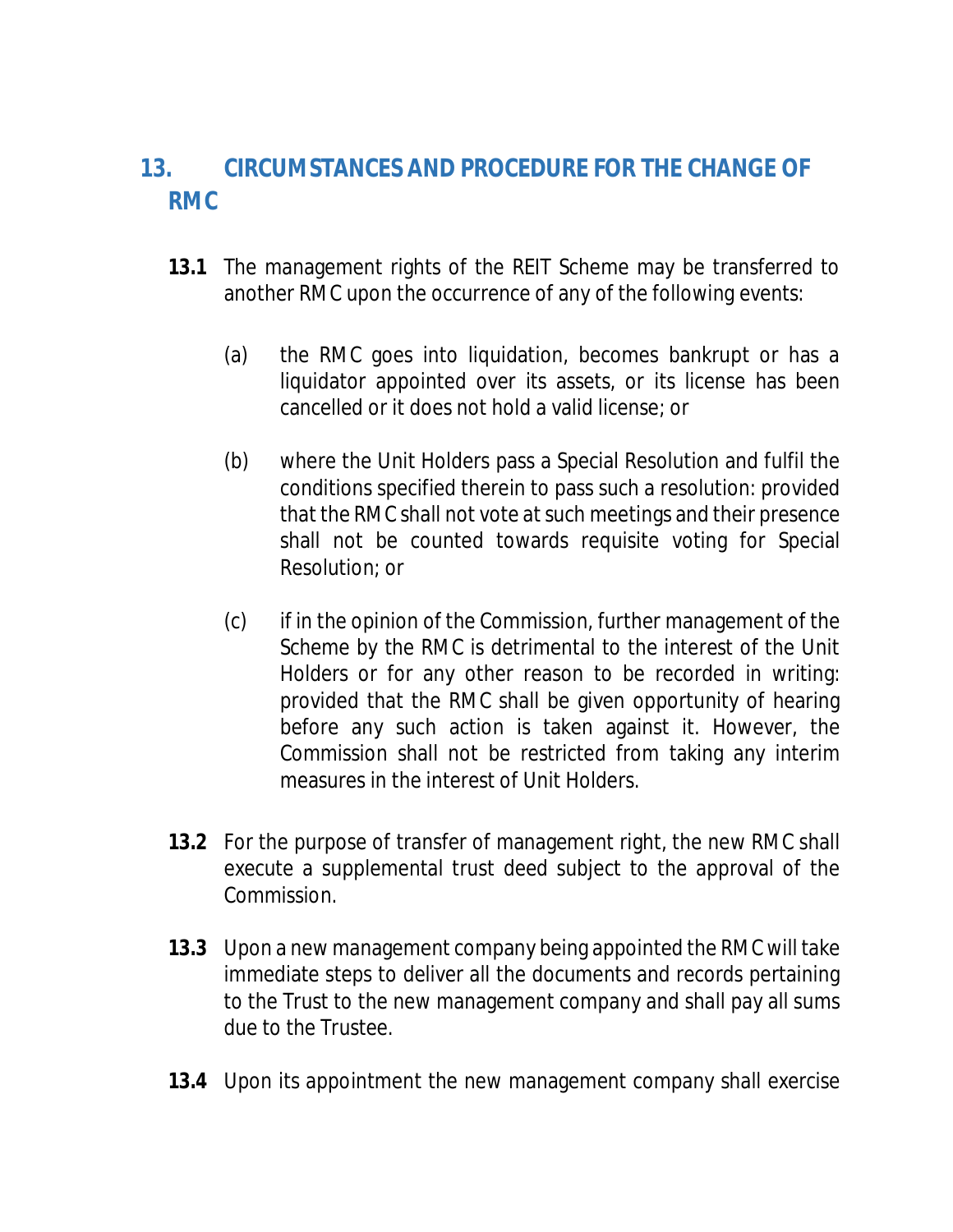all the powers and enjoy all rights and shall be subject to all duties and obligations of the RMC hereunder as fully as though such new management company had originally been a party hereto.

# **14. TRANSACTION WITH RELATED PARTY**

- **14.1** The RMC shall disclose the Related Party transactions in the Offering Document, and subsequently in the quarterly as well as annual accounts of the REIT Scheme, highlighting the following:
	- (a) beneficial interest of the Related Party with respect to the REIT Scheme and any changes therein;
	- (b) potential conflict of interest of the Related Party with respect to the REIT Scheme and the measures taken to address such conflicts; and
	- (c) the amount involved in transactions in respect of each Related Party for the relevant period,

Provided further that where the business of any Related Party in competition with the activities of the REIT Scheme, the Offering Document, quarterly and annual accounts of the REIT Scheme shall disclose the business of the Related Party and its management so as to enable the Unit Holder(s) to assess the nature of their business and the reason why their business may adversely impact the business of the REIT Scheme.

**14.2** The RMC agrees that all Related Party transactions shall be conducted in accordance with Regulation 31 or a replacement thereof of the Regulations.

# **15. UNITS**

15.1 The RMC shall not offer Units for subscription to the public unless it has obtained approval of the Commission to the Offering Document.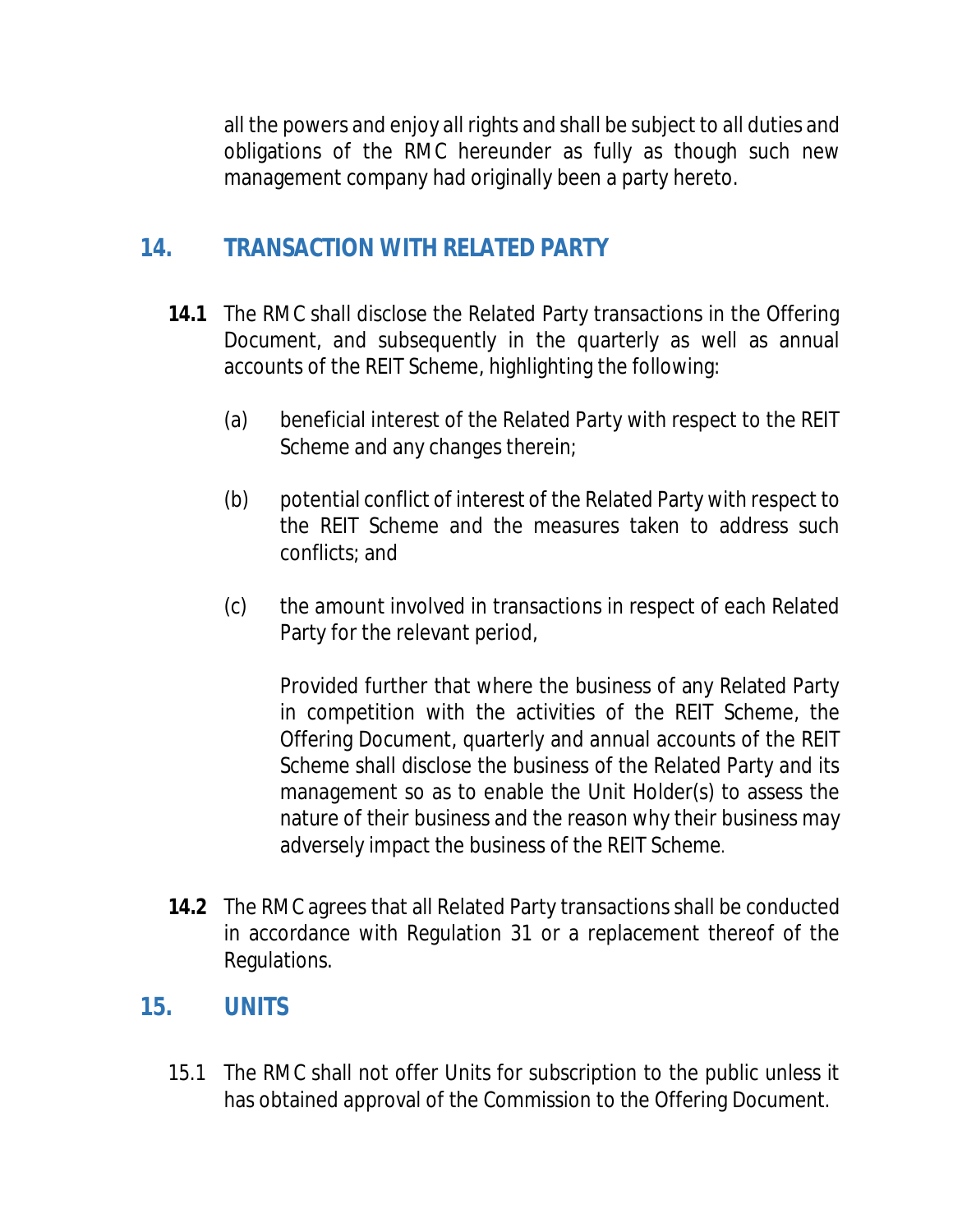- 15.2 The Offering Document submitted for the approval of the Commission shall have the summary information of the approved Valuation Report of the Real Estate, Business Plan of the REIT Scheme.
- 15.3 All information regarding execution of a purchase agreement shall be disclosed in the Offering Document.
- 15.4 The RMC shall make a public offering of Units in line with the requirements prescribed in the PSX Regulations.
- 15.5 The par value of the Units shall be Rupees ten (10) each.
- 15.6 All Units represent an undivided share in the REIT Assets and rank pari passu as to their rights in the Net Assets, earnings, and the receipt of the dividends and distributions. Each Unit Holder has a beneficial interest in the Fund proportionate to the Unit(s) held by such Unit Holder.
- 15.7 By an Offering Document and on giving not less than twenty one (21) days' prior notice in writing to each Unit Holder, the RMC may at any time with the prior approval of the Trustee and the SECP, if required under the Regulations, directives or any other governing law for the time being and after complying with the rules or PSX Regulations, where the Fund is listed and any condition or criteria as may be prescribed by SECP, increase the capital by the creation of new Units of such amount as may be deemed expedient. The right Units may be offered at par or premium to par value or discount to par value, subject to approval of the SECP, Regulations and the PSX Regulations.
- 15.8 Where it is decided to increase the capital of the Trust by the issue of further Units, such Units shall be offered to the Unit Holders first, strictly in proportion to the existing Units held by each Unit Holder and such offer shall be made by notice specifying the number of Units to which the member is entitled, and limiting the time within which the offer, if not accepted, will be deemed to be declined. The RMC may offer the Units declined, to the underwriters or dispose them off in any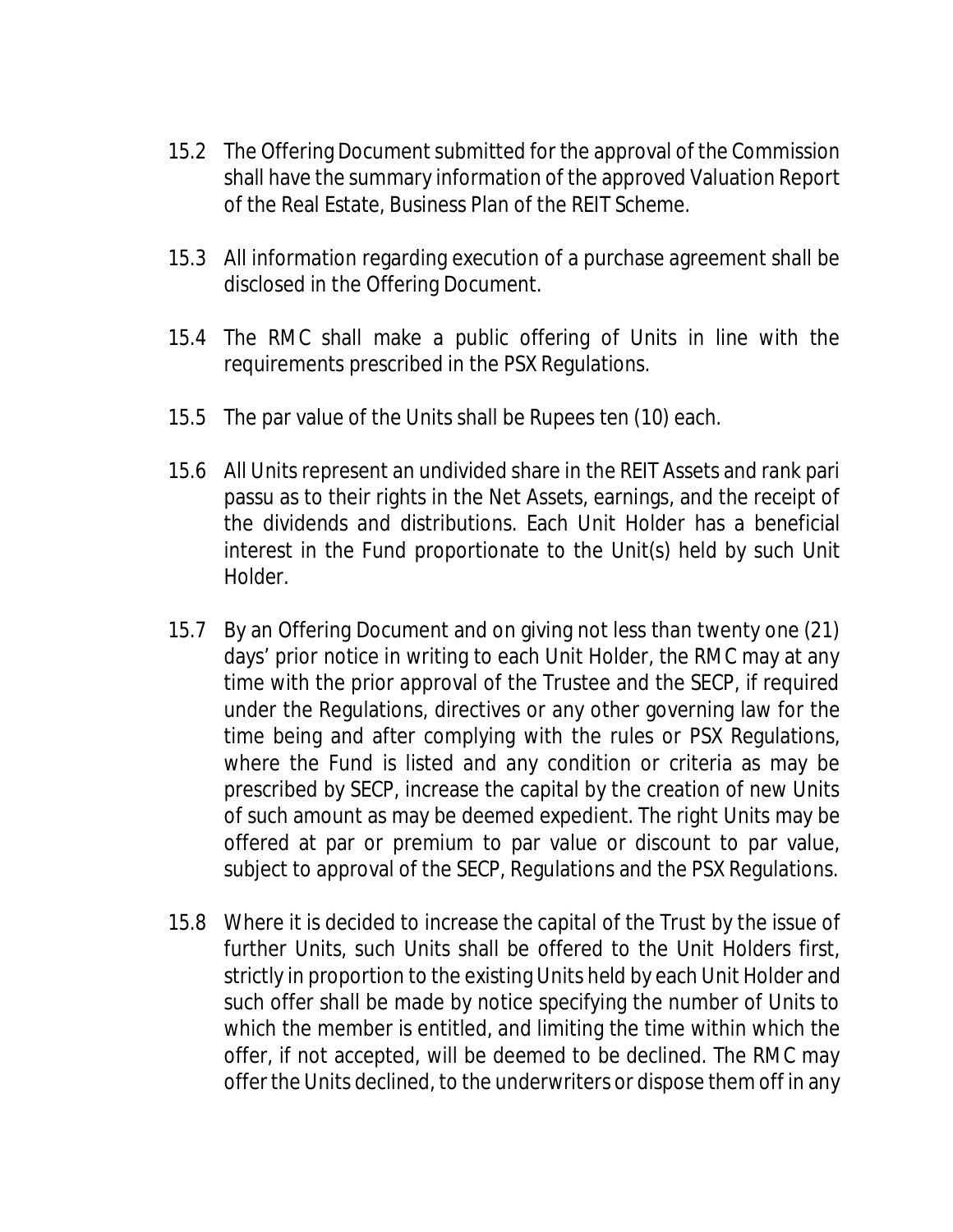other manner, as decided by its Board of Directors.

- 15.9 By a deed supplemental to this Deed the RMC may at any time with the approval of the Trustee and the SECP, on giving not less than twenty one (21) days' previous notice in writing to each Unit Holder, subdivide or consolidate the whole or any part of the Units and the Unit Holder shall be bound accordingly. The RMC shall require in such notice that each Unit Holder to deliver up his Units for endorsement or enfacement with the number of Units to be represented thereby as a result of such sub-division or consolidation; provided that any delay or failure to deliver up the Units shall not delay or otherwise affect any such division or consolidation.
- 15.10 The Unit Holder is not liable to make any payment after he has paid the purchase price of his Unit and that no further liability can be imposed on him in respect of Units that the Unit Holder holds.

# **16. TRANSFER AND TRANSMISSION OF UNITS**

- 16.1. Every Unit Holder shall be entitled to transfer the Units held by him by an instrument in such form as the RMC may prescribe from time to time with the approval of the Trustee.
- 16.2. Application for the registration of transfer of Units may be made either by the transferor or the transferee.
- 16.3. Every instrument of transfer must be signed by both the transferor and the transferee and the transferor shall be deemed to remain the owner of the Units transferred until the proper fee is paid and the name of the transferee is entered in the Register in respect thereof.
- 16.4. Every instrument of transfer must be duly completed in all respects, including affixation of transfer fee stamps of the requisite value, accompanied by the Units evidencing ownership of the Units to be transferred and such other evidence as required to prove the title of the transferor or his right to transfer the units and sent to the Transfer Agent.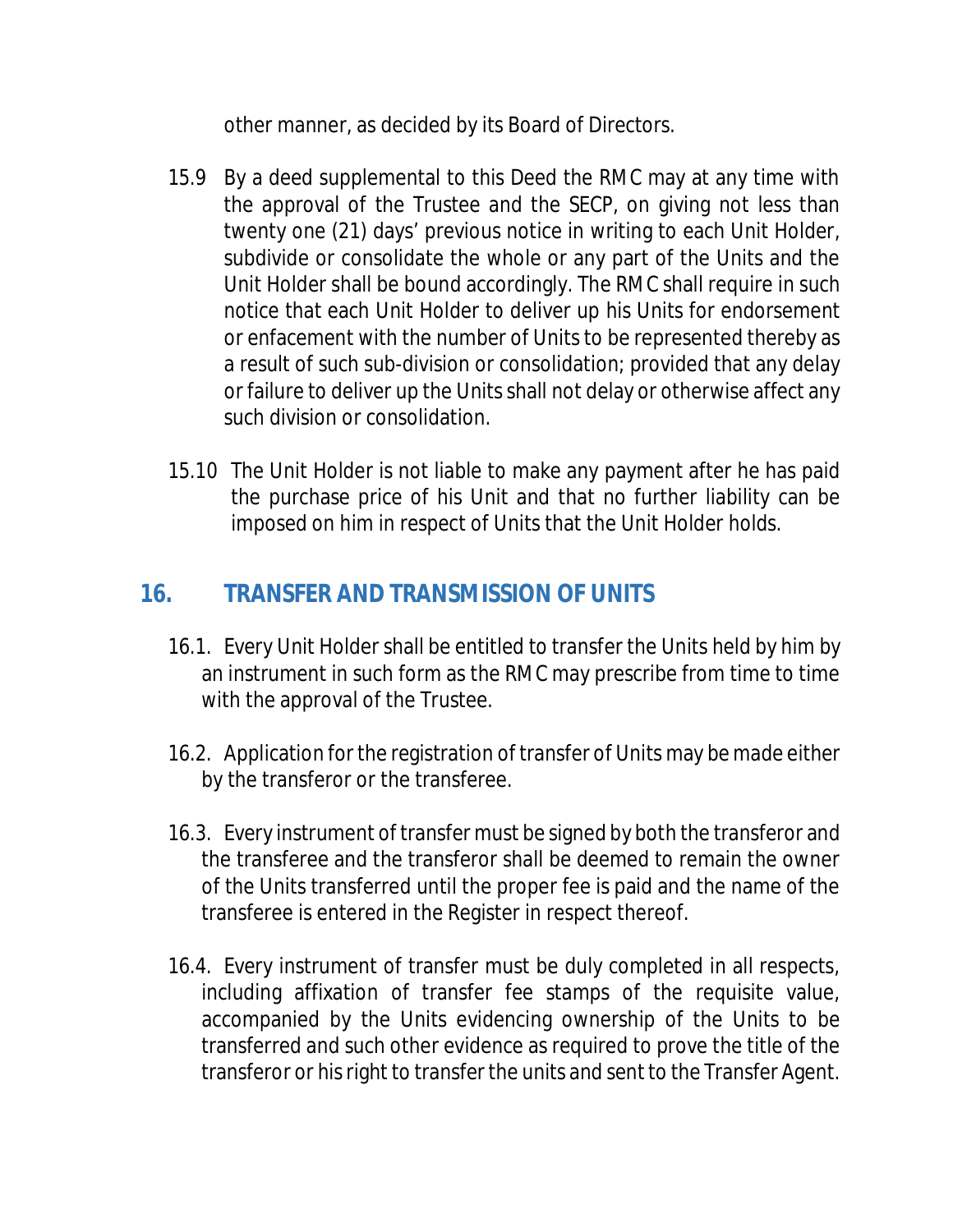- 16.5. Where Certificates have been issued, the RMC/Registrar may dispense with the production of any Certificate where the old Certificate shall have become lost, stolen or destroyed, subject to compliance by the transferor with the like requirements to those arising in the case of an application by him for the replacement thereof as provided in this Deed.
- 16.6. The Registrar with the prior approval of the RMC shall be entitled to destroy all instruments of transfer or the copies thereof as the case may be which have been registered at any time after the expiration of twelve (12) years from the date of registration thereof and all Units which have been cancelled at any time after the expiration of three (3) years from the date of cancellation thereof and all registers, statements and other records and documents relating to the Trust at any time after the expiration of ten (10) years from termination of the Trust. The Trustee or the RMC or the Registrar shall be under no liability whatsoever in consequence thereof and it shall conclusively be presumed in favour of the Trustee or the RMC or the Registrar that every instrument of transfer so destroyed was a valid and effective instrument duly and properly registered by the Trustee or the RMC or the Registrar and that every Unit Certificate so destroyed was a valid Unit Certificate duly and properly cancelled; provided always that:
	- (a) The provisions aforesaid shall apply only to the destruction of a document in good faith and without notice of any claim (regardless of the parties thereto) to which the document may be relevant;
	- (b) Nothing in this sub-clause shall be construed as imposing upon the Trustee or the RMC any liability in respect of the destruction of any document earlier than as aforesaid or in any case where the conditions of proviso (a) above are not fulfilled; and
	- (c) Reference herein to the destruction of any document includes reference to the disposal thereof in any manner.
- 16.7. Where the Units are within the Central Depository System, the transfer of Units shall be in accordance with procedure laid down by CDC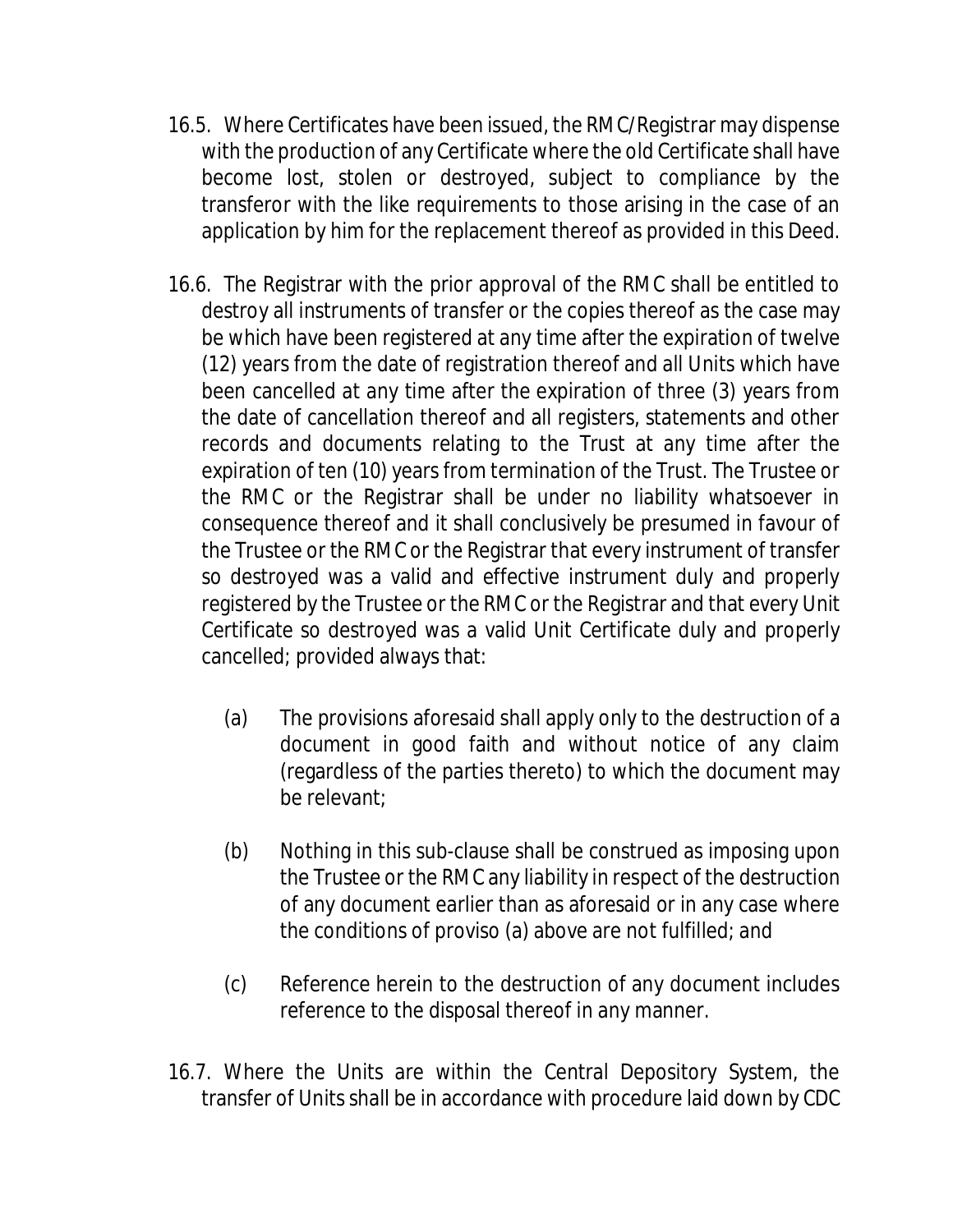under the Central Depository Act and CDCPL Regulations.

# **17. PLEDGE / LIEN OF UNITS**

- 17.1 Any Unit Holder may pledge/ lien all or any of his Units as security for any debt to any third party. The Trustee, the RMC, or the Registrar, shall not be liable for ensuring the validity of any such pledge/ charge/ lien. The disbursement of any loan against the constitution of such pledge/ lien/ charge shall be at the entire discretion of the lender and neither the Trustee nor the RMC and the Registrar take any responsibility in this matter.
- 17.2 Notwithstanding anything to the contrary contained herein, where the Units are declared as CDS Eligible Securities, all matters concerning pledge of such Units issued in book entry form or deposited in to the CDS shall be dealt with in accordance with the provisions of the Central Depositories Act, 1997 (XIX of 1997), the Central Depository Company of Pakistan Limited Regulations as amended from time to time, and any notifications or directions given by the Commission.

# **18. REGISTRATION OF UNIT HOLDERS**

- 18.1 The RMC or if appointed, the Registrar, shall maintain the Register at such a place as is agreed by the RMC. The RMC shall ensure that the Registrar shall comply with all relevant provisions of this Deed and the Regulations.
- 18.2 The RMC shall ensure that the Registrar shall at all reasonable times during business hours give the RMC and its representatives access to the Register and to all subsidiary documents and records or certified copies thereof and to inspect the same with or without notice and without charge but neither the Trustee nor its representatives shall be entitled to remove the Register or to make any entries therein or alterations thereto. Provided further that the Register shall during business hours (subject to such restrictions as may be mentioned in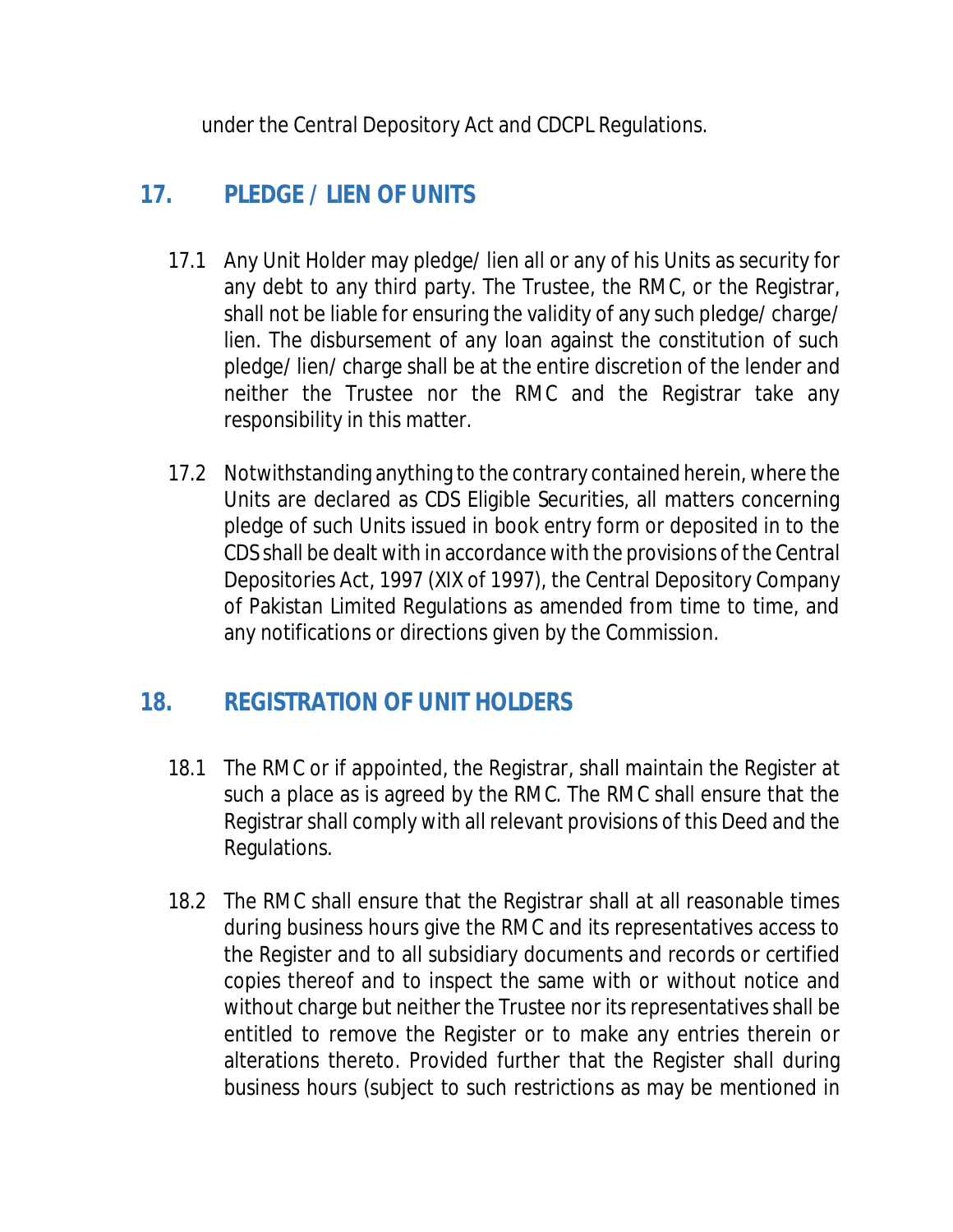the relevant Offering Document and for a period of at least two (2) hours in each Business Day) be open in legible form to the inspection of any Unit Holder of his record without charge.

- 18.3 The Register shall contain all the information in respect to Unit Holders as per the requirement of Companies Act.
- 18.4 The Register shall be conclusive evidence as to the Units held by each Unit Holder.
- 18.5 Any change of name or address of any Unit Holder shall forthwith be notified in writing to the Registrar who on being satisfied therewith and on compliance with such formalities shall alter the Register or cause it to be altered accordingly and in the case of a change of name shall issue a new Unit if required to such Unit Holder.
- 18.6 The Registrar shall not register more than four joint Unit Holders (including principal Unit Holder) for a Unit. In case of the death of any one of the joint Unit Holders the legal heirs of the deceased Unit Holder shall be the only persons recognized by the RMC/Registrar as having any title to or interest in the Units held by the joint Unit Holders. Provided further that the RMC/Registrar may at their discretion request the survivors to provide succession Units or other such mandate from a court of lawful authority, if they consider necessary.
- 18.7 A body corporate may be registered as a Unit Holder.
- 18.8 The allotment or transfer of Units to a non-national of Pakistan shall be subject to the approvals required under the Foreign Exchange Manual issued by the State Bank of Pakistan pursuant to the Foreign Exchange Regulation Act, 1947 or an amendment or replacement thereof, or of any other law for the time being in force, if any.
- 18.9 The Register may be closed with intimation to the Trustee for such period as the RMC may from time to time determine and after giving at least fourteen (14) days' notice to the Stock Exchange, provided that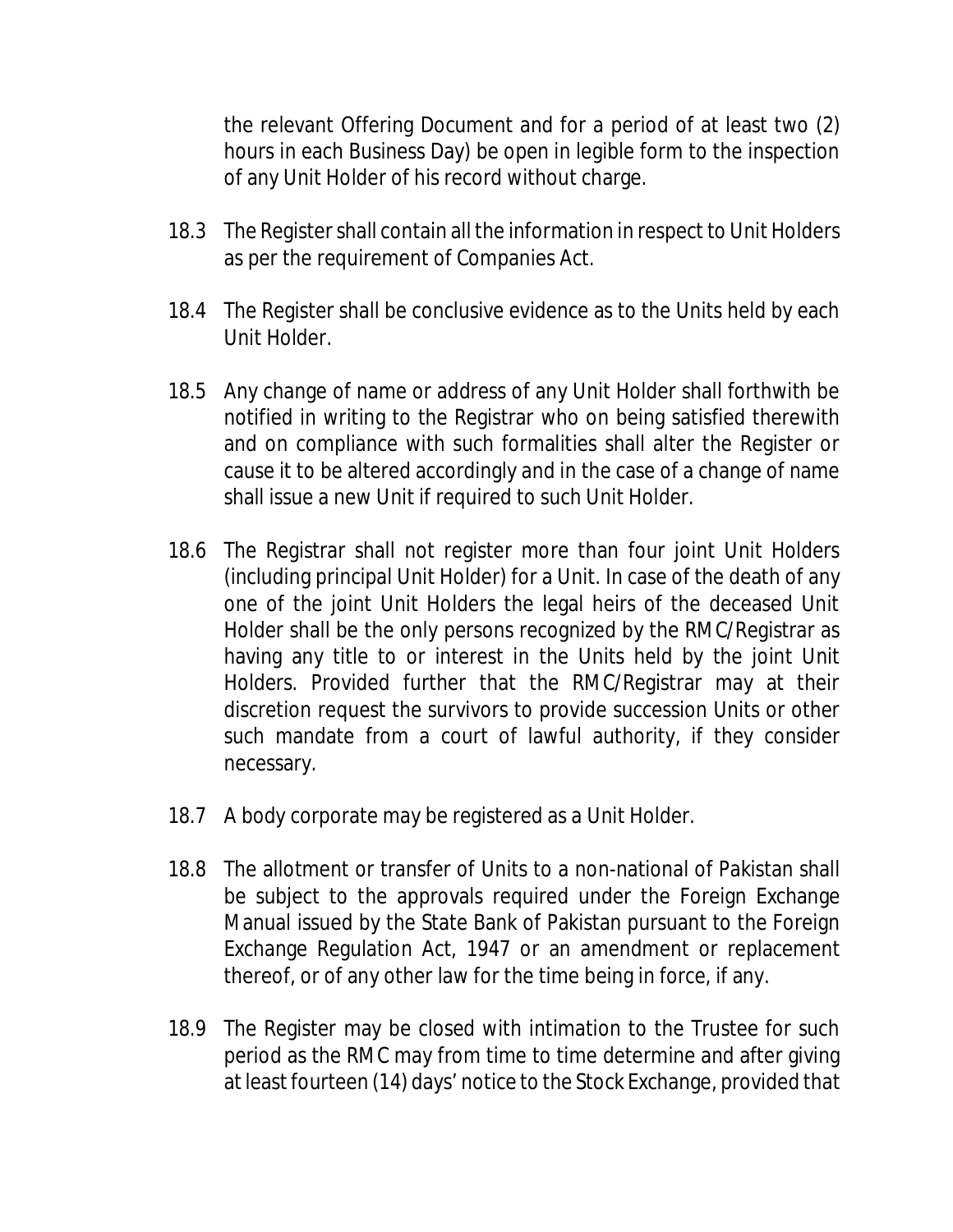it is not closed for more than forty five (45) days in any calendar year and not exceeding fifteen (15) days at a time.

- 18.10 The Unit Holder shall be the only person to be recognized by the RMC or its Registrar as having any right, title or interest in or to such Units and the RMC or its Registrar may recognize the Unit Holder as the absolute owner thereof and shall not be bound by any notice to the contrary and shall not be bound to take notice of or to see to the execution of any trust except where required by any court of competent jurisdiction.
- 18.11 The executors or administrators or succession certificate holder of deceased Unit Holder (not being one of several joint Unit Holders) shall be the only persons recognized by the Trustee and the RMC/Registrar as having title to the Units represented thereby. Provided further that the Registrar or the Trustee may at their discretion request the survivors to provide succession Units or other such mandate from a court of lawful authority, if they consider necessary.
- 18.12 Any person becoming entitled to a Unit in consequence of the death or bankruptcy of any sole Unit Holder or of the survivor of joint Unit Holders may subject as hereinafter provided upon producing such evidence as to his title as the Trustee shall think sufficient either be registered himself as Unit Holder of such Unit upon giving the RMC / Trustee/ Registrar such notice in writing of his desire or transfer such Unit to some other person. All the limitations, restrictions and provisions of this Deed relating to transfer shall be applicable to any such notice or transfer as if the death or bankruptcy had not occurred and such notice or transfer was a transfer executed by the Unit Holder.
- 18.13 The Trustee shall retain any moneys payable in respect of any Unit of which any person is under the provisions as to the transmission of Units hereinbefore contained entitled to be registered as the Unit Holder or which any person under those provisions is entitled to transfer, until such person shall be registered as the Unit Holder of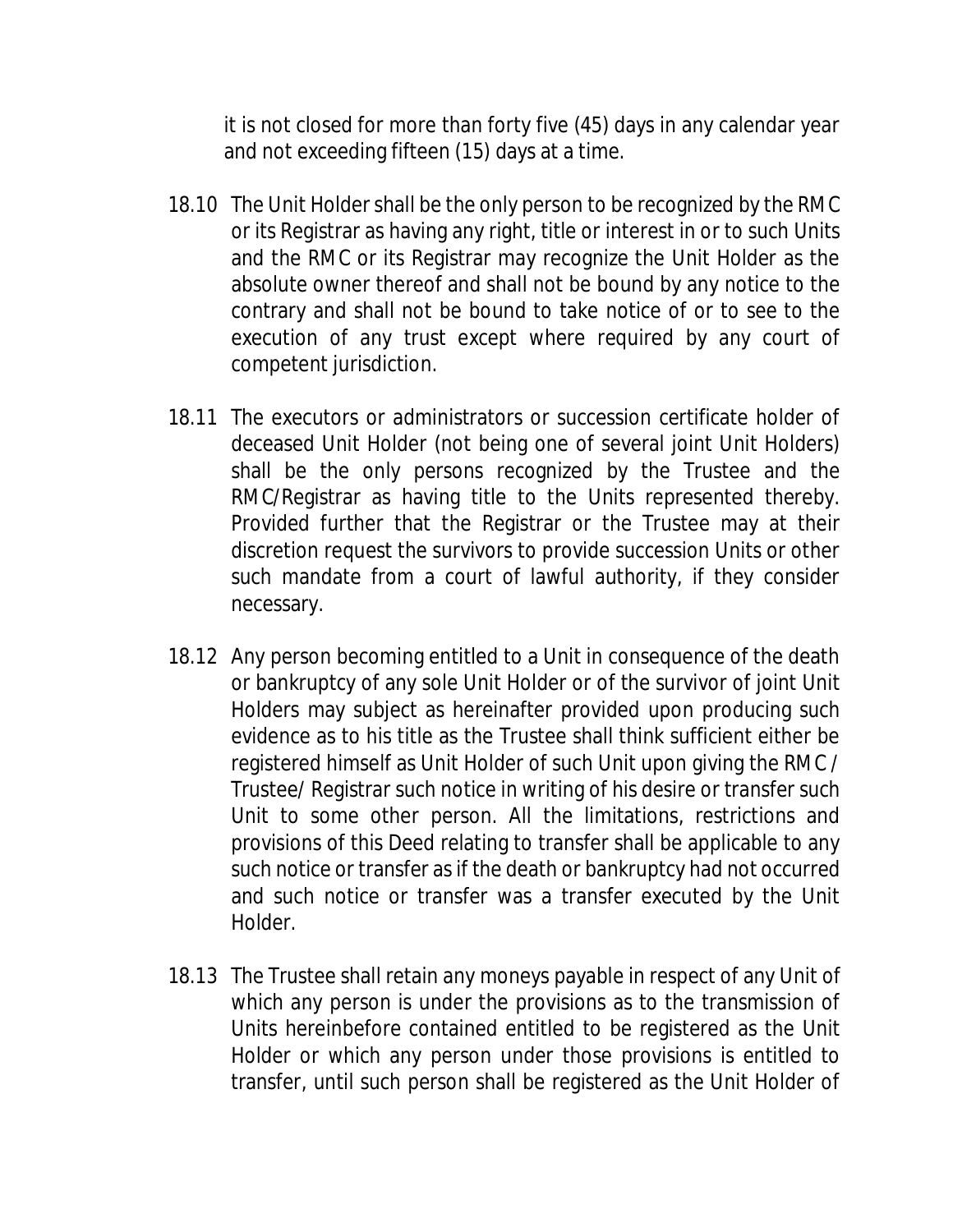such Units or shall duly transfer the same. Provided however, the Registrar or the Trustee may at their discretion, request the survivors to provide succession Units or other such mandate from a court of lawful authority, if they consider necessary.

- 18.14 Where the Units are within the Central Depository System, the maintenance of Register will be in accordance with the procedure laid down by CDC under the Central Depositories Act and CDCPL Regulations.
- 18.15 Where the Units are in the form of book entry securities registered with the Central Depository Register of the Central Depository Company of Pakistan Limited (CDC), the issue of certification or receipt in lieu of physical Unit or any other record shall be in accordance with the procedures laid down in the CDC Act and Regulations.

#### **19. ISSUANCE OF CERTIFICATES**

- 19.1 Upon being satisfied that the initial offer price for each Unit has been received in full from the successful applicant, the RMC shall issue Certificates (or at the Unit Holder's request, one consolidated Certificate) which will constitute evidence of the number of Units registered in the name of the Unit Holder. Provided further that Units shall only be issued against full payment of the subscription money.
- 19.2 Certificate(s) may be sent to the Unit Holder or his duly authorized nominee at his own risk by registered post. Duplicate Certificate may be issued on application and upon payment of such fee as prescribed by the RMC. The proceeds of such fee will accrue to the RMC.
- 19.3 Units Certificates shall be issued within ninety (90) days' after the allotment of the Units and within forty five (45) days after the applications for the registrations of the transfer of any Unit. The Unit Certificate may be sent to the Unit Holder or his duly authorized nominee at his own risk by registered post or by delivery.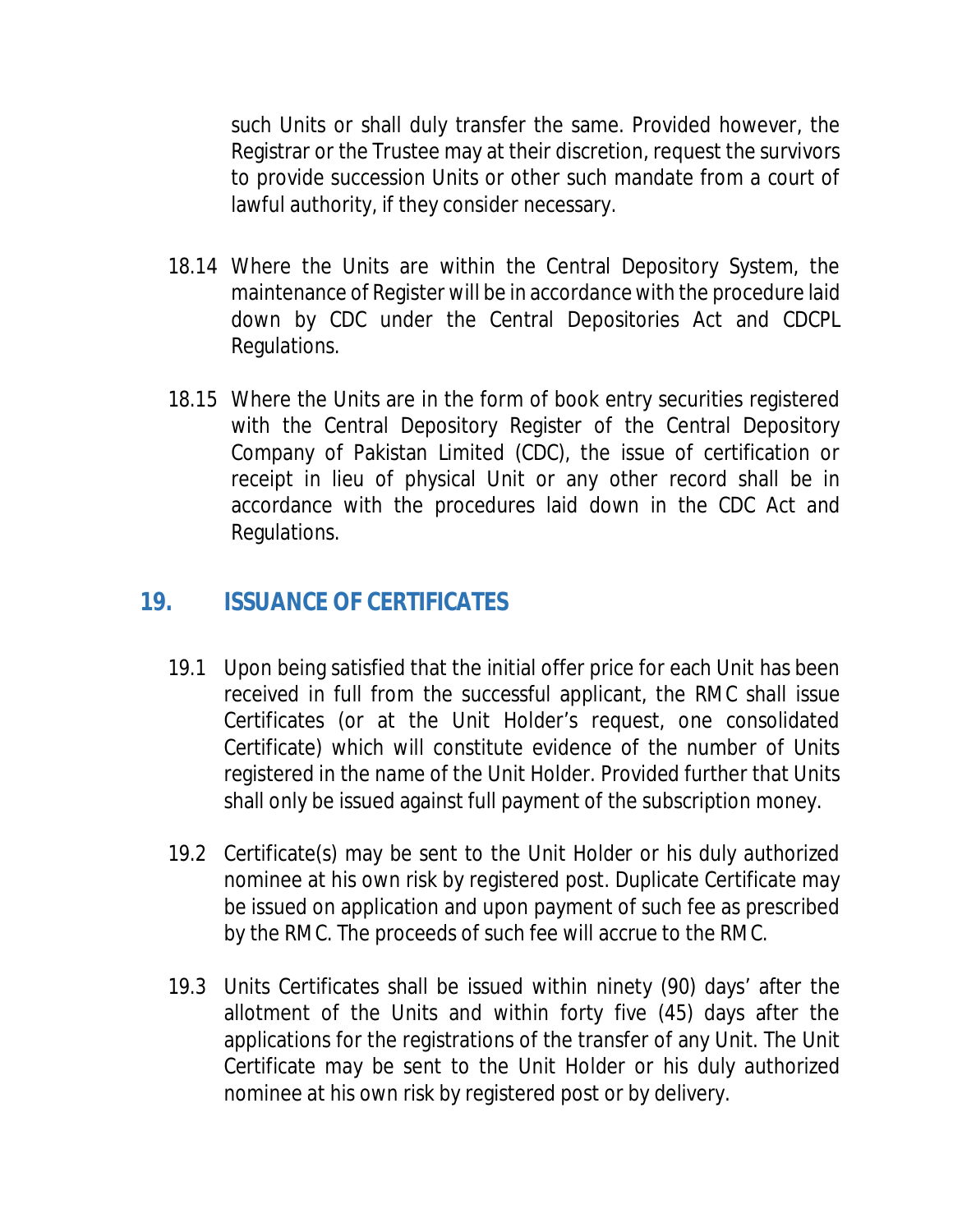- 19.4 In the case of Units held jointly, the Registrar shall not issue more than one (1) Unit Certificate for the Units held by such joint Unit Holders and delivery of such Unit Certificate to the Unit Holder named first therein shall constitute sufficient delivery to all joint Unit Holders. All payments required under this Deed (i.e. dividend) will be made to firstnamed joint Unit Holder.
- 19.5 Units Certificates shall be issued in such form as may from time to time be agreed between the RMC and the Trustee. A Unit Certificate shall be dated, shall bear the name and address of the RMC and the Trustee, shall bear a distinctive and serial number and shall specify the distinctive number of Units represented thereby and the name and address of the Unit Holder as appearing in the Register.
- 19.6 Units Certificates may be engraved or lithographed or printed as the RMC may determine from time to time with the approval of the Trustee and shall be signed on behalf of the Trustee by a duly authorized officer of the Trustee and on behalf of the RMC by a duly authorized officer of the RMC. Every such signature shall be autographic unless there shall be for the time being in force an arrangement authorized by the Trustee adopting some lithographic or other mechanical method of signature in which event all or any of such signatures may be effected by the method so adopted. The Units Certificates shall also bear the signature of the authorized representative of the Registrar, which shall always be autographic. No Unit Certificate shall be of any force or effect until signed as herein notwithstanding that before the date of delivery thereof the Trustee or the RMC or the Registrar or any person whose signature appears thereon as a duly authorized signatory may have ceased to be the Trustee, RMC, Registrar or an authorized signatory.
- 19.7 Where the Units are in the form of book entry securities registered with the Central Depository Register of the Central Depository Company of Pakistan Limited (CDC), the issue of certification or receipt in lieu of physical Unit or any other record shall be in accordance with the procedures laid down in the CDC act and Regulations.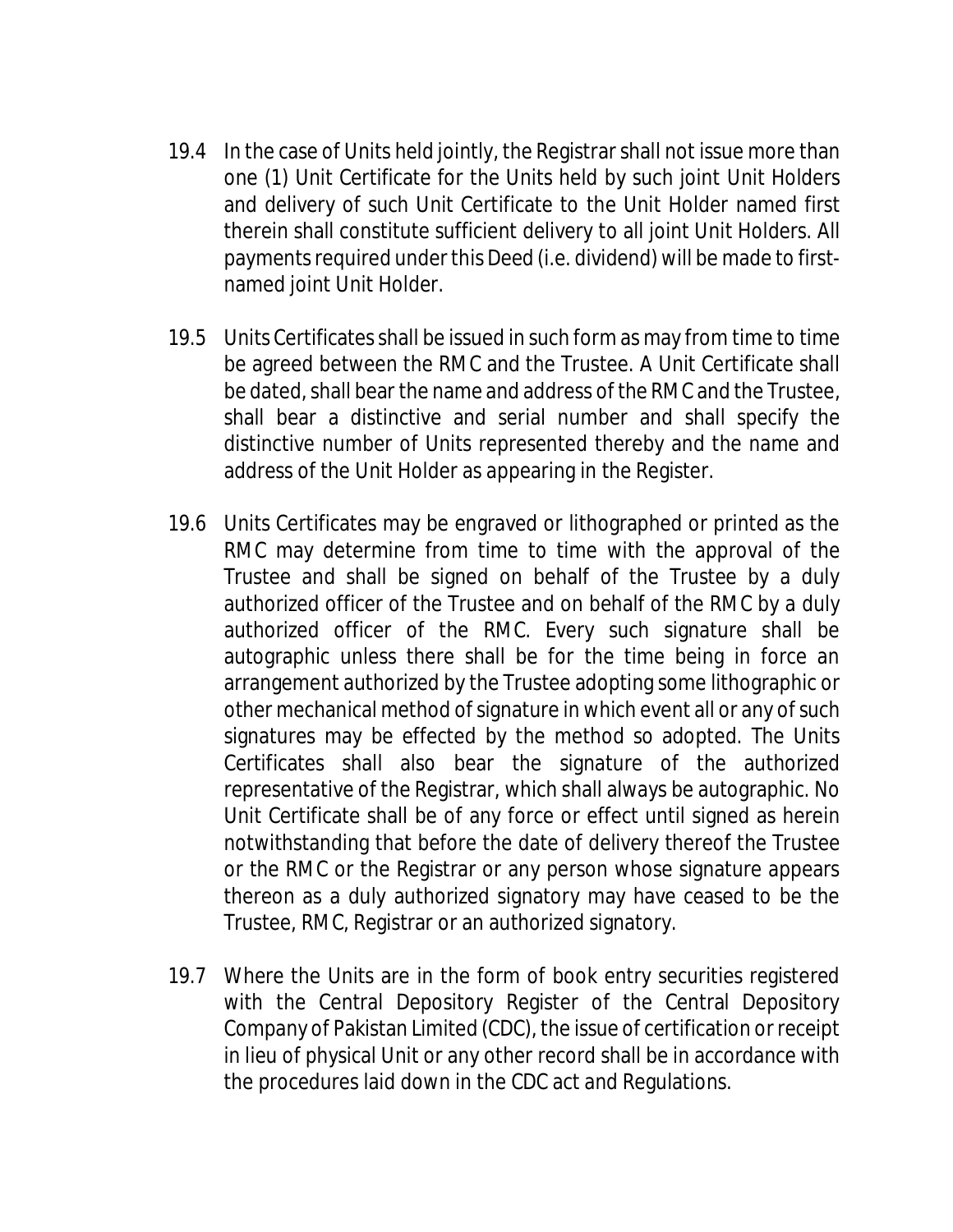# **20. REPLACEMENT OF UNIT CERTIFICATES**

- 20.1. Subject to the provisions of this Deed and in particular to the limitations of the denominations of Unit Certificates as may be fixed by the RMC and subject to any regulations from time to time made by RMC with the approval of the Trustee every Unit Holder shall be entitled to exchange upon surrender of the existing Unit Certificate any or all of his Unit Certificates for one or more Unit Certificates of such denominations as the Unit Holder may require representing the same aggregate number of Units.
- 20.2. In case any Unit Certificate shall be lost, stolen, mutilated, defaced or destroyed, the Registrar with the approval of the RMC may issue to the person entitled new Unit Certificate in lieu thereof.
- 20.3. No such new Unit Certificate shall be issued unless the applicant shall previously have:
	- (a) Returned the mutilated or defaced Unit Certificate or furnished the Registrar evidence satisfactory to the RMC of the loss, theft or destruction of the original Unit Certificate;
	- (b) Paid all expenses incurred in connection with the investigation of the facts and any notice to be issued in newspaper inviting any claim (if any) against the lost Unit Certificate to be notified to the RMC, Trustee or the Registrar; and
	- (c) Furnished such indemnity as the RMC and the Trustee may require. Neither the RMC nor the Trustee nor the Registrar shall incur any liability for any action that they may take in good faith under the provisions of this sub-clause.
- 20.4. Before the issuing of any Unit Certificate under the provisions of the above sub-clause the Registrar may require from the applicant for the Unit Certificate the payment to it of a fee of twenty five (25) rupees for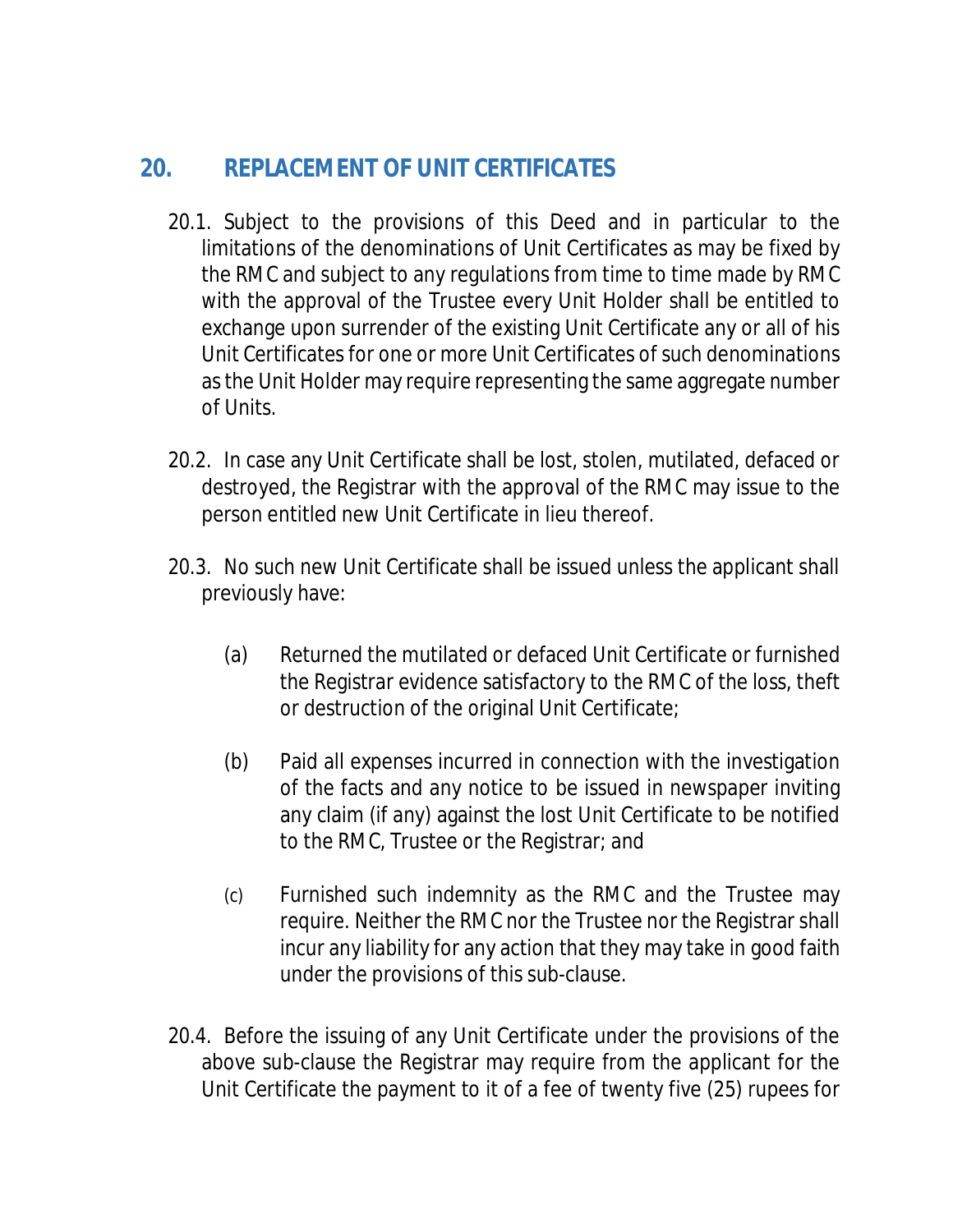each Unit Certificate, subject to revisions of fee from time to time by the RMC together with a sum sufficient in the opinion of the RMC to cover any duties and charges payable in connection with the issue of such Unit Certificate.

20.5. Notwithstanding any provision of this Deed, the Unit Certificates may be engraved or lithographed or printed as the RMC may determine from time to time with the approval of the Trustee (which shall be not be reasonably withheld) and shall be signed on behalf of the Trustee by a duly authorized officer of the Trustee and on behalf of the RMC by a duly authorized officer of the RMC. Every such signature shall be autographic unless there shall be for the time being in force an arrangement authorized by the Trustee adopting some lithographic or other mechanical method of signature in which event all or any such signatures may be effected by the method so adopted. The Unit Certificates shall also bear the signature of the authorized representative of the Registrar, which shall always be autographic. No Certificates shall be of any force or effect until signed as herein notwithstanding that before the date of delivery thereof the Trustee or the RMC or the Registrar or any person whose signature appears thereof as duly authorized signatory may have ceased to be the Trustee, RMC, Registrar or an authorized signatory.

# **21. AUDIT**

21.1 The RMC shall appoint an Auditor in accordance with the requirements of the Regulations and directions issued thereunder.

# **22. DETERMINATION OF DISTRIBUTABLE DIVIDENDS**

- 22.1 The financial year of the Trust will end on June 30 of each year.
- 22.2 The amount available for distribution in respect of any Accounting Period shall be determined by the RMC after consulting the Auditor and shall be the sum total of: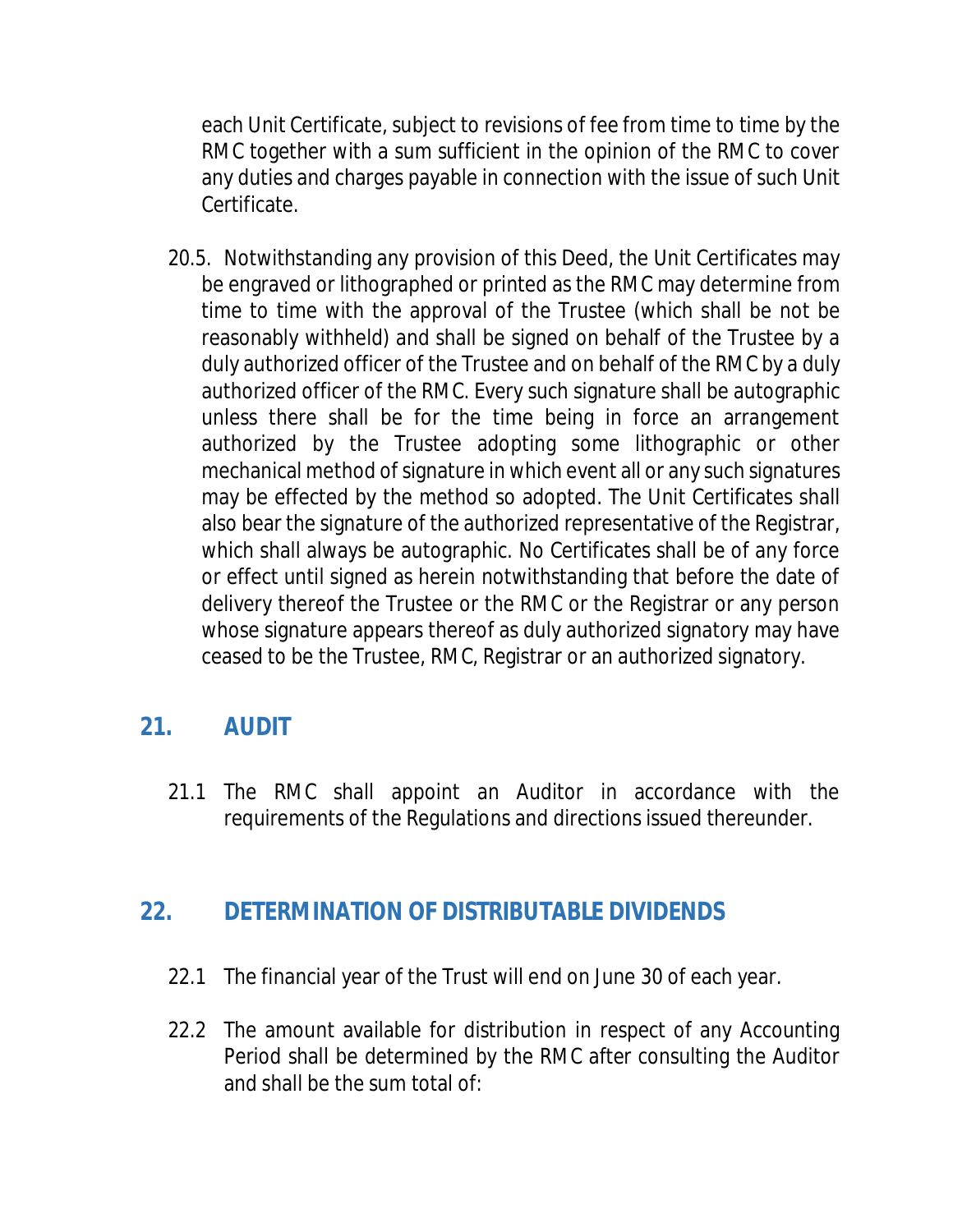- (a) The total income earned on the REIT Assets during such Accounting Period, including all amounts earned in respect of dividend, profit, fee and realized gain;
- (b) From which shall be deducted the costs chargeable to the Scheme, as specified in Schedule II to the Regulations.
- 22.3. The proceeds of sales of rights and all other receipts deemed by the RMC after consulting the Auditor to be in the nature of capital accruing from Investments shall not be regarded as available for distribution but shall be retained as part of the REIT Assets, provided that such amounts out of the sale proceeds of the Investments and out of the sale proceeds of the rights, Bonus Units and all other receipts as deemed by the RMC after consulting the Auditor to be in the nature of the net realized gain may be distributable to the Unit Holders by the Trustee.
- 22.4. The income qualifying for distribution in respect of the relevant period shall be ascertained by deducting admissible expense of the Trust as stated in this Deed and Regulations and taxes on Trust income or turnover.

# **23. DISTRIBUTION OF DIVIDENDS**

- 23.1 After the Accounting Date, the RMC shall instruct the Trustee to transfer such amount of cash as required to effect such distribution to the Distribution Account. The amount standing to the credit of the Distribution Account shall not for any purpose of this Deed be treated as part of the REIT Assets but shall be held by the Trustee upon trust to distribute the same as herein provided.
- 23.2 After the fixation of the rate of distribution per Unit, distribution payments shall be made by direct transfer into the designated bank account of the Unit Holders, crossed cheque or dividend warrant by the Trustee via Registrar and sent through the registered post or through such arrangement as the RMC may consider appropriate to the registered address of such Unit Holder, or in the case of joint Unit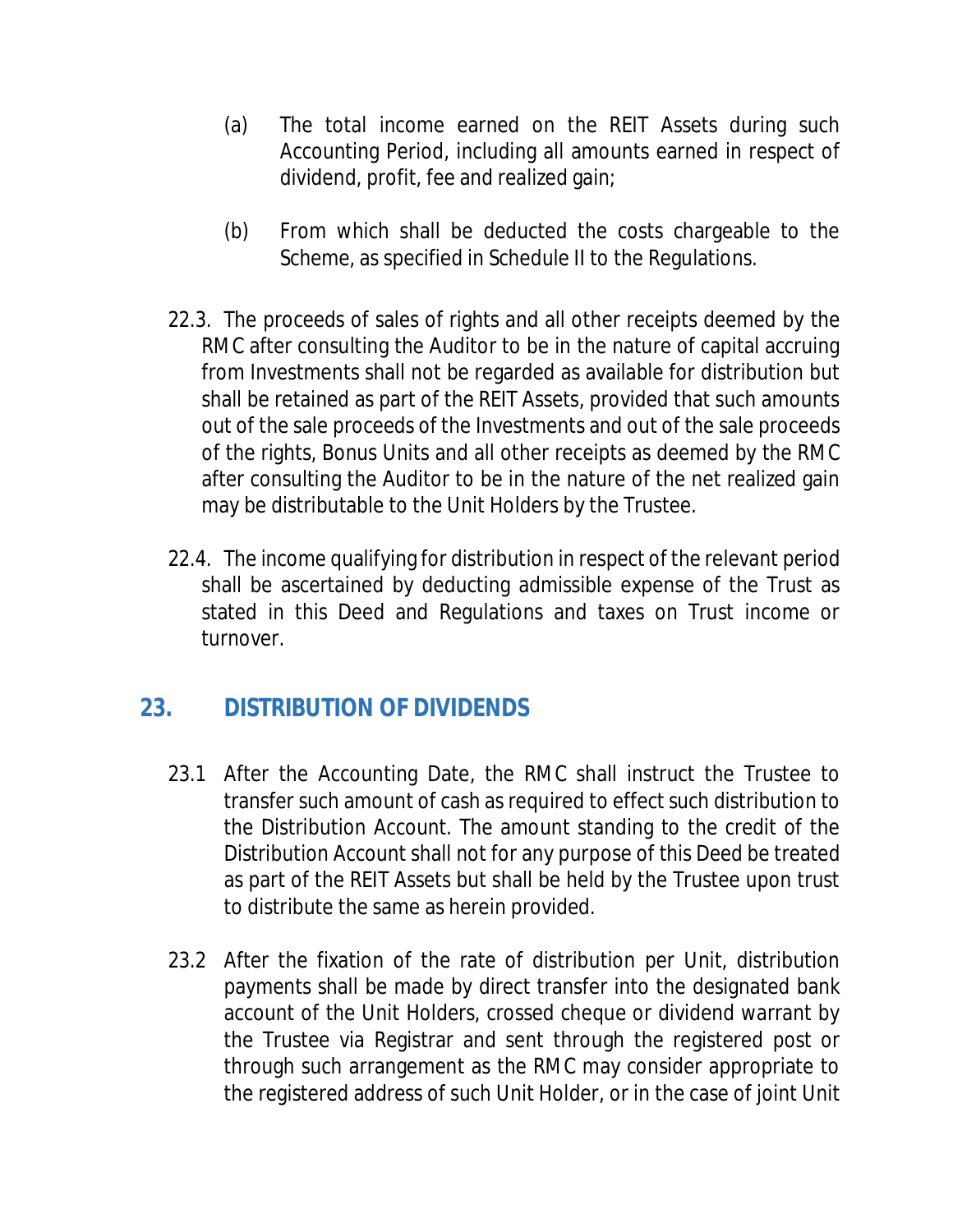Holders to the Registered address of the joint Unit Holders, first named on the Register, after deducting the applicable withholding tax, Zakat or other statutory levies. Every such cheque or warrant shall be made payable to the order of the person to whom it is delivered or sent and payment of the cheque or warrant (if purporting to be duly endorsed or subscribed) shall be in satisfaction of the moneys payable. When an authority in that behalf shall have been received in such form as the RMC shall consider sufficient it shall arrange for payment of the amount distributable to the Unit Holder to his bankers and the receipt of such bankers shall be a good discharge thereof.

- 23.3 The RMC may decide to distribute, wholly or in part the distributable income in the form of a stock dividend that would comprise of the Bonus Units of the Trust. The Bonus Units would rank *pari passu* as to their rights in the Net Assets, earning and the receipt of dividend and distribution with the existing Units from the date of issue of these Bonus Units shall comply with the provisions of the Stock Exchange, where the Dolmen CITY REIT Fund is listed and shall require approval of SECP.
- 23.4 Before making any payment in respect of a Unit, the Trustee or the RMC may make such deductions as may be required by law in respect of any income, Zakat or other taxes, charges or assessments whatsoever and issue to the Unit Holder in respect of such deductions in the prescribed form or in a form approved or required by the concerned authorities.
- 23.5 Where Units are placed under pledge/ lien the payment of dividends will be made in accordance with this Deed.
- 23.6 Notwithstanding any of the above, the RMC shall ensure that not less than ninety (90) percent of the profits arising out of the REIT Scheme shall be distributed to the Unit Holders as dividends in each Accounting Period.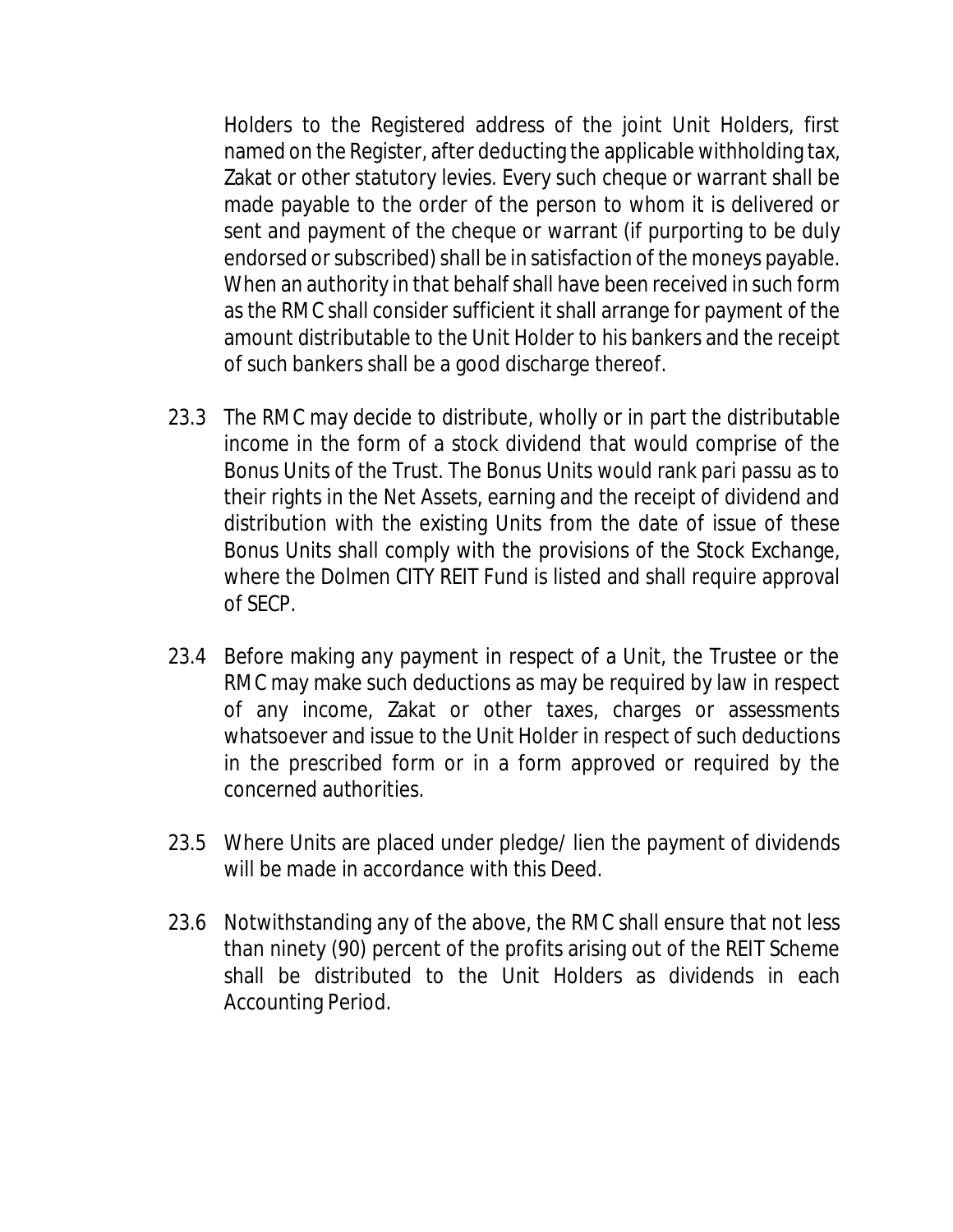# **24. MODIFICATION OF THE TRUST DEED**

- 24.1 In case the amendments are proposed in the fundamental attribute of the Constitutive Document of the Dolmen City REIT including category of scheme, investment objective and policy, increase in management fee, the RMC must give at least 30 (Thirty) days prior notice to each Unit Holder about the proposed change(s).
- 24.2 The Trustee and the RMC acting together shall be entitled by a Supplemental Deed to modify, alter or add to the provisions of this Deed in such manner and to such extent as they may consider expedient for any purpose, subject to the prior approval of the SECP and Shariah Advisor and subject to the condition that it does not prejudice the interests of Unit Holders.
- 24.3 If, at any time, any Clause of this Deed is, or becomes, in whole or in part, illegal, invalid or unenforceable under the laws of any applicable jurisdiction, neither the legality, validity and enforceability of the remaining Clauses of this Trust Deed, nor the legality, validity or enforceability of such Clause under the law of any other jurisdiction shall in any way be affected or impaired thereby.

# **25. CANCELLATION OF REGISTRATION OF REIT SCHEME AND EFFECT OF CANCELLATION**

- 25.1 The registration of the Dolmen City REIT may be cancelled by the Commission in accordance with Regulation 10 or a replacement thereof the Regulations.
- 25.2 Upon cancellation of registration of the Dolmen City REIT by the Commission in accordance with the Regulations, the Commission may move for the revocation of the trust in accordance with the Regulation 41 or a replacement thereof and the distribution of REIT Assets shall be done in accordance with clause 27 below. Provided further that, the Trust shall stand extinguished after disposal of the REIT Assets.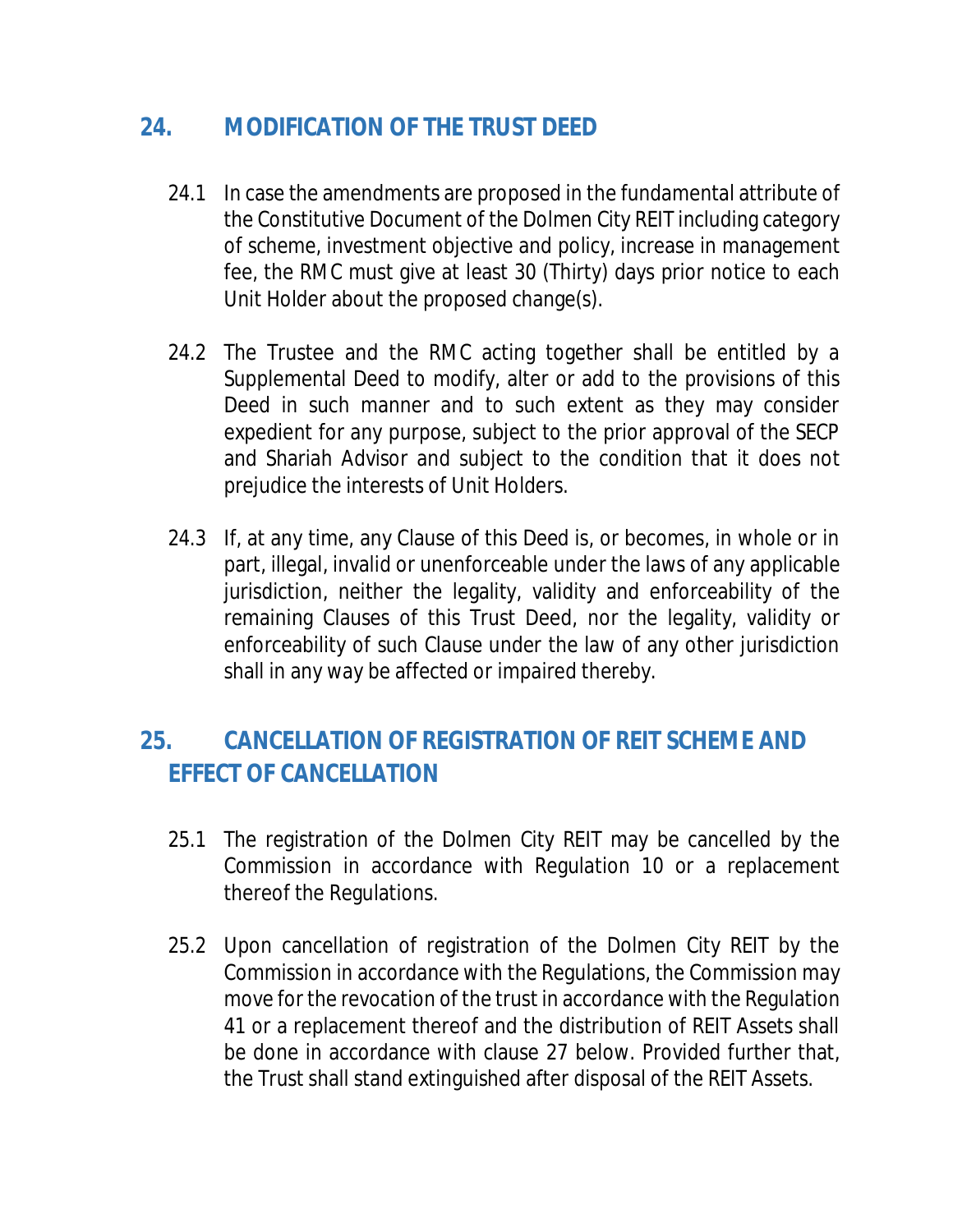25.3 Notwithstanding any of the provisions of the Regulations, the Regulations shall not preclude the authority of the Commission to exercise any other powers under the Ordinance or any other law administered by the Commission.

# **26. BASE CURRENCY**

26.1 The base currency of the Scheme shall be Pakistani Rupee; it being clarified, however that the investments may be denominated in Pakistani Rupee or, subject to applicable law, any other foreign currency.

# **27. PROCEDURE FOR REVOCATION / CANCELLATION OF REIT SCHEME AND DISTRIBUTION OF LIQUIDATION PROCEEDS**

- 27.1 The REIT Scheme may be extinguished by the occurrence of any one or combination of the following events:
	- (a) the REIT Scheme has reached end of its life as specified in the Deed;
	- (b) where the Unit Holders pass a special resolution as defined in the Act, demanding revocation of the Trust;
	- (c) where the RMC goes into liquidation, becomes bankrupt or has a liquidator appointed over its assets, or its license has been cancelled or does not hold valid license unless the management rights have been transferred in conformity with the Regulations;
	- (d) in the opinion of the RMC, the REIT Scheme is not commercially viable or the purpose of the Scheme cannot be accomplished or its objective cannot be achieved and the Unit Holders have consented to such an action through a special resolution as defined in the Act: Provided that the RMC shall not vote as such meetings and their presence shall not be counted towards requisite voting for special resolution;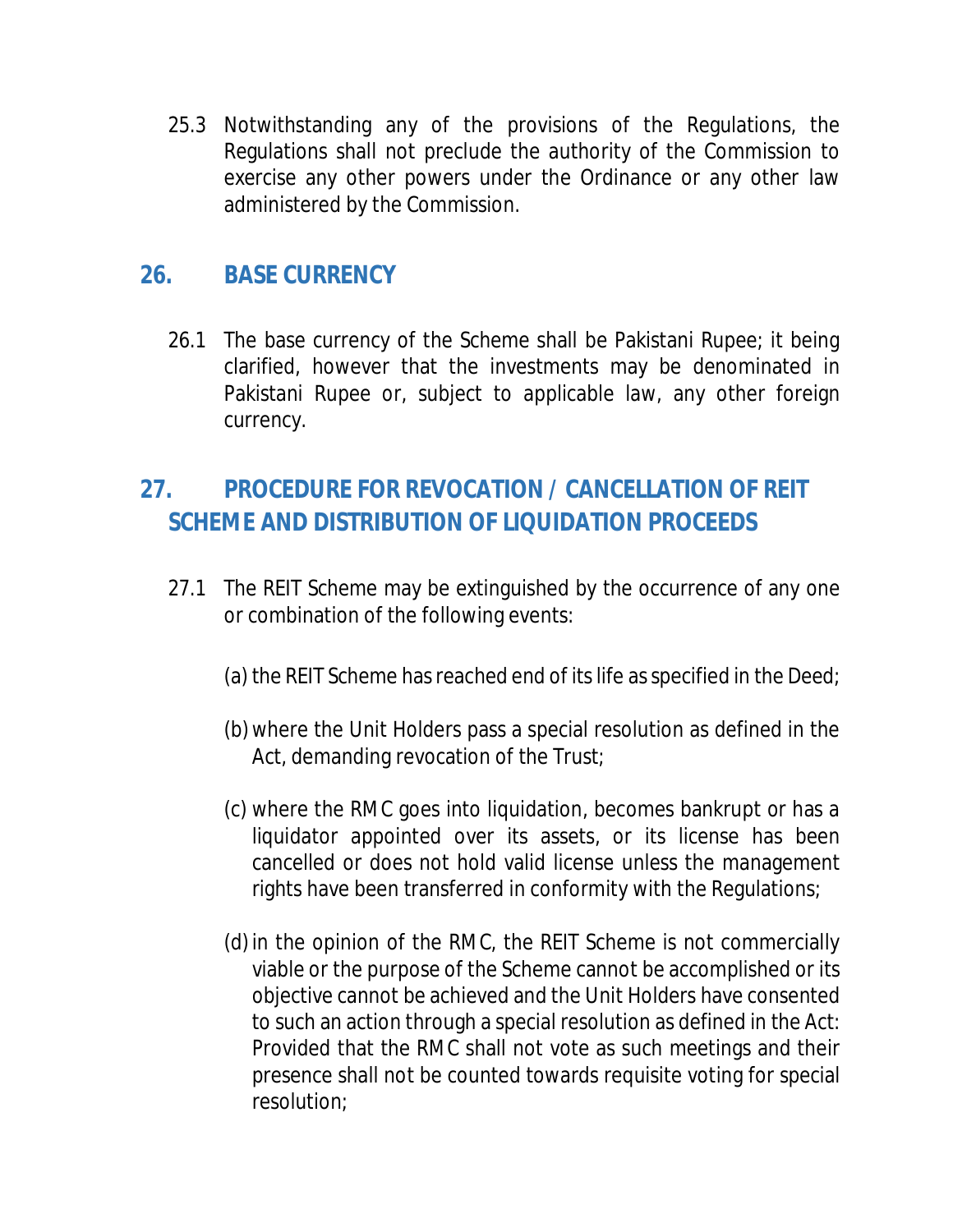- (e) in the opinion of the Trustee and on occurrence of any event or circumstances which, as per the Deed, triggers conditions that require the REIT Scheme to be revoked; or
- (f) where the Commission deems it necessary to revoke the REIT Scheme and directs so to the Trustee or the RMC in the interest of the Unit Holders.
- 27.2 Where a REIT scheme is to be revoked, the Trustee shall immediately apply to the Commission and upon approval by Commission shall give notice to the RMC and in two newspapers having circulation all over Pakistan disclosing the circumstances leading to the revocation of the REIT Scheme.
- 27.3 On the date of publication of the notice under Clause 27.2, the affairs of and all information relating to the Scheme shall be transferred to the Trustee till the completion of the final settlement of the affairs of the Scheme.
- 27.4 The RMC, Trustee or any other party as deemed appropriate by the Commission shall be authorized to dispose off the assets of the REIT Scheme in the best interest of the Unit Holders and any sale, settlement or arrangement executed by the Trustee in pursuance of revocation of the REIT Scheme shall be binding on the RMC and the unit holders of the REIT Scheme.
- 27.5 The Trustee upon the commencement of revocation process shall also submit, in addition to specified statutory reports, quarterly reports to the Commission providing details of the various steps taken by it to finalise settlement of the affairs of the Trust.
- 27.6 The proceeds from the sale of the Asset of the REIT Scheme shall be first utilized towards discharge of such liabilities as are due and payable by the REIT Scheme and after making appropriate provision for meeting the expenses connected with such revocation and the balance amount shall be paid to the Unit Holders in proportion to their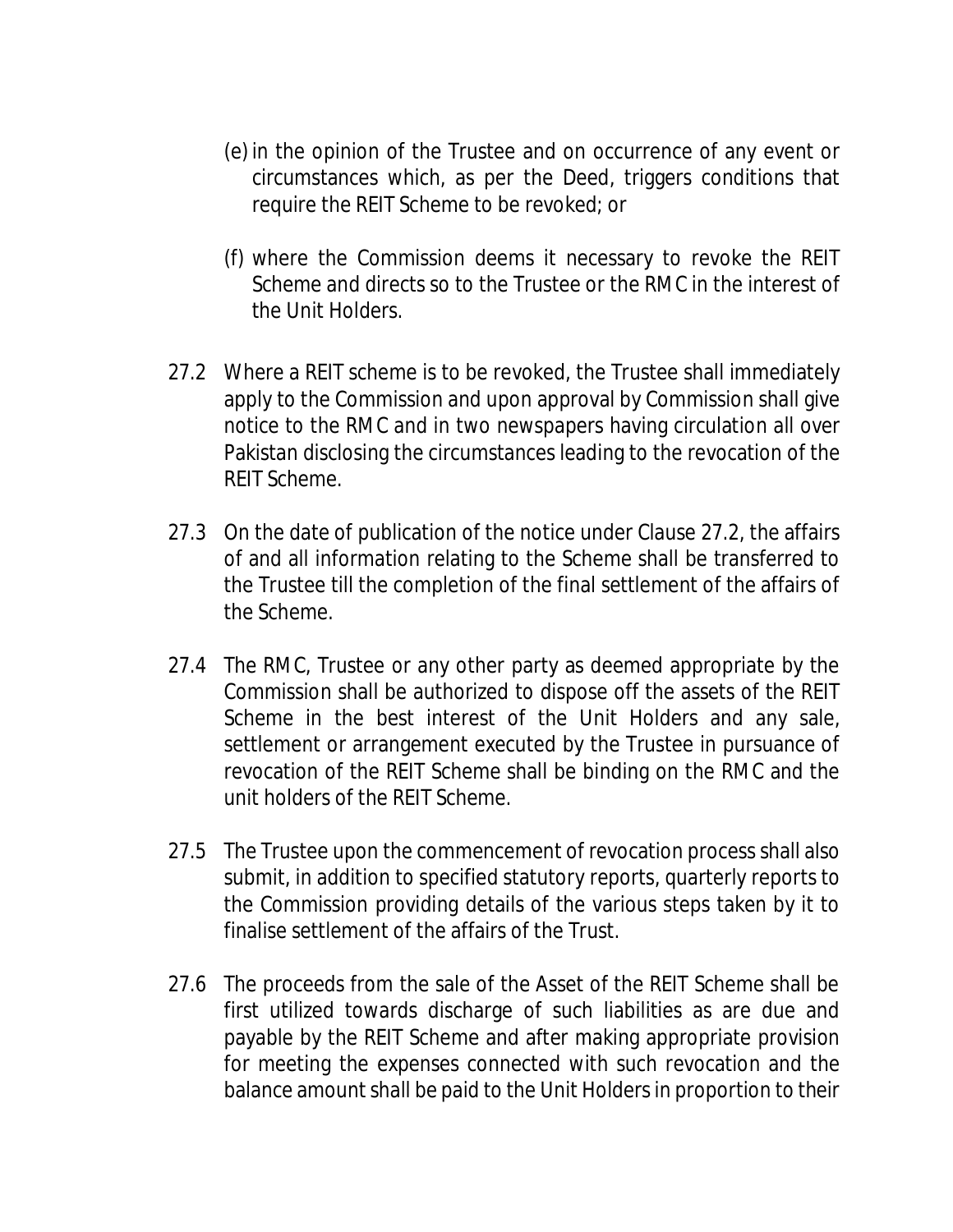respective interest in the assets of the REIT Scheme.

- 27.7 From the date of publication of the notice, the Units shall be delisted, with approval of the Commission, from the Stock Exchange and REIT Scheme shall seize to carry on its business, except so far as may be required for the beneficial revocation thereof.
- 27.8 On the completion of the revocation process the Trustee shall forward to the Commission and the Unit Holders a report on the revocation process containing particulars such as circumstances leading to the revocation, the steps taken for disposal of assets of the REIT Scheme before revocation, expenses of the fund for revocation, net assets available for distribution to the Unit Holders and a certificate from the auditors of the REIT Scheme.
- 27.9 After the receipt of revocation report if the Commission is satisfied that all measures for revocation of the REIT Scheme have been complied with, the Commission shall cancel the registration of an REIT Scheme and the REIT Scheme shall cease to exist and Trust shall be extinguished as per applicable laws.

# **28. LISTING REQUIREMENT**

The RMC shall ensure that the Units are listed in accordance with the PSX Regulations and are freely tradable subject to the Regulations.

# **29. UTILIZATION OF REIT ASSETS**

The Parties agree that the utilization of REIT Assets shall be allowed as per the Regulations.

# **30. ARBITRATION**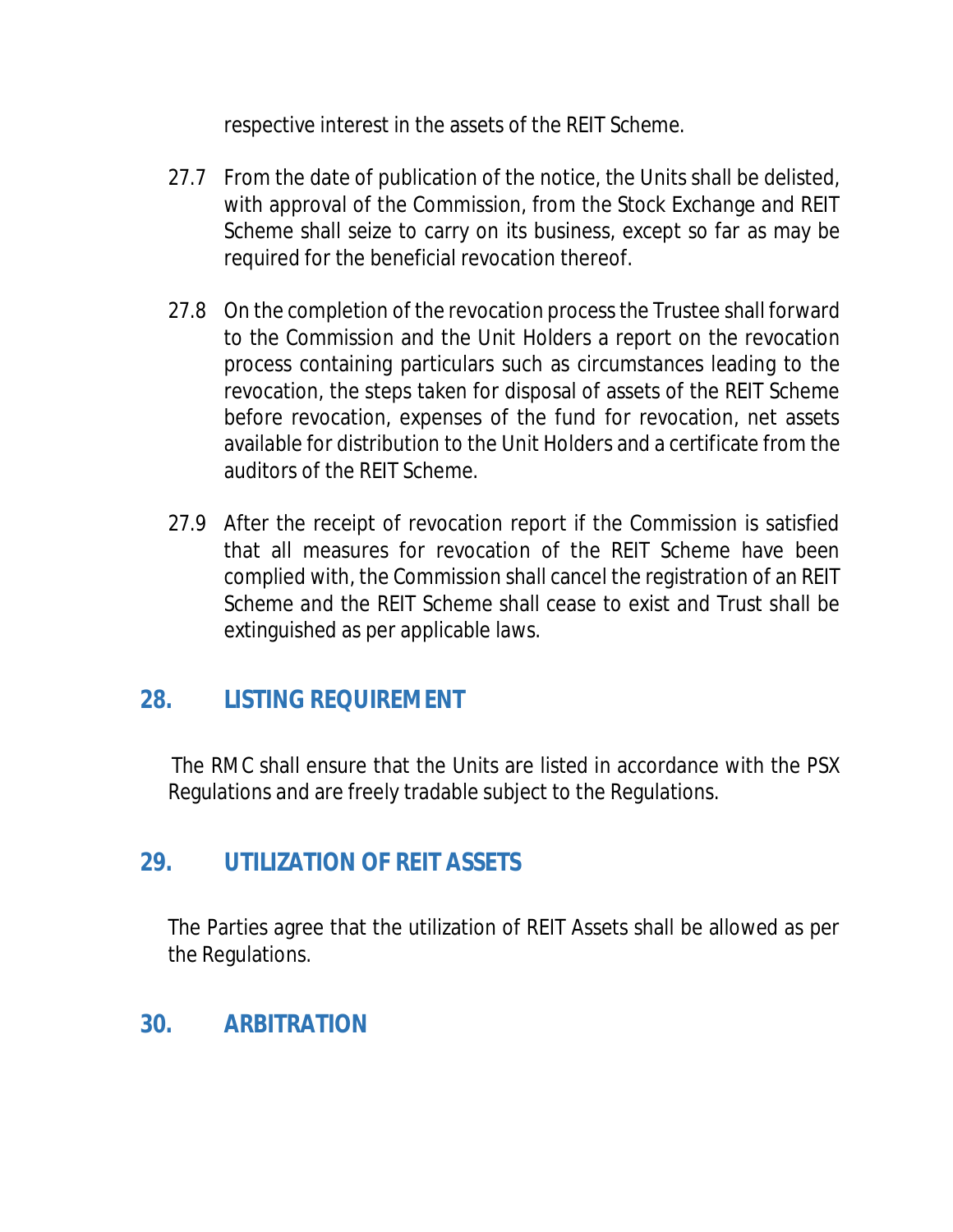In the event of any disputes arising out of or in connection with this Trust Deed or the Offering Document between the RMC on the one part and the Trustee on the other part, including as to the respective rights and obligations of the parties hereto, as well as those relating to the interpretation of the terms and conditions of this Trust Deed and the Offering Document of the Trust, the same shall be referred to arbitration by two arbitrators, one to be appointed by the RMC and the other to be appointed by the Trustee. In the event of lack of consensus between the two arbitrators, the matter shall be referred to an umpire, to be selected by the two arbitrators before commencement of the reference. Subject to the principles of Shariah, the unanimous decision of both the arbitrators, or the decision of the umpire, as the case may be, shall be final and binding upon both the parties hereto. The arbitrators and the umpire shall be selected from amongst retired judges, senior chartered accountants, or senior lawyers, or senior bankers or senior members of the Stock Exchange(s). The venue of the arbitration shall be Karachi or any other city in Pakistan as may be mutually agreed. The arbitration shall be conducted in accordance with the Arbitration Act, 1940.

# **31. OVER ARCHING PROVISION**

Notwithstanding any provision of this Deed, the Deed shall be read at all time in conjunction with the Regulations as amended from time to time and in the event of conflict between this Deed and the Regulations, the Regulations shall prevail.

# **32. DURATION AND EXTINCTION/DISSOLUTION OF TRUST**

Upon the dissolution of the Trust, the REIT Assets shall be distributed among the Unit Holders as per clause 27 above.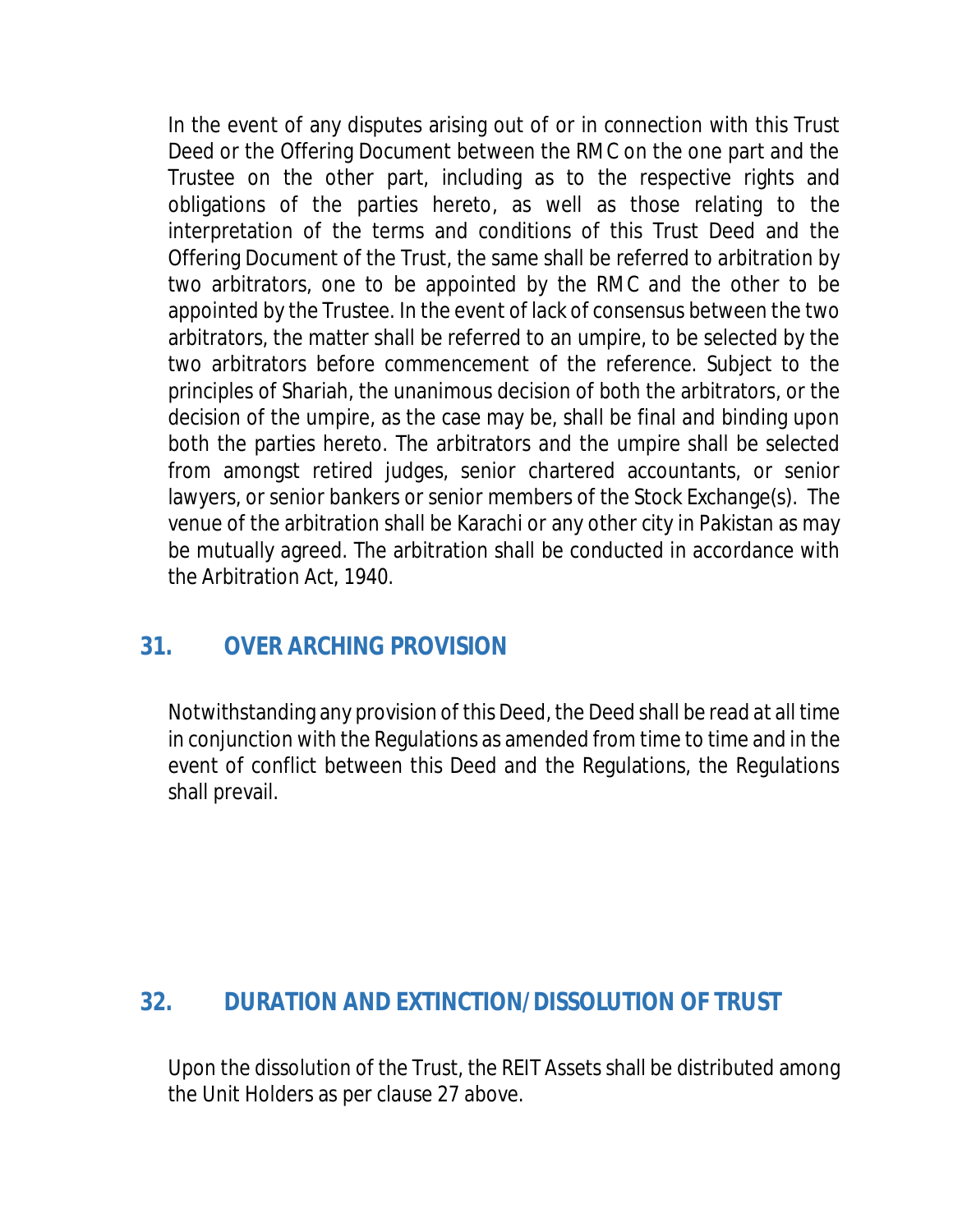# **33. RIGHT OF THE BENEFICIARIES OF THE TRUST**

The beneficiaries under the Trust shall have all rights in accordance with and as prescribed under this Deed and the Regulations.

**IN WITNESS WHEREOF**, the Parties hereto have executed this Agreement on the date first mentioned above.